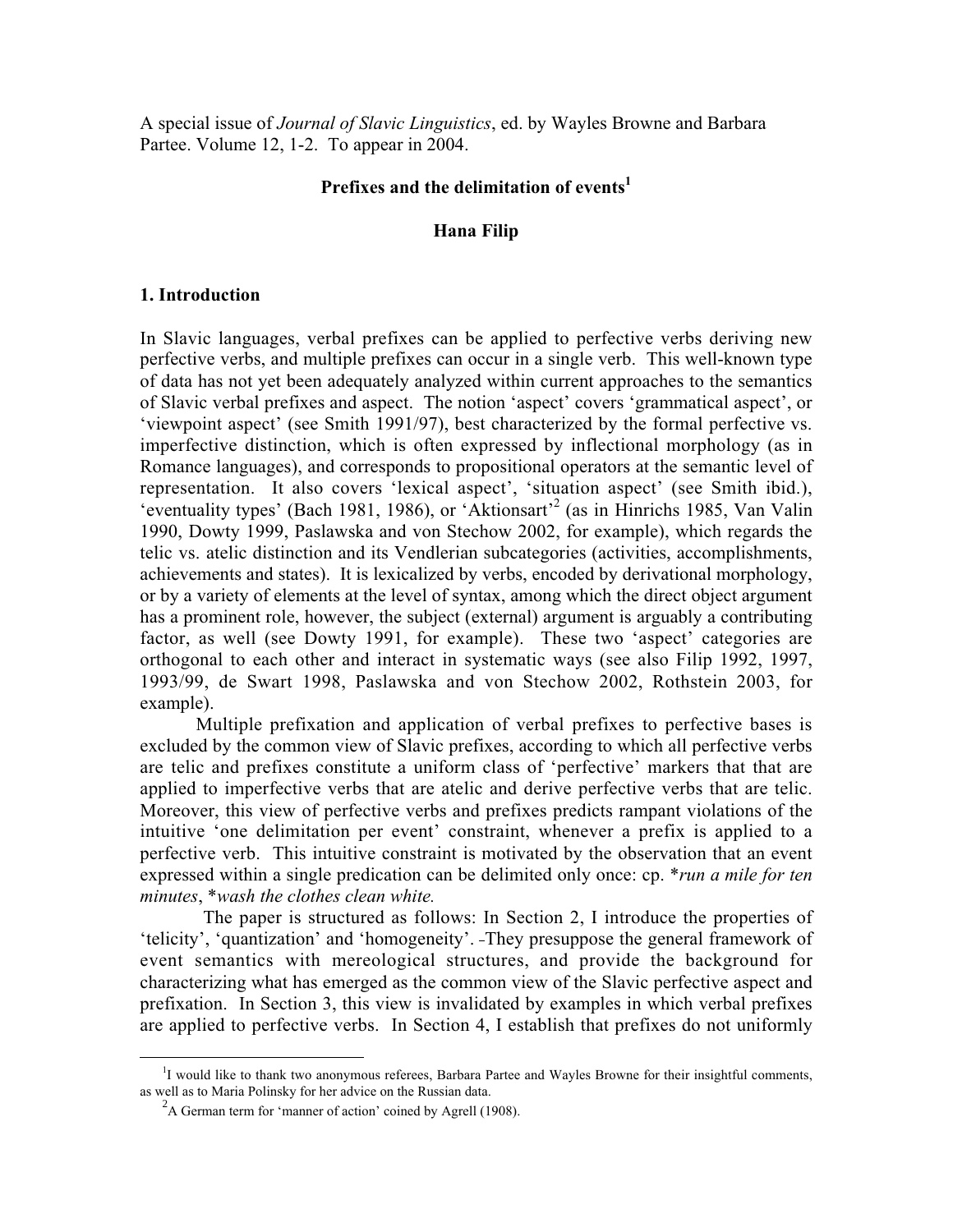function in all of their uses as telicity modifiers, and consequently, they may derive perfective verbs that fail to be telic. In Section 5, I show that certain apparent violations of the intuitive 'one delimitation per event' constraint, when prefixes are applied to perfective verbs, are tractable by means of semantic constraints that are directly related to basic general principles in the structuring of events. The semantic proposal advanced here has the advantage that it allows us to make predictions about admissible combinations of prefixes on one and the same verb in Slavic languages by relying on basic assumptions in the domain of event structure that are independently, and also crosslinguistically, motivated.

# 2. Background assumptions 2.1 Quantization and telicity

The form and meaning of complex nominal and verbal predicates are partly motivated by the intuition that "we do not use the expressions that chunk up our experience with (singular) expressions that provide that experience already chunked up" (Bach 1981, p.74). For example, we judge  $a$  *pound of an orange* to be unacceptable, because *an* orange, a singular count NP, picks out clearly individuated objects, each separate from the other by a fixed boundary. This does not hold for a mass noun like *sugar*, and hence it can be 'packaged' by means of explicit measure expressions like a pound of, as in a pound of sugar. Similarly, a pound of oranges is acceptable, because bare plurals like oranges describe unlimited quantities of objects that can be bundled into bunches.

One useful way of understanding the basic distinction between singular count nouns, on the one hand, and bare plural and mass nouns, on the other hand, is in terms of the logic of part-whole structures, or mereology. Following Link (1983, 1987), such structures are modeled by means of the algebraic device of join semilattices, atomic and non-atomic ones. Atomic semilattices, from which singular count nouns take their denotation, have smallest discrete elements, atoms. In contrast, non-atomic (i.e., not necessarily atomic) semilattices may not, and they serve to represent the denotations of bare plural and mass nouns. Based on such assumptions, we may define a class of quantized predicates and a class of homogeneous predicates, as in (1) and (2). The definition of quantized predicates given in (1) is due to Krifka (1986). Homogeneous predicates are defined as having the properties of divisivity (2a) and cumulativity (2b), following some suggestions in Moltmann (1991) and Kiparsky (1998). The notion of 'cumulative reference' is due to Quine (1960, p. 91), and Krifka's (1986) definition is given in (2b).

(1)  $QUA(P) \leftrightarrow \forall x, y[P(x) \land P(y) \rightarrow \neg y \langle x]$ 

A predicate P is quantized iff, whenever it applies to x and y, y cannot be a proper part of x.

- '<': the proper part relation:  $\forall x, y \in U$  [ $x \prec y \Leftrightarrow x \leq y \land x \neq y$ ]
- '≤': the part relation:  $\forall x, y \in U[x\leq y \leftrightarrow x\oplus y = y]$
- ' $\Theta$ ': the binary sum operation, a function from U  $\times$  U to U, it is idempotent, commutative, and associative.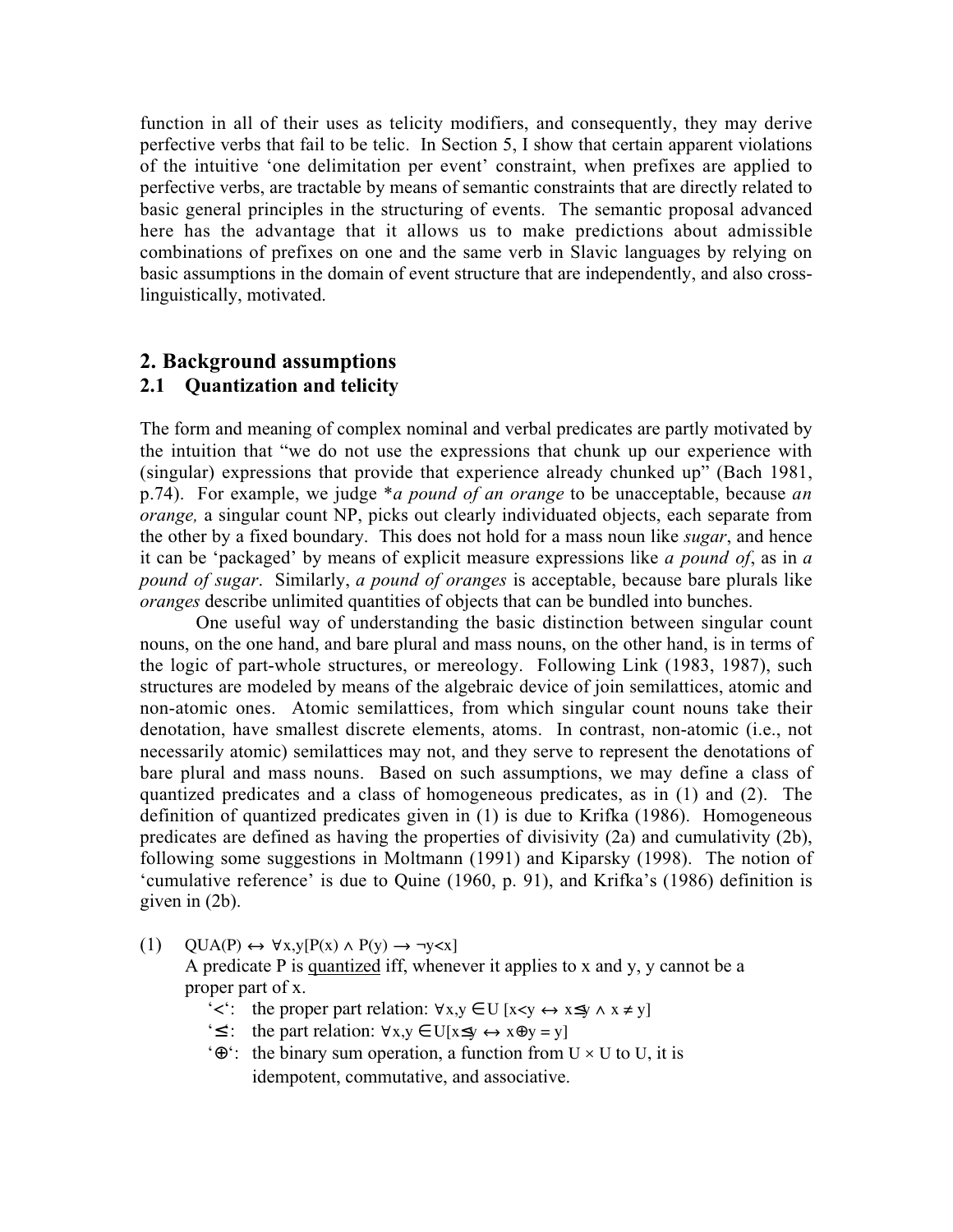- $(2)$  HOM(P)  $\leftrightarrow$  DIV(P)  $\land$  CML(P)
	- a. DIV(P)  $\leftrightarrow \forall x,y[P(x) \land y < x \rightarrow P(y)]$ A predicate is divisive if and only if whenever  $P$  applies to  $x$ , then it must also apply to any  $y$  that is properly included in  $y$ .
	- b. CML(P)  $\leftrightarrow \forall x,y[P(x) \land P(y) \rightarrow P(x \oplus y)] \land \exists x,y[P(x) \land P(y) \land \neg x = y]$ A predicate P is cumulative if and only if, whenever P applies to any x and y, it also applies to the sum of x and y, and P should apply to at least two distinct entities.

According to (1), an orange is quantized, because no proper part of an orange can ever fall under the denotation of an orange<sup>3</sup>. Sugar is homogeneous, because any proper part of some quantity of sugar will count as sugar (disregarding certain minimal or smallest 'parts'), and adding sugar to sugar amounts to something that again falls under the denotation of *sugar*. Similarly, bare plurals like *oranges* are homogeneous: If x and y fall under the denotation of *oranges*, then their sum does, as well. *Oranges* will also have proper parts (down to groups of two) that fall under *oranges*<sup>4</sup>.

The notions of 'quantization' and 'homogeneity' are not complementary properties. 'Quantization' guarantees that no P-entity has a proper part which is a Pentity. 'Divisivity' and 'cumulativity' ensure that every proper part of a P-entity is a Pentity. There are predicates that are divisive, but not cumulative (a few books), and predicates that are cumulative, but not divisive *(many books)*.

Quantized predicates can be formed with (extensive) measure functions<sup>5</sup>. For example, *sugar* and *oranges* are homogeneous, combining them with the extensive measure function expressed by a pound of, yields a quantized predicate a pound of sugar / a pound of oranges.

| (3) | a. <i>a pound of</i> sugar   | a.' *a kilo of <i>a pound of</i> sugar  |
|-----|------------------------------|-----------------------------------------|
|     | b. <i>a pound of</i> oranges | b.'*a kilo of <i>a pound of</i> oranges |

Quantizing modifiers like extensive measure functions can only be applied to homogeneous predicates, but not to quantized predicates, as we see in (3a'-b'). Based on this, Bach's observation cited at the outset of this section can be recast in the form of the general quantizing constraint as follows:

## (4) The quantizing constraint

Quantizing modifiers express functions that map homogeneous predicates onto quantized predicates:  $\lambda P \lambda e[P(e) \wedge HOM(P)(e)] \rightarrow \lambda P \lambda e[P(e) \wedge QUA(P)(e)].$ Examples of quantizing modifiers: a pound of, a jar of.

 $\frac{1}{3}$ <sup>3</sup>The property of 'quantization', as defined in  $(1)$ , is problematic in many cases, as pointed out in Zucchi and White (1996, 2001) and Krifka (1998). An extensive critical discussion of Krifka's notion of 'quantization' can be found in Rothstein (2003).

<sup>4</sup> Contrary to mereological proposals like Link's (1983), for example, Borer (2002) argues that bare plurals presuppose any type of division at all, including some that has no completed "cells" (zero cells), that is, no atoms or individuals at all as well as non-canonical cells, such as fractions of all kinds. On Borer's account of bare plurals it is felicitous to describe a half of an apple with *apples*. Mass nouns have denotations with no divisions.

 ${}^{5}$ For a definition of an extensive measure function, see Higginbotham (1995), Krifka (1998) and here Section 5.2.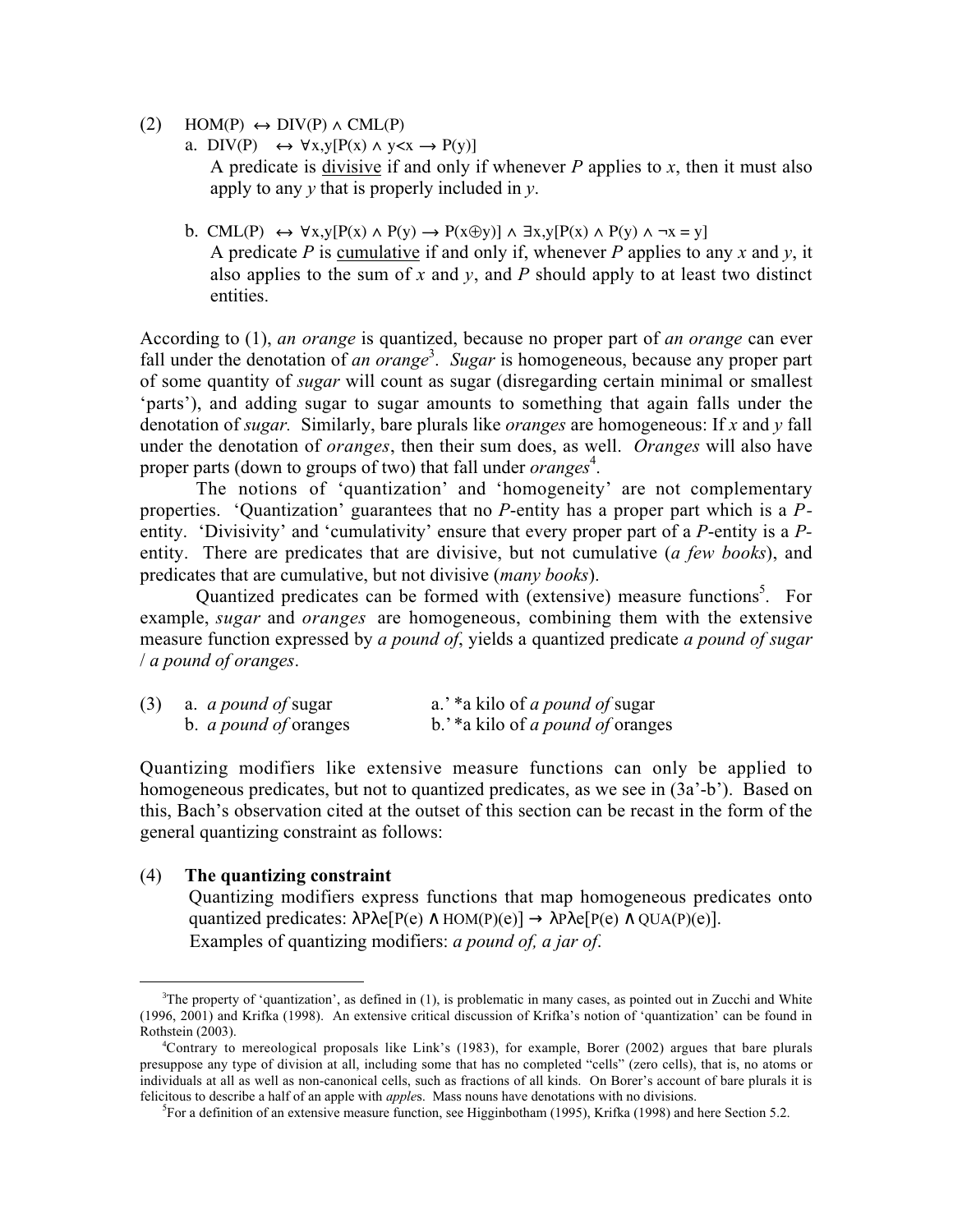The quantizing constraint, as it is formulated in (4), is best thought of as an abstraction over more specific constraints that are still under much discussion. The behavior of nominal measure expressions is notoriously intriguing and complex (see Parsons 1970[1979], Higginbotham 1995, Schwarzschild 2002).

Quantization and homogeneity are also properties of predicates of eventualities<sup>6</sup>. In (1)-(3), P is a variable over nominal predicates or verbal predicates, x and y are variables that range over individuals or eventualities. For example, the predicate ran, in a sentence like *John ran*, is homogeneous. It is divisive, according to (2a), because it describes an eventuality that will have proper parts that can be described by (*John*) ran. It is also cumulative, according to (2b), because it describes some unspecified length of running, and if we add it to the same type of eventuality also described by (*John*) ran, we get some chunk of running, which is again describable by (John) ran. (A verbal predicate is cumulative only with respect to temporally adjacent events and under identity of its participants.) Homogenous predicates are divided into process predicates (ran, lived in California, hammered the metal) and state predicates (knew the answer). Quantized predicates correspond to certain event predicates. An example of a quantized predicate is *find the key*: No proper part of an event described by this predicate can fall under the denotation of *find the key*. (The tripartite division 'process-state-event' is due to Mourelatos 1978/1981 and Bach 1981, 1986.) Hence, the domain of eventualities *E* is a union of the set S of states, the set P of processes and the set E of events:  $E = S \cup P \cup E$ .

| $E = S \cup P \cup E$ | <b>OUANTIZED</b> |         | <b>HOMOGENEOUS</b> |
|-----------------------|------------------|---------|--------------------|
| eventuality type      | event            | process | state              |
| examples              | find the key     | ran     | knew the answer    |

(5) The quantized-homogeneous distinction and eventuality types

Just as we can package stuff and pluralities of individuals into portions of various types, so can we package situations into delimited 'portions,' as is shown in (6).

- (6) a. John ran for an hour / a mile / to the end of the track.
	- b. John lived in California for nine years.
	- c. John hammered the metal flat.

Here, the relevant 'portions' are expressed by the measure phrases for an hour, a mile, for nine years, the directional PP to the end of the track, and the resultative phrase flat. When applied to homogeneous predicates like ran, lived in California, hammered the *metal*, which denote eventualities with no inherent limits, they yield predicates that are delimited. However, it turns out that they are not quantized. Here is why.

 $\overline{\phantom{0}}$  $\delta$ Originally, the mereologically based properties of quantization and homogeneity were applied to verbal predicates for two main reasons: (i) to capture certain well-known structural parallels between the denotational domains of nominal and verbal predicates (see Taylor 1977, Mourelatos 1978/1981, Bach 1981, 1986, Link 1987, Hinrichs 1985, Krifka 1986, Partee 1999, and others), and (ii) to account for interactions between verbal and nominal predicates (see Krifka 1986, 1992).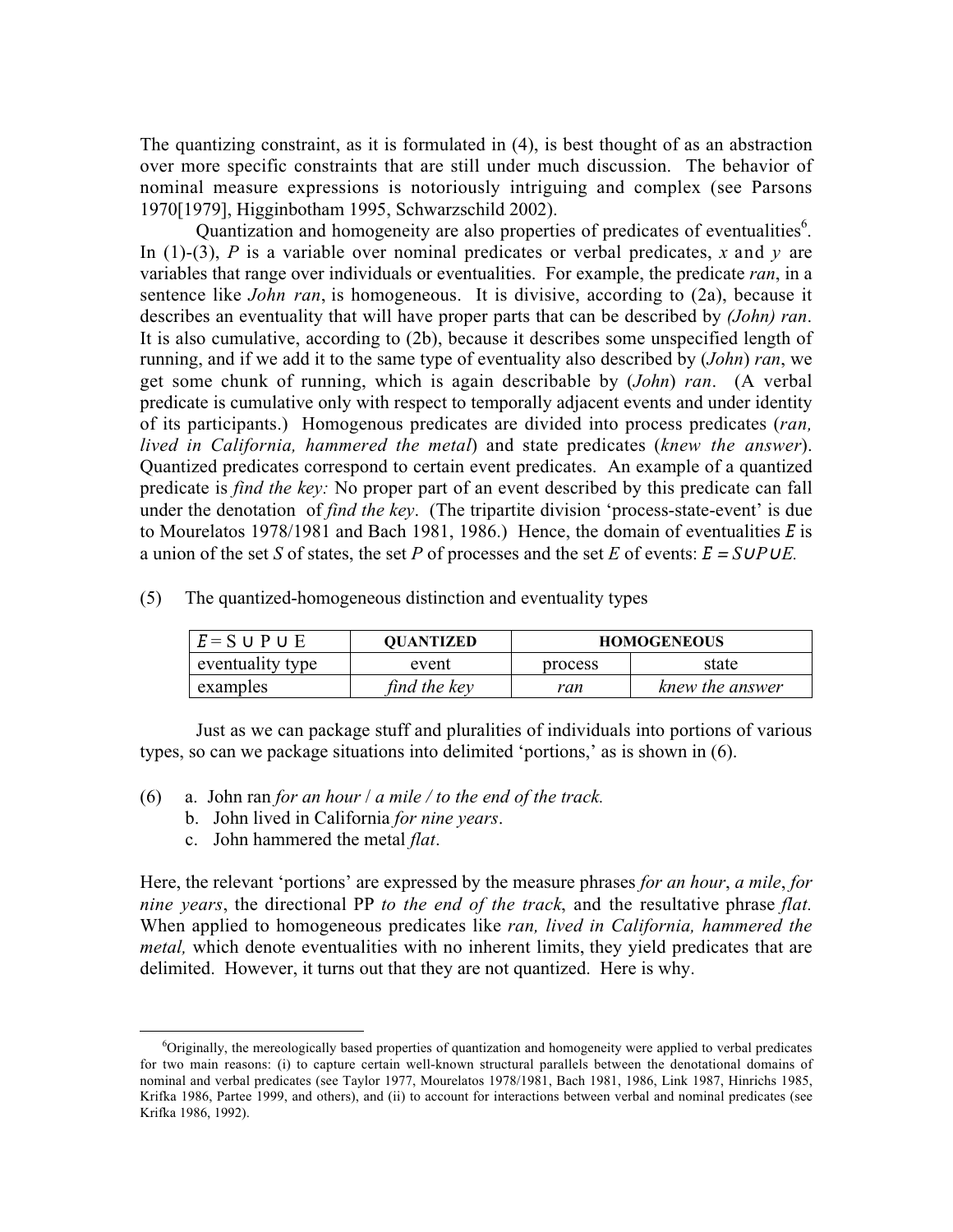Take walk for an hour, for example. If walk for an hour is a predicate that applies to all eventualities that have a run time between 8a.m. and 9a.m., then walk for an hour,  $\lambda$ x,e[walk'(x,e)  $\wedge$  hour'(e) = 1], is telic, but not quantized. It is not quantized, because it might apply to two temporally overlapping eventualities and their sum (see Krifka 1998, p.207 and 245). For example, let us take two events  $e$  and  $e'$  that do not overlap mereologically, but that overlap temporally:  $e$  is a walking of John that goes on from 8a.m. 9a.m. and e' is a walking of Mary that also lasts from 8a.m. to 9a.m. In this situation,  $e \oplus e'$  also falls under walk for an hour. Given that e, e', and  $e' = e \oplus e'$  all fall under walk for an hour, this predicate cannot be quantized. However, for an hour delimits a bounded chunk of walking in the denotation of walk for an hour, and hence it is *telic*: If John started walking, and made a few steps in a normal fashion and then stopped, then we can describe this situation with John walked, but not with John walked for an hour.

This leads Krifka (1998) to characterize telicity as the property of an event predicate  $P$  such that all parts of  $e$  that fall under  $P$  are initial and final parts of  $e$ . This amounts to the following: If a telic predicate P applies to e and  $e'$ , and  $e'$  is a part of  $e$ , then  $e'$  and  $e$  must have the same run time. 'Telicity' is here essentially restricted to 'temporal quantization', even though Krifka's definition of telicity avoids any reference to time points. 'Quantization' is a stricter notion than 'telicity', because all quantized predicates are necessarily telic, but not every telic predicate is quantized.

However, if 'telic' means 'temporally quantized', then we are still faced with the problems related to the notion of 'quantization' and aspectual compositionality. Problematic are predicates that contain nominal heads like *ribbon, sequence, twig, fence,* wall, nonstandard vague measures of amount like *distance*, quantity, piece, and vague determiner quantifiers like many, a lot, (a) few, most, some, at least/at most three, less/more than three. They fail to be quantized, when analyzed in isolation as predicates, nevertheless they behave like quantized noun phrases with respect to aspectual composition and temporal adverbials (see L. Carlson 1981, p.54, Mittwoch 1988, fn.24, Dahl 1991, p.815, Moltmann 1991, White 1994, Zucchi and White 1996, 2001, Borer 2002, Rothstein 1999, 2003, for example)<sup>7</sup>. To illustrate this point, take an example from Zucchi and White  $(2001)$ : The sequence 1, 2, 3, 4 has the sequence 1, 2, 3, the sequence 2, 3, 4, and 2, 3 as its proper parts. Since there are members of the extension of  $a$ sequence (of numbers) having proper parts which are also members of the extension of a sequence (of numbers), the predicate is a sequence (of numbers) cannot be quantized, according to the definition in (1). Yet, a sequence (of numbers) interacts with time-span in-adverbials in the same way as quantized noun phrases like a letter do: cp. John wrote a letter ??for an hour / in an hour and John wrote a sequence (of numbers) ??for ten minutes / in ten minutes.

Given the problems related to the notion of 'telicity' based on 'quantization', I will assume the following definition of 'telicity', which presuppposes the criterion of contextually determined atomicity, following suggestions in Rothstein (2003):

(7) a. A verbal predicate is telic if (i) it denotes a set  $P_C$ , i.e., a set of single atomic events contextually restricted by  $t$  (a time index) and  $M$  (a measure statement for

 $\overline{a}$ 

The same problematic behavior is also exhibited by definite noun phrases like the water and possessive noun phrases like my friends.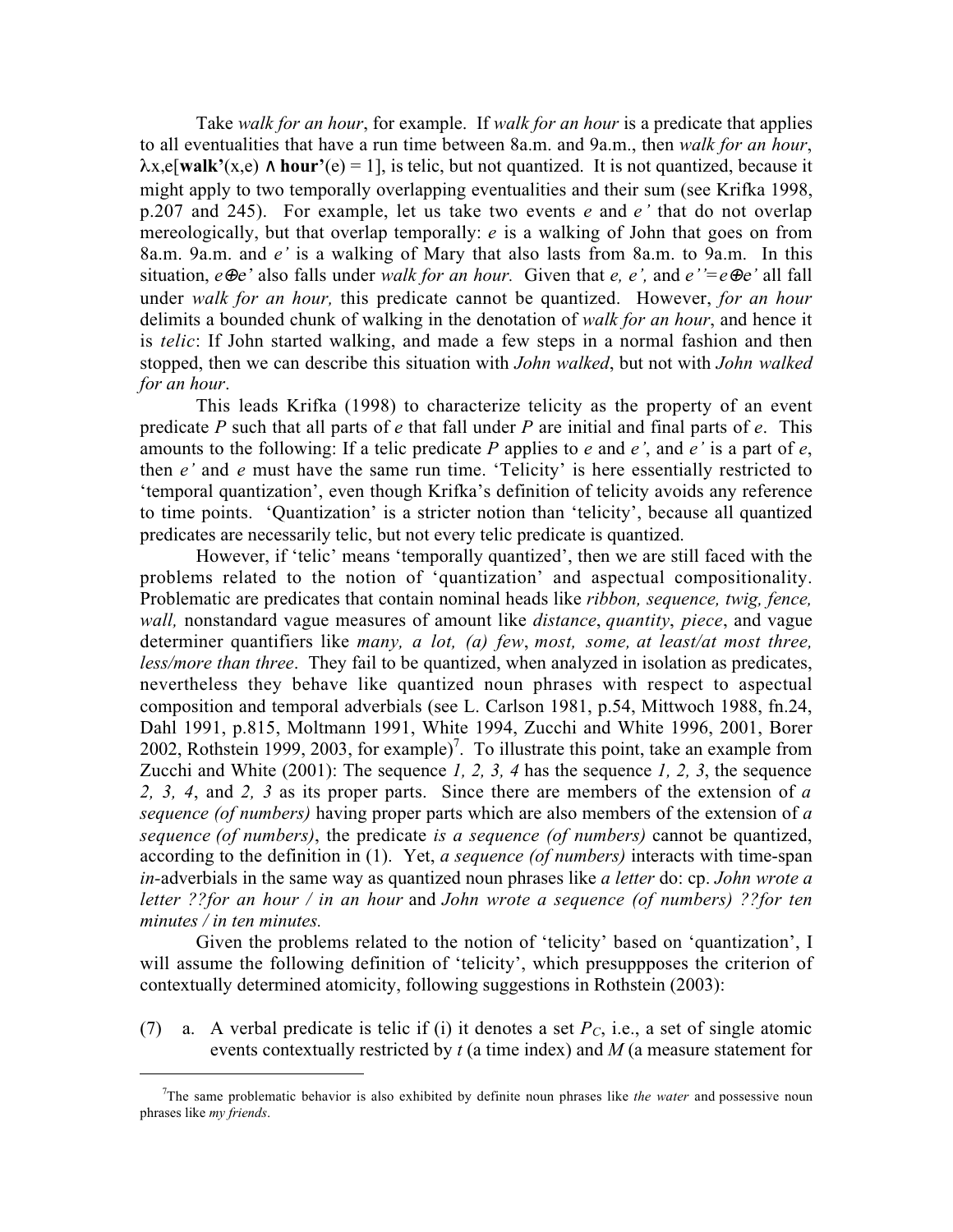P), or (ii) a plural set of atomic events of definite cardinality. Otherwise, the predicate is atelic.

 $M: \forall e[P(e) \land Q(e) \rightarrow |e|=1]$ , whereby Q is a context-dependent variable

b. Example:

John walked for an hour.

 $\exists$ e,t[walk'(j',x,e) $\wedge$ |e| <t, $\forall$ e[walk'(j', x, e)  $\wedge$  HOUR(e)=1 $\rightarrow$ |e|=1]> = 1  $\wedge$  AT(e,t)]

(In what follows I will adopt Rothstein's formalism exemplified by (7b)). In the simplest terms, telicity has to do with the identification of atomic events. What counts as an atom cannot be determined in absolute terms once and for all, but rather it must be determined relative to a given context of use. A context consists of a time index  $t$  and a measure statement for P that involves the criterion of individuation  $Q$ , or a means of identifying an atomic event, here implemented as assigning the cardinality of 1. A predicate is telic if it denotes a set of events for which the criterion for individuating a single atomic event is fully recoverable relative to a certain context. The range of telic predicates is thus constrained by the different ways in which the cardinality of 1, or atomicity, of verbal predicates are determined.

The definition of telicity given in (7) fits well with independently made arguments that the interpretation of predicates (and sentences) as telic or atelic depends not only on semantic factors (e.g., the lexical semantics of the main predicate, the lexical semantic and referential properties of its nominal arguments), but also on pragmatic factors like the elements of the extralinguistic context of the described eventuality (see Moltmann 1991, Filip 1993/99, Jackendoff 1996, among others).

Unlike Rothstein (2003), I require that 'telic pluralization' only concerns plural sets of definite cardinality, as in *John ran a mile twice*, which denotes sets of two atomic events, whereby each single atomic event is an event of running a mile. This ensures that iterative predicates (as in John ran many times) and generic predicates (as in John often ran) and pluractional verbs do not express telic predicates. They are arguably homogeneous and cumulative just like bare plural nominals. Pluractional verbs express a multiplicity of actions that involve multiple participants, times or locations (see Lasersohn 1995, p. 240). Pluractionality may be expressed by morphemes that are typically affixed to the verb, as in the languages of North America, West Africa, Dravidian languages, and American Sign language, for example (for references see Lasersohn 1995, Matthewson 1998, for example), but also in Slavic languages (see Filip and Carlson 2001). Examples of pluractional verbs in Czech are: poskakovat (ipf.) 'to hop repeatedly', *seběhnout se* (pf.) 'to gather by running', 'to run (all) to the same place', and distributive verbs like poumírat (pf.) 'to die out (all gradually)'.

The properties of quantization, homogeneity and telicity are properties of predicates of eventualities, i.e., properties of second order, and not properties of eventualities. (Hence, it does not make sense to talk about 'telic events' or 'quantized events'.) The relevant classificatory criteria that underlie these properties are not inherent in the eventualities themselves but in verbal predicates. For example, if you saw John drinking coffee (from a cup), you can represent what you saw either by means of an atelic sentence John drank coffee or a telic sentence John drank a cup of coffee. An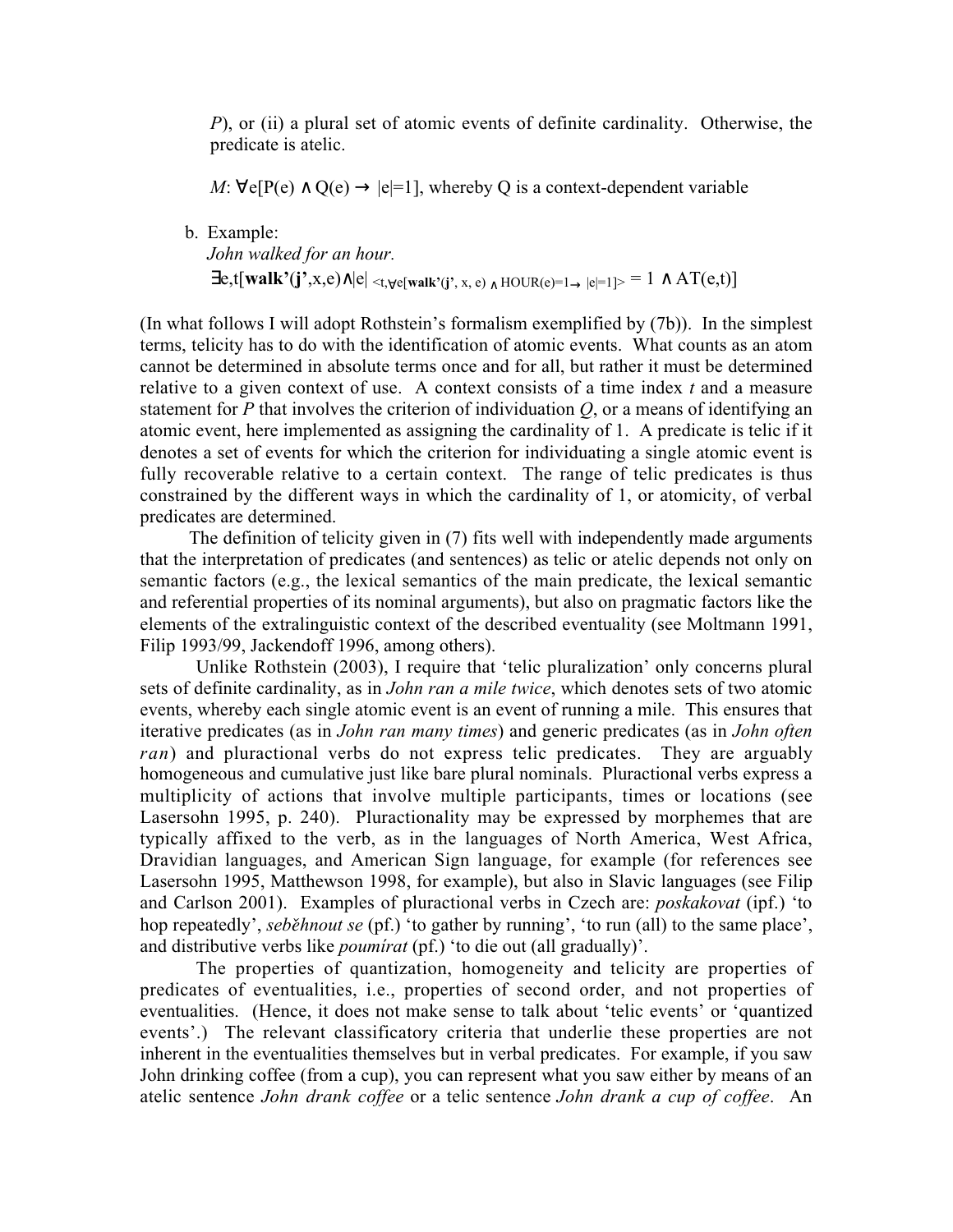analogous situation obtains for the referential relation between noun phrases and entities in the world. For example, we may point to a piece of gold and felicitously assert This is gold using a mass noun phrase or *This is a nugget* with a count noun phrase (the example is taken from Dahl 1981,  $p.83$ <sup>8</sup>.

As we have seen in (3), we cannot measure a given quantity twice within the same nominal predicate, and this observation also motivates the general quantizing constraint given in (4). In the domain of verbal predicates, what needs to be captured is the observation that it is impossible to delimit a single event more than once within a single predication, as we see in (8). (8a-d) contain two occurrences of phrases that serve to form telic predicates in English: measure phrases (a mile, for ten minutes, for an hour), goal phrases (to the creek, to the top of the hill, to the end of the track) and resultatives (clean, white, exhausted). (8e) is odd, because the predicate found a penny entails a 'set terminal point' and the measure phrase *for an hour* adds another limit to the same event.

- (8) a. \*John ran [a mile] [for ten minutes].
	- b. \*Bill rolled the log [to the creek] [to the top of the hill ]. Tenny 1994
	- c. \*John washed the clothes [clean] [white]. Rothstein 1983, Simpson 1983
	- d. \*Jonathan ran himself [exhausted] [to the end of the track]. Tenny 1994
	- e. ??I found a penny [for an hour].

In analogy to the general quantizing constraint given in (4), we may formulate the *telicity*  $constraint$ , which governs the semantic input-output of telicity inducing modifiers<sup>9</sup>:

### (9) The telicity constraint

Telicity modifiers express functions that map atelic (homogeneous) predicates onto telic predicates:  $\lambda P \lambda e[P(e) \wedge HOM(P)(e)] \rightarrow \lambda P \lambda e[P(e) \wedge TEL(P)(e)].$ Examples: to the store, for an hour, a mile, flat.

Given our definition of telicity in (7), modifiers like to the store, for an hour, a mile, flat denote functions from denotations of atelic (homogeneous) predicates onto sets of contextually restricted atomic events, expressed by telic predicates. A combination of a homogeneous predicate like *ran* with *a mile* behaves like a telic predicate. As we see in (8a), ran a mile cannot be combined with the temporal measure phrase for ten minutes.

8  ${}^{8}$ The view that the classification into eventuality types (telic vs. atelic, quantized vs. homogeneous) is a classification that concerns predicates is argued for in Krifka (1989, 1992), Filip (1993/1999) and Partee (1999), for instance. However, as one anonymous referee points out, this is not the only way of understanding what entities are classified into eventuality types. For example, Bach (1981, 1986) along with Parsons (1990) consider the classification into eventuality types to be an ontological (sortal) classification.

<sup>&</sup>lt;sup>9</sup> Although resultatives are here classified as telicity modifiers, they can be applied not only to atelic (homogeneous) predicates, just like other telicity modifiers, but also to telic predicates: cp. The pond froze solid. Resultative phrases are one of the most productive means of forming complex telic predicates in English. If resultatives are taken to apply atelic (homogeneous) predicates in the default case (see Dowty 1979, p.249ff., Jackendoff 1990, p.240, Tenny 1987, 1994, Levin and Rappaport Hovav 1995, Rappaport Hovav and Levin 1999), then a special strategy is needed to accommodate cases like The pond froze solid. There is an alternative view of resultatives, on which the domain of application of resultatives is that of telic predicates, as Van Valin (1990, p.255) or Rothstein (2000, p.256ff.) propose. Rothstein argues that resultatives cannot in general introduce culmination points. On her account, sentences with resultatives are represented by means of a PART-OF relation, which relates the culmination of the matrix telic predicate to the eventuality of the resultative predicate. If a matrix clause is headed by a homogeneous predicate (activity), a resultative induces its shift into a telic interpretation.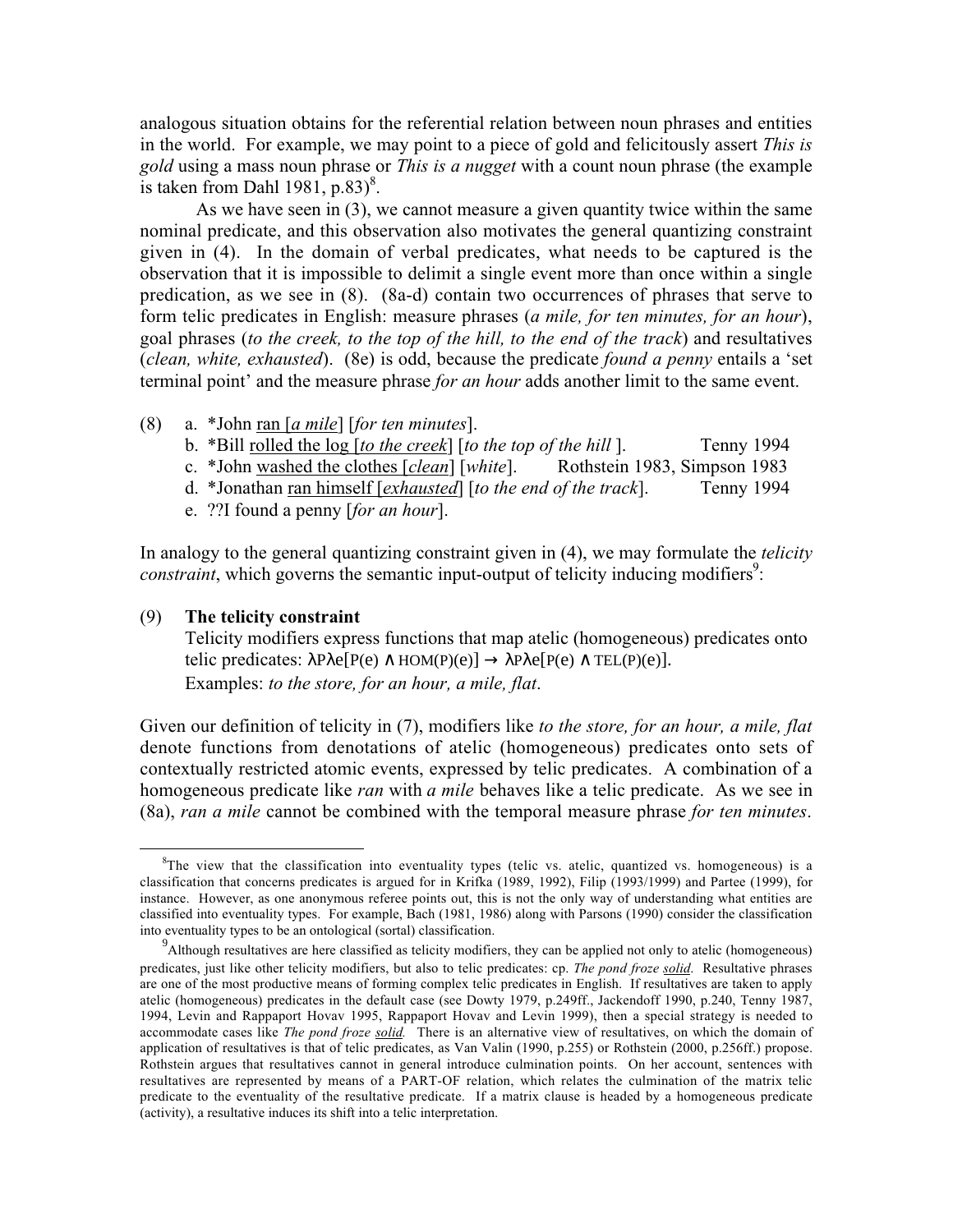Similarly, for an hour in (8e) is odd, because it is applied to found a penny, which is telic (and quantized). Although for an hour cannot be directly applied to a telic predicate (8e), it can be applied to a derived atelic/homogeneous predicate, obtained as a result of pluralization, for example. A sentence like The light flashed for an hour is acceptable, if it is interpreted as meaning that *for an hour* measures a plurality of events, obtained as a result of coercing the singular quantized sentence The light flashed into a plural (iterative) interpretation.

Against the *telicity constraint* in (9), it could be objected that there are examples in which a predicate contains two telicity modifiers. For example, in (10), the spatial measure phrase *a mile* and the directional PP to the store each seem to contribute a separate 'measurement' of one and the same Path argument, apparently contradicting the telicity constraint. However, such a conclusion is based on a misanalysis of (10). A different analysis is proposed by Rothstein (2003). According to her, *a mile to the store* is a single constituent: It can function as a subject argument, as (11) shows, and the reverse order is unacceptable, as we see in (12). (Examples in (10-12) are taken from Rothstein 2003.)

- (10) Dafna ran a mile to the store.
- (11) A mile to the store is a long way.
- (12) #Dafna ran to the store a mile.

Based on Rothstein, it can be assumed that a mile and the directional Goal-PP in  $(10)$ constitute a single syntactic and semantic constituent. A mile to the store functions as a telicity modifier, which is here applied to the atelic base predicate ran, in compliance with the *telicity constraint* given in (9). If this is correct, examples like (10) do not constitute counterexamples to the telicity constraint given in (9).

What the *telicity constraint* in (9) captures is the set of phenomena that fall under the intuitive 'one delimitation per event' constraint. One example is Tenny's 'single delimiting constraint' (1987, 1994), here given in (13):

(13) The Single Delimiting Constraint: The event described by a verb may only have one measuring-out and be delimited only once (Tenny 1994, p.79).

The advantage of formulating the distribution and interpretation of telicity inducing operators with respect to predicates, as in (9), rather than with respect to events, as in (13), is that we avoid certain difficult questions regarding individuation of events, and closely related analytical and representational questions, to which we have no satisfactory answers yet. Obviously, we do not always find a one-to-one mapping between verbs (or simple clauses) and events described by them. For example, take *Jane* cracked the egg into the bowl. Here, into the bowl does not delimit the event expressed by the quantized predicate *cracked the egg*, but it generates a reference to an implicit directed motion event of the liquid part of the egg into the bowl. This means that Jane cracked the egg into the bowl may be analyzed in terms of two events (at least): The subevent described by the main predicate *cracked the egg* and the implicit motion event associated with the directional prepositional phrase into the bowl. Since each event comes with its own limit, the intuitive 'one delimitation per event' constraint is not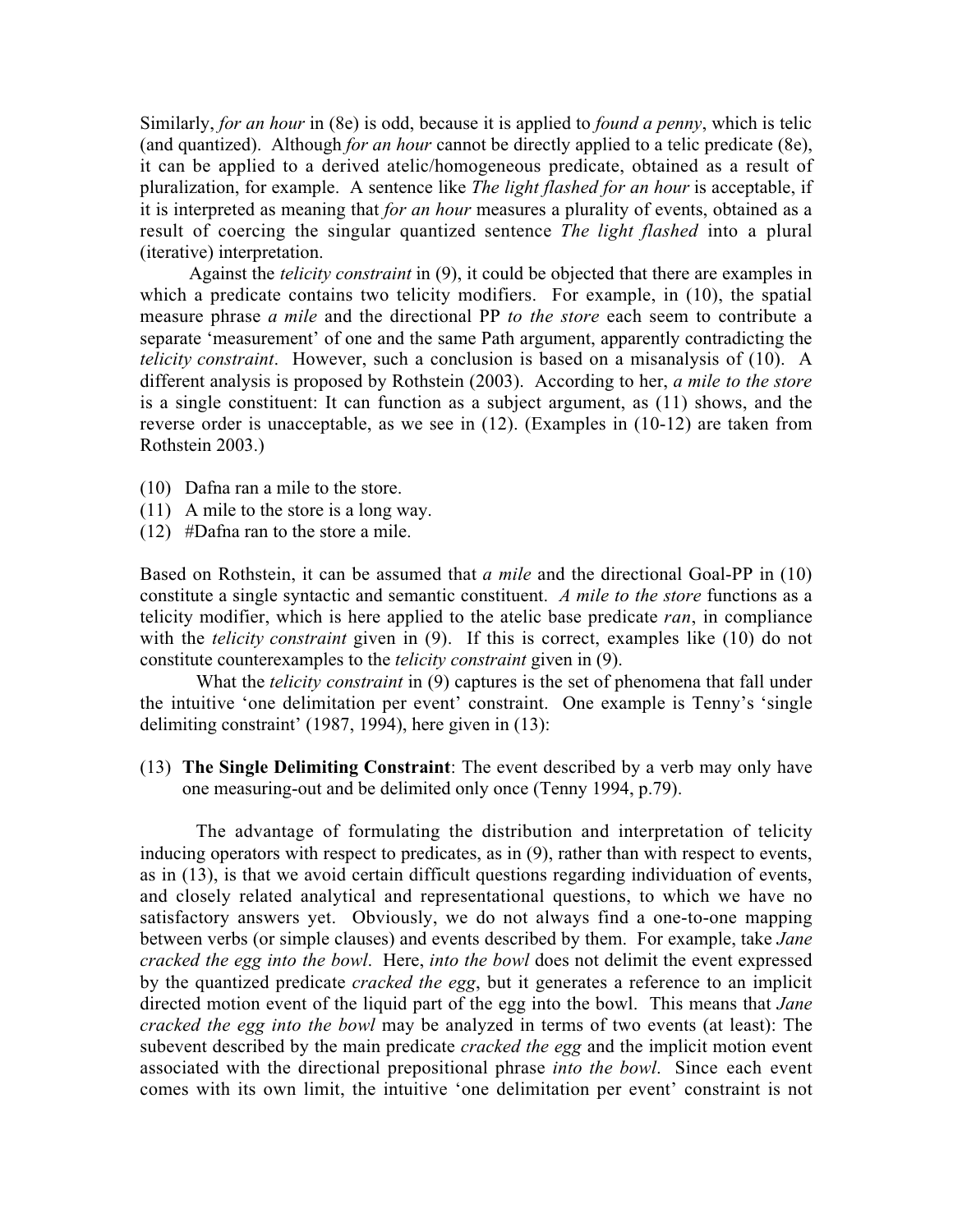violated. Given that *crack* is a causative verb that entails a definite change of state, it will in turn be decomposed into further events. But how do we determine in a systematic way how many events a logical representation of such simple sentences as *Jane cracked the* egg into the bowl involves, and in which relation they stand to each other? We have no ready and convincing answers to such questions (see also Carlson 1998, p.49, fn.4).

The telicity constraint in given (9) is a useful common denominator for a variety of views that ascribe an event delimiting function to Slavic verbal prefixes: namely, as overt markers of telicity, and closely related event endings of various types, completion, culmination and result, for example.

# 2.2 The *common view* of Slavic verbal prefixes

One of the salient functions of verbal prefixes in Slavic languages is the delimitation of events: It is easy to find examples with prefixed perfective verbs that describe complete or culminated events, possibly with result states, and in which the semantic component of 'completion' or 'result' appears to be contributed by a prefix. Semantically, such prefixed perfective verbs thus straightforwardly correspond to telic predicates, or Vendler's accomplishments and achievements. From this basic observation it is concluded that Slavic prefixes encode telicity on the verb, hence all prefixed verbs are telic. This view is also incorporated into generalizations regarding cross-linguistic marking of telicity. According to one dominant version (see Borer 2002, van Hout 2003, among others), Slavic languages exploit a verb-marking strategy for telicity. In contrast, English, Dutch and Finnish use an object-marking strategy for telicity: cp. John ate soup (atelic) vs. John ate three apples (telic).

This is the view of Slavic prefixes, in all its various manifestations, that I will dispute, and I will henceforth call it the common view of Slavic verbal prefixes. In the terminology introduced here it can be summarized as follows:

- (14) The common view of Slavic verbal prefixes
	- (i) Semantically, Slavic verbal prefixes are telicity modifiers. They express a function that maps atelic (homogeneous) predicates onto telic predicates: For any prefix  $\alpha$ ,  $\llbracket \alpha \rrbracket \Rightarrow \lambda P \lambda e[P(e) \wedge HOM(P)(e)] \rightarrow \lambda P \lambda e[P(e) \wedge TEL(P)(e)].$

Related assumptions:

- (ii) All perfective verbs are telic.
- (iii) Slavic verbal prefixes can *only* be applied to imperfective verbs.
- (iv) Prefixes are morphological exponents of the perfective operator. (Or, prefixes are grammatical markers of perfective aspect.)

Although (14) is supposed to characterize what is common to a number of researchers coming from different schools of thought, 'telic' is here based on atomicity, as defined in (7). It is reasonable to assume that 'telicity' characterized in terms of 'atomicity' covers 'telicity' understood in the sense of temporal boundedness (see Declerck 1989,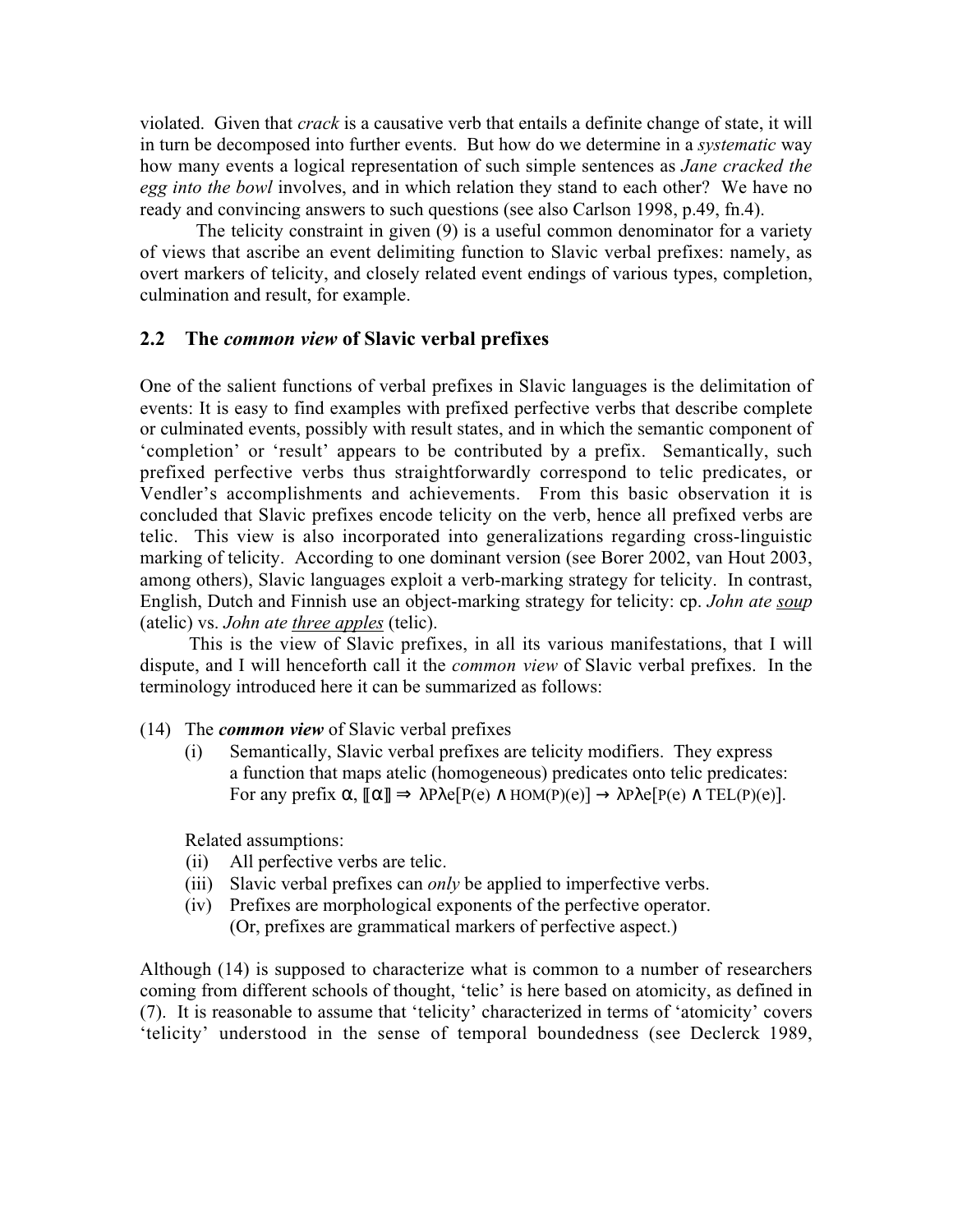Depraetere 1995), or as a property of predicates that entail a result state, and event endings of other types, the other two common uses of 'telicity'<sup>10</sup>.

The main assumption of (14) can be illustrated by the Czech example in (15). (Note: The superscripts 'I' and 'P' here stand for the imperfective and perfective aspect of a verb.)

| $(15)$ plavat <sup>1</sup> | (přes řeku)                                                                  | $\rightarrow$ <b>pre-</b> plavat <sup>P</sup> | (přes) řeku |  |
|----------------------------|------------------------------------------------------------------------------|-----------------------------------------------|-------------|--|
|                            | swim.INF (across river.SG.ACC)                                               | <b>across-swim.INF</b> (across) river.SG.ACC  |             |  |
|                            | 'to (be) swim(ming) (across the/a river)' 'to cross the/a river by swimming' |                                               |             |  |

In (15), we see that the prefix *pfie*- 'across', 'over' is attached to the simple imperfective verb *plavat* 'to (be) swim(ming)' and derives the perfective verb *pfieplavat*' 'to cross X by swimming.' Intuitively, the prefix takes an imperfective verb that describes some swimming without limits, and derives a new perfective verb that carves out a bounded chunk or portion of swimming. The relevant portion is measured by the path covered in space, here obligatorily expressed by the DO ('river') or the PP argument ('across the/a river') of the perfective verb<sup>11</sup>. In addition, the perfective verb entails that the crossing of the river was completed. Semantically, the prefix  $p\ddot{r}e$ - 'across', 'over' can be characterized in terms of a function that maps a homogeneous predicate expressed by an imperfective verb onto a telic predicate expressed by a perfective verb. In fact, many current accounts of Slavic verbal prefixes presuppose that most, if not all, Slavic prefixes make a semantic contribution to a verb that essentially amounts to this function.

At first blush, the common view in (14) appears quite compelling, and it can be found in many studies of Slavic perfective and imperfective verbs. Let me give just a few illustrative examples. The main assumption (i) is formulated in Piñón's (1994) analysis of Polish prefixes as follows: "The perfectivization of imperfective verbs is achieved via prefixation. Analogously, such prefixes denote the value of  $\epsilon$  [the *event* function, HF] as applied to the processes in the denotation of the imperfective verb" (p. 502). The main assumption (i) is also presupposed in Slabakova's (1997) account of prefixes in Bulgarian and other Slavic languages, according to which all prefixes entail the feature '[+complete]' (p.104), apart from possible other idiosyncratic lexical semantic components. This may be interpreted as meaning that Slavic prefixes entail the feature '[+quantized]', given the following general knowledge inference mechanism: Asserting that a given predicate entails that the event described by it is viewed in its entirety

<sup>&</sup>lt;sup>10</sup>The telic-atelic distinction was coined by Garey (1957) who derived it from the Greek word *télos* meaning 'goal' or 'purpose'. Garey characterizes telic verbs as "... a category of verbs expressing an action tending towards a goal envisaged as realized in a perfective tense, but as contingent in an imperfective tense" (Garey 1957, p.6). Although this suggests that telic verbs describe goal-oriented actions with human agents, this is not necessarily always so, given that Garey also includes French verbs like mourir 'to die' and noyer 'to drown' among his telic verbs: cp. il mourait 'he was dying' - il mourut 'he died'. Hence, Vendler's (1957) notion of a 'set terminal point' (beyond which the described event cannot continue), which Vendler uses to characterize accomplishments, is more appropriate for characterizing what is really meant by telic verbs. Atelic verbs, on the other hand, do not involve any such set terminal point in their semantic structure. They are characterized as verbs denoting actions that "are realized as soon as they begin" (Garey 1957, p.6). A basic distinction of this type was already made by Aristotle (Metaphysics 6, 1048b, 18-35, see Dowty 1979, p.52ff.) who draws a line between *kineseis* ('movements') and *energiai* ('actualities').

 $11$ Verbal prefixation in Slavic languages, and also in other Indo-European languages (e.g., German), is an argument-structure changing operation which often induces an increase in the number of arguments, commonly yielding a new perfective verb that is transitive.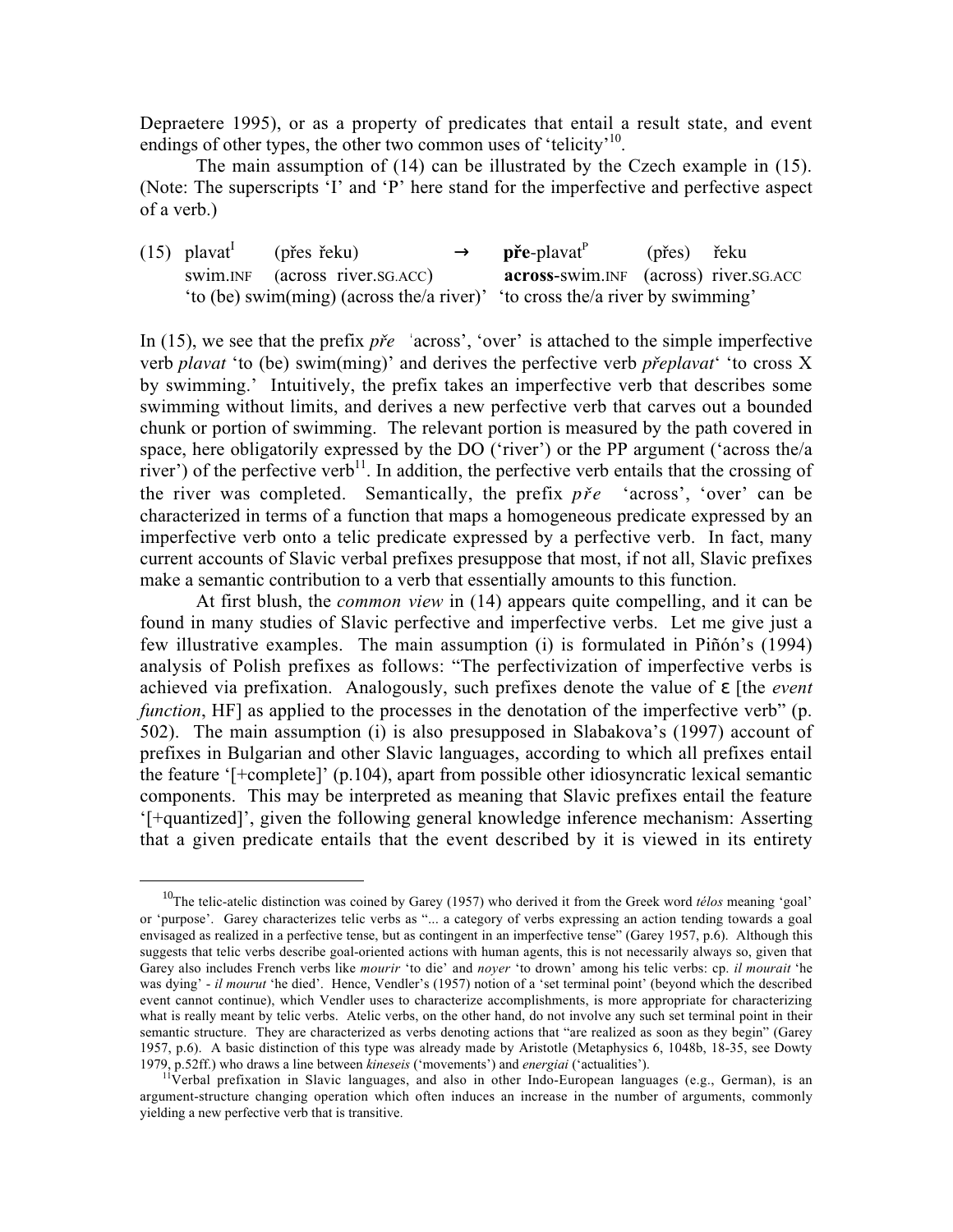presupposes that the event is delimited. Hence, the verbal predicate describing it must be telic. Van Hout (2003) assumes that ('perfective') prefixes deriving perfective verbs in Russian and Polish make the verbal predicates expressed by them telic.

The assumption (i) of the *common view* given in (14) is closely tied to (ii), according to which all perfective verbs are semantically telic. (ii) seems plausible, given that perfective verbs are often derived from imperfective verbs by prefixation, and given that simple perfective verbs are also telic. Some Czech and Russian examples of simple perfective verbs are given in (16).

|  | $(16)$ a. Czech   |                                                                         | b. Russian      |                                        |
|--|-------------------|-------------------------------------------------------------------------|-----------------|----------------------------------------|
|  |                   | $\text{d}\acute{\text{a}}\text{t}^{\text{P}}$ 'to give'                 |                 | zabyt' to forget'                      |
|  |                   | skočit $\mathfrak{t}^{\mathfrak{p}}$ 'to jump (once)', 'to take a leap' |                 | $\text{sest}^{\text{P}}$ 'to sit down' |
|  | říci <sup>p</sup> | to say'                                                                 | $leq^{\cdot P}$ | 'to lie down'                          |

Taking all perfective verbs to be semantically telic (and some quantized) is in compliance with the long tradition of characterizing the semantics of perfectivity in terms of the notion of 'totality of action' (or celostnost' dejstvija, Russian). The notion of 'totality' is understood in the wide sense of "a situation as a single whole without distinction of the various phases that make up that situation," as Comrie (1976, p.16) puts it. (See also âerny 1877, Saussure 1916 [1978], Maslov 1959, Sørensen 1949, Dostál 1954, Isaãenko 1962, Depraetere 1995, and others.) 'Totality' is also understood in the narrow sense of completion, or the attainment of a final limit entailed by the verb. (See Jakobson 1932, Růžička 1952, Bondarko and Bulanin 1967, Bondarko 1971, Avilova 1976, among others.)

Now, if we accept (i) and (ii) given in (14), then (iii) follows: If all perfective verbs are taken to be telic (regardless of their internal complexity), and if prefixes are restricted to apply to homogeneous predicates, then Slavic verbal prefixes can *only* be attached to imperfective verbs. (iii) is explicitly argued for in Piñón's (1994) work on Polish prefixes, for example.

Finally, prefixes and perfective aspect are often interpreted in terms of the same semantic function: For example, the event function in Piñón (1994) and Parsons' culmination function in Zucchi (1999). This then leads to the assumption (iv) in (14), namely that prefixes are overt morphological exponents of the perfective operator, or grammatical markers of perfective aspect. On Zucchi's (1999) analysis of Russian, "[t]he derivation of a perfective form by prefixing a verb stem (…) instantiates the function [Culmination, HF] posited by Parsons [1980, 1985, 1990, HF] to interpret perfective aspect: the perfective prefix *na*- takes as input a predicate of complete/incomplete events and yields a predicate of complete events" (p.197). Parsons' culmination predicate Cul relates eventualities to the time t at which the described eventuality culminates:  $\lambda$ e $\lambda$ t[P(e)]  $\wedge$  Cul(e,t)], where P is a variable over predicates (i.e., description of eventualities), e is a variable that ranges over eventualities. According to Kozlowska-Macgregor (2002), the perfective aspect in Polish acts as a telicity marker and carries a [+TELIC] feature.

The common view of Slavic verbal prefixes is also compatible with aligning the category of 'perfective aspect' semantically with telicity (or quantization) and that of 'imperfective aspect' mostly with atelicity (or homogeneity). (See Pereltsvaig (2002), among many others, for example.) This strategy is also common in cross-linguistic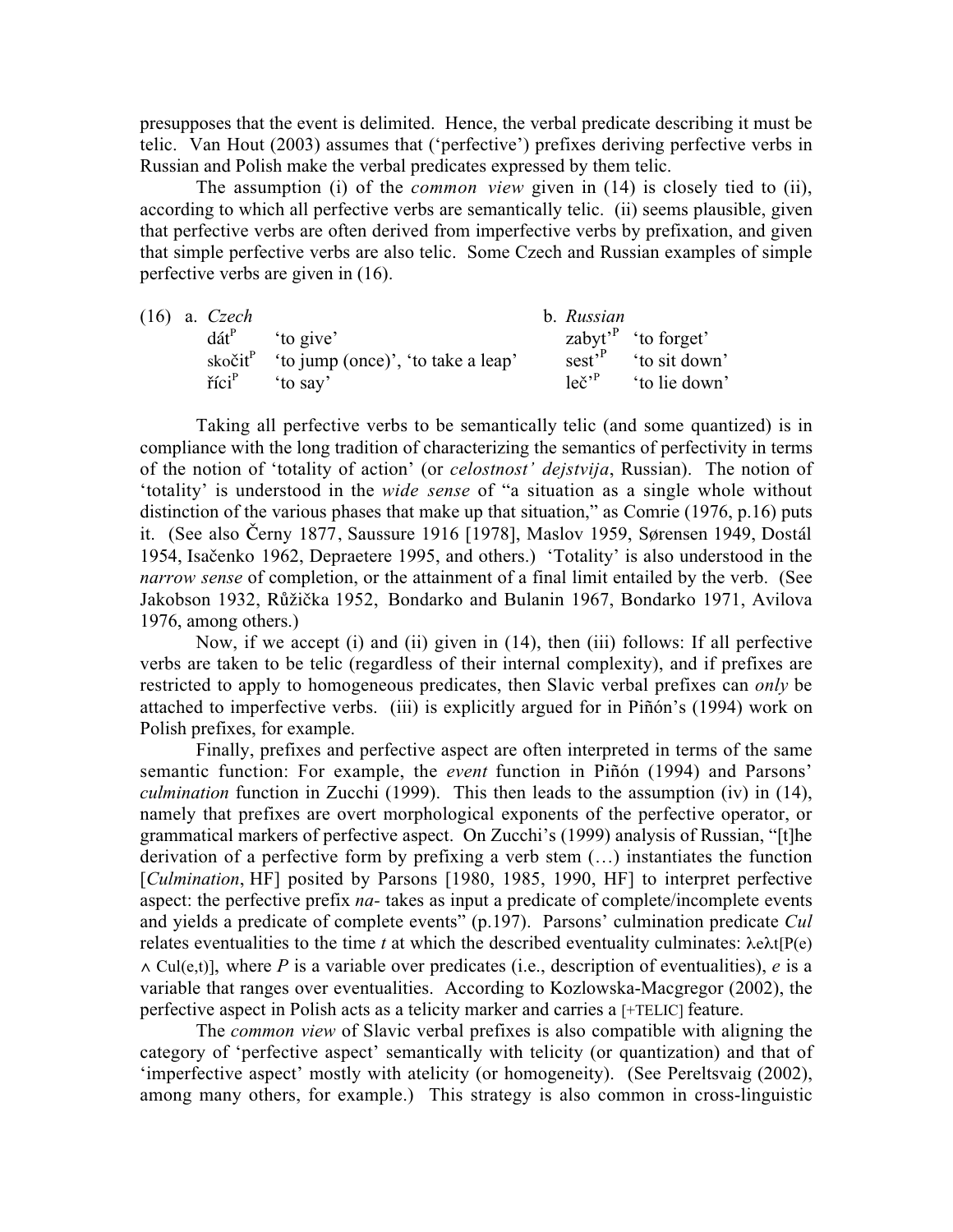comparisons of aspectual systems. Some examples are Krifka (1986, 1992) who compares English, German, Finnish, Czech and Hindi, and van Hout's (2003) firstlanguage acquisition studies based on Dutch, English, Russian, Polish and Finnish.

Although the common view of Slavic verbal prefixes given in (14) appears to be plausible and internally consistent, I will argue that it must be rejected, because it makes wrong predictions about the distributional and semantic behavior of prefixes. In the next Section, I will show that prefixes do not function in all of their uses as telicity modifiers, consequently, not all the perfective verbs are telic. In discussing these points, I will take as a point of departure prefixes that are applied to perfective verbs, and then show that the assumptions (i)-(iii) of the common view given in (14) are invalid.

# 3 Prefixation of perfective verbs

In (17a-c), we see that verbal prefixes in Czech, Polish and Russian can be applied to simple perfective verbs. The derived prefixed perfective verb in turn serves as an input into further prefixation. Hence, we get derived prefixed perfective verbs, the structure of which can be schematically represented as in (17d). All the verbs in (17) are perfective, whereby 'perfectivity' is here understood as a formal category, and the perfective status of a verb is determined by the standard distributional tests used in reference grammars and textbooks: for example, perfective verbs cannot function as complements of a future auxiliary, a phasal verb, and they cannot be modified with a durative adverbial or a timepoint adverbial like 'right now'. (Since such tests are well-known, I will not dwell on them here.)

(17) a. Czech

 $\overline{a}$ 

| skočit <sup>P</sup><br>jump.INF<br>'to jump (once)' | $od-$ skočit $\mathbf{r}^P$<br>PREF-jump.INF<br>'to jump (once) away from' | $po- od - skočitP$<br>PREF-PREF-jump.INF<br>'to jump (once) a<br>small distance away from' |
|-----------------------------------------------------|----------------------------------------------------------------------------|--------------------------------------------------------------------------------------------|
| b. Polish: Kipka $(1990, p.33)^{12}$                |                                                                            |                                                                                            |

| $da\acute{c}^{\tiny{\textrm{P}}}$ | $\rightarrow$ | sprze- $\text{da}\hat{\text{c}}^P$ | $\rightarrow$ | wy-sprze- dać <sup>P</sup> |
|-----------------------------------|---------------|------------------------------------|---------------|----------------------------|
| give. <sub>INF</sub>              |               | <b>PREF-give.INF</b>               |               | <b>PREF-PREF-give.INF</b>  |
| 'to give'                         |               | to sell'                           |               | 'to clear via selling'     |

c. Russian: Polinsky (p.c.)

<sup>&</sup>lt;sup>12</sup>According to Kipka (1990, p.34), such cases of multiple prefixation on a perfective verb stem are rare and exceptional, one reason being is that the meaning of the complex verb is not entirely predictable and compositional. However, the meaning of verbs with a single prefix is also often not compositional and not transparent, and yet verbs with a single prefix are very common. Hence, semantic non-compositionality cannot motivate the observation that verbs with two or more prefixes are less common than verbs with a single prefix. Non-compositionality of prefixed verbs it is to be expected, given that verbal prefixes in Slavic are best viewed as derivational morphemes (see also Dahl 1985, Spencer 1991, and further below). Even though cases of multiple prefixation manifest substantially more formal and semantic idiosyncracies than cases of prefixation with a single prefix, the former cannot be discarded from consideration when trying to formulate general constraints on the distributional properties of prefixes.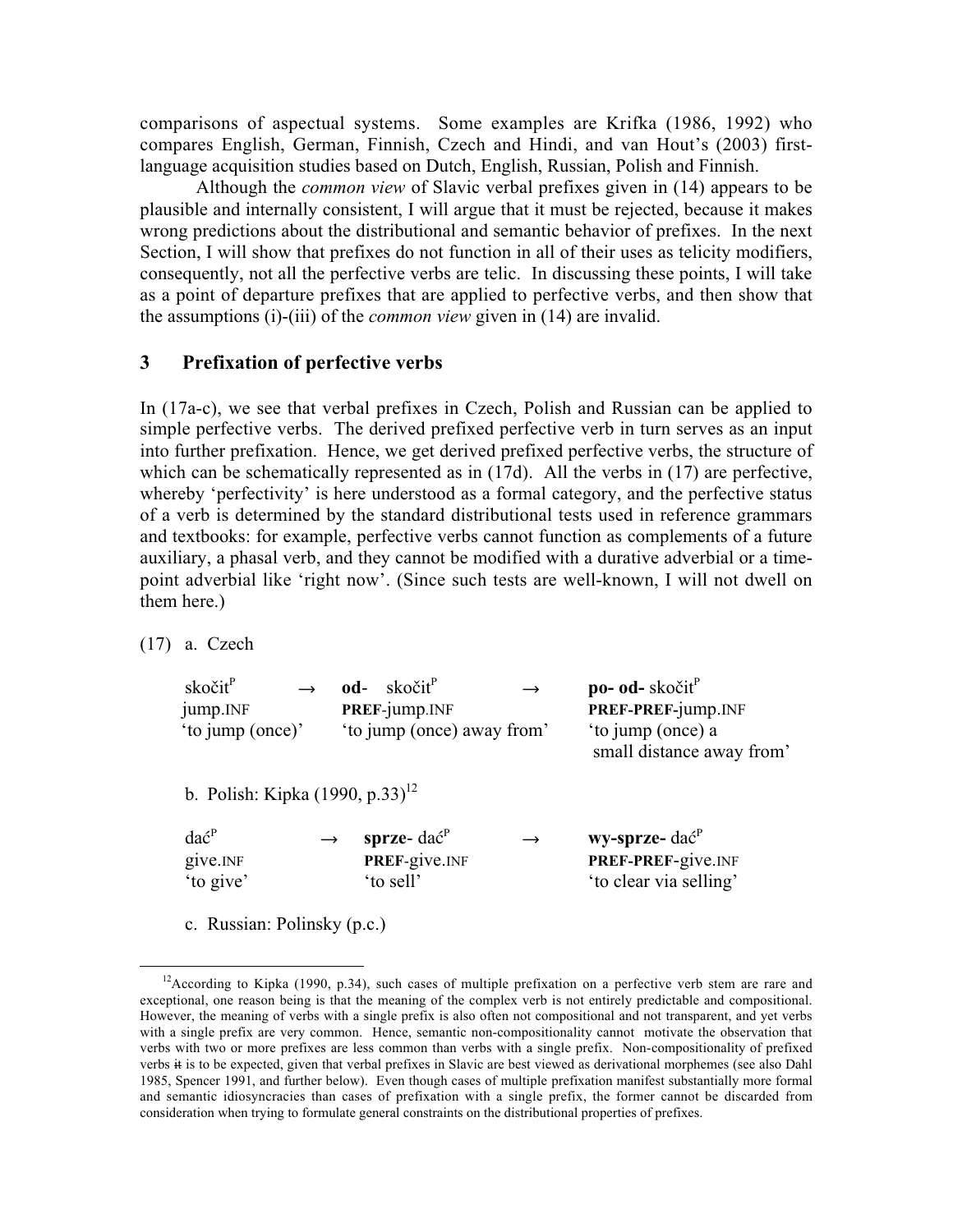

The above examples are sufficient for the conclusion that we cannot restrict the input of prefixes to imperfective verbs, contrary to the constraint (iii) of the *common* view in (17). From the synchronic point of view, what the vast majority (of uses) of prefixes share is their formal output condition: namely, they derive perfective verbs (see also Comrie 1976, p. 91, and for Czech see Petr et al. 1986, p.389, for example). Hence, the actual input-output constraints on prefixation in Slavic languages can be stated as in (18):

- (18) Formal input-output constraints on prefixation in Slavic languages:
	- i. The input of prefixation is a perfective or an imperfective verb.
	- ii. The output of prefixation is a perfective verb (strong tendency).

One type of an example in which prefixation does not yield a perfective verb concerns the denominal verbs like *ponocovat* 'to stay up late at night, the whole night long' in Czech. It is imperfective, according to the standard distributional tests like the compatibility with the time point adverbial 'right now' and the future auxiliary. However, it is derived from the imperfective verb *nocovat* 'to spend the night somewhere' with the prefix *po-*.

The perfective verbs in (17) also speak against the main semantic constraint on the application of prefixes in (i) and the telicity constraint in (ii) of the common view (17). Take the Czech perfective verb sko*ãit* 'to jump (once)' in (17a), for example: We see that the prefix *od*- 'away from' can be freely applied to it, and the prefix *po*- on top of it. If all perfective verbs were semantically telic and all prefixes were telicity modifiers, then the application of od- 'away from' to sko*ãit* 'to jump (once)' in (17a) ought to be excluded. Put differently, od-sko*ãit* 'to jump (once) away from' ought to be excluded on the same grounds on which the general *telicity constraint* given in (9) excludes English examples like (8e) ??I found a penny for an hour. However, od-sko*ãit* 'to jump (once) away from' in (17a) is fully acceptable.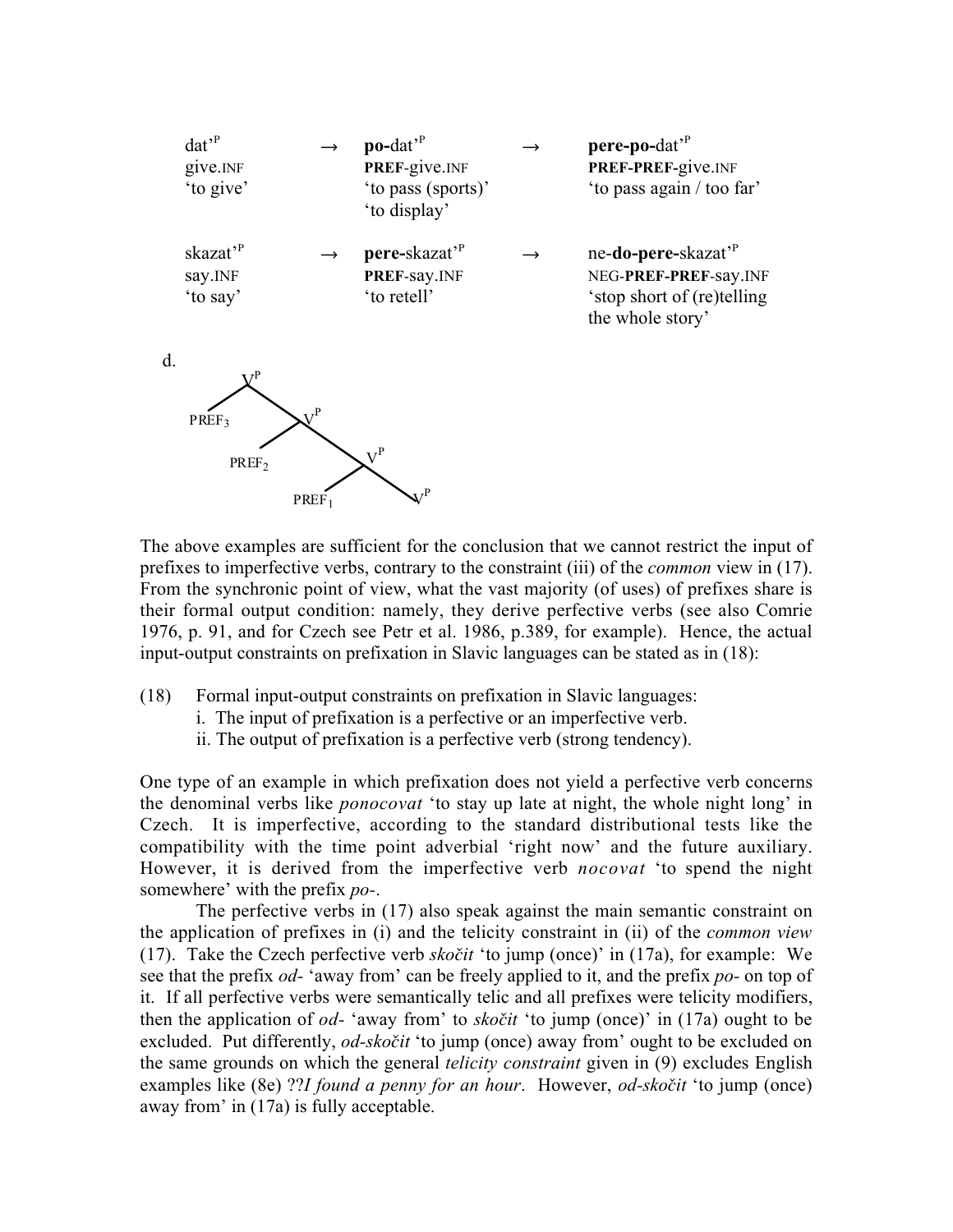We have also seen that (9a) \*John ran a mile for ten minutes is ungrammatical, because it contains two telicity modifiers, each of which expresses a separate delimitation of the same event. However, the Czech po-od-sednout si 'to sit down a small distance away from' in (17a) and other parallel examples in Russian and Polish are fully acceptable, even though they contain two prefixes. If each prefix were to function as a telicity modifier, following the common view, assumption (i), then such a recursive application of prefixes on the same verb ought to be clearly excluded on semantic grounds: namely, by both the intuitive 'one delimitation per event' constraint, and the telicity constraint given here in (9).

The application of prefixes to simple perfective verbs and their recursive application on the same perfective verb raises the following questions:

- (19) a. What are the semantic input-output constraints on prefixes that are applied to perfective verbs? What are the semantic properties of the relevant derived prefixed perfective verbs?
	- b. What is the nature of the constraints that govern the admissible combinations of two or more prefixes on one and the same verb? Are they structural, semantic or pragmatic (related to performance factors)?

I will turn to these questions in the next two Sections, 4 and 5.

# 4 Arguments against the *common* view of Slavic prefixes: Atelic uses of prefixes

In this section, I will show that Slavic verbal prefixes do not uniformly function in all of their uses as telicity modifiers, i.e., they do not uniformly derive either telic predicates or quantized predicates from homogeneous (atelic) ones, contrary to the common view of Slavic prefixes given in (14). As a case in point, I will describe in detail certain uses of the prefix  $u$ - in Czech, and show that it derives perfective verbs that are atelic (homogeneous). It also has other uses, and those discussed in this section, in (21), can be summarized in terms of the following inputs and outputs:

| <b>INPUT</b> |                | <b>OUTPUT</b> |                |  |
|--------------|----------------|---------------|----------------|--|
| <b>FORM</b>  | <b>MEANING</b> | <b>FORM</b>   | <b>MEANING</b> |  |
| simple ipf V | atelic         | prefixed pf V | telic          |  |
| simple ipf V | atelic         | prefixed pf V | atelic         |  |
| simple pf V  | telic          | prefixed pf V | telic          |  |
| simple pf V  | telic          | prefixed pf V | atelic         |  |

(20) Prefix  $u$ - in examples in (21)

Examples in (21) illustrate several uses of the prefix  $u$ -. We see that it can be applied to different verbs, or classes of verbs, with different semantic effects.

(21) a. vidět<sup>I</sup> 
$$
\rightarrow
$$
 u-vidět<sup>P</sup>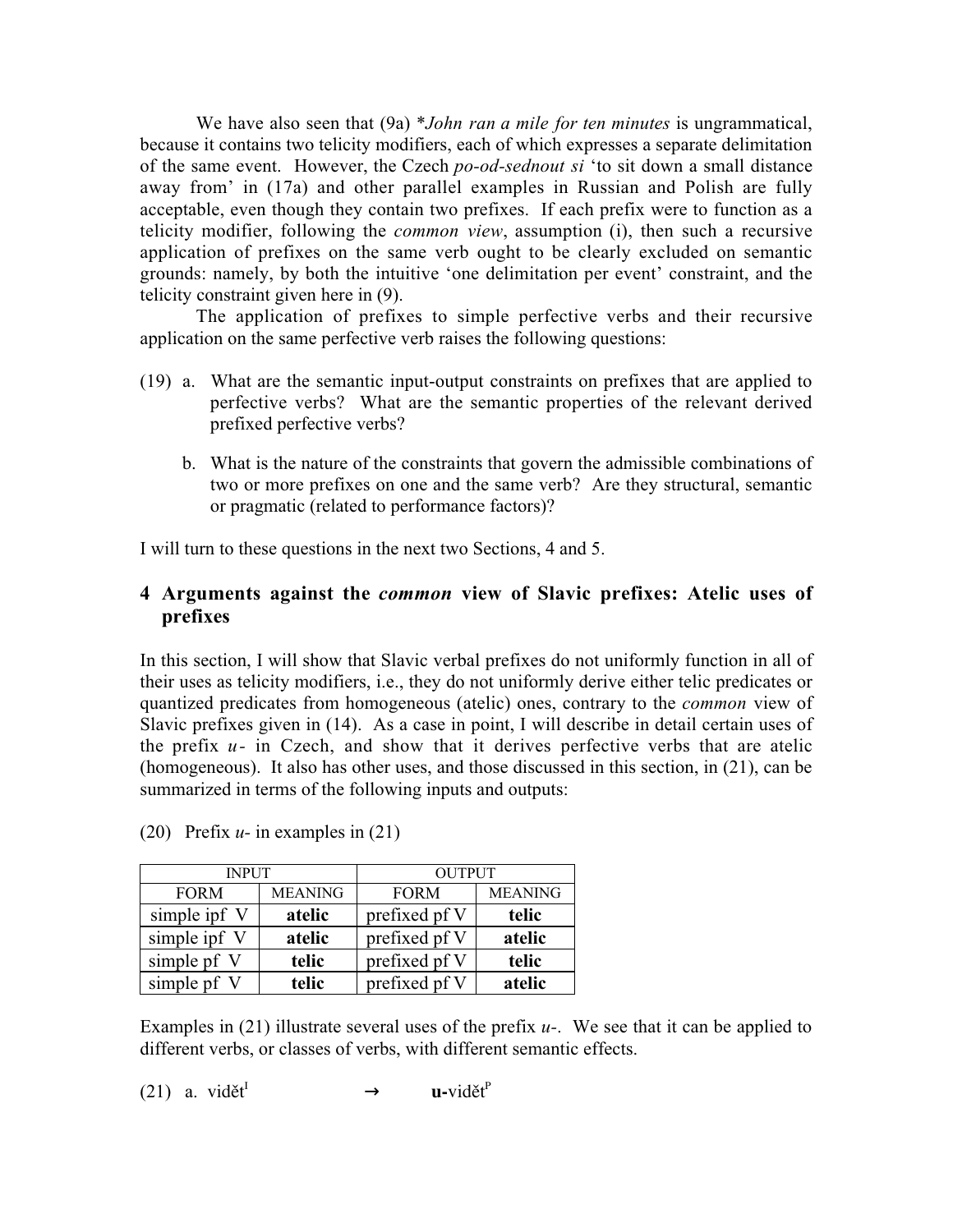| see. <sub>INF</sub><br>'to (be) see(ing)'                             |               | TEL-see.INF<br>'to catch sight of'                                                                                                              |                   |
|-----------------------------------------------------------------------|---------------|-------------------------------------------------------------------------------------------------------------------------------------------------|-------------------|
| b. $\check{r}$ eknout <sup>P</sup><br>say.SML.INF<br>'to say (once)'  |               | $\mathbf{u}$ -řeknout $\mathbf{v}$<br>MANNER-Say.SML.INF<br>'to say unintentionally, inadvertently,<br>by mistake (once),' 'to misspeak (once)' | se<br><b>REFL</b> |
| c. zvednout $P$<br>lift. SML.INF<br>'to lift (once)'                  | $\rightarrow$ | $u$ -zvednout $v^P$<br><b>MODAL-lift. SML.INF</b><br>'to be able to lift'                                                                       |                   |
| d. nést <sup>1</sup><br>carry. <sub>INF</sub><br>'to (be) carry(ing)' |               | $\mathbf{u}$ -nést $\mathrm{P}$<br>MODAL-carry.INF<br>'to be able to carry'                                                                     |                   |

In (21a), the prefix u- derives the perfective verb *uvidût*, which is here translated in its dominant meaning of 'to catch sight of', that is, it describes punctual events, and hence it can be reasonably assumed to be telic in the sense of  $(7)$ . It is applied to the imperfective verb *vidût* 'to see', which is atelic (homogeneous). In contrast, in (21b), u- is applied to a perfective verb and derives another perfective verb. The input verb is *fieknout* 'to say (once)', a semelfactive verb. Semelfactive verbs are traditionally characterized as verbs that describe single events. They may be overtly marked with the suffix  $-nou-$  in Czech and –nu- in Russian, for example. Now, the derived perfective verb *ufieknout* se can be translated as 'to say unintentionally (once)', 'to misspeak (once)', which means that the prefix  $u$ - here only adds the *manner* component of approximately 'unintentionally', 'inadvertently', 'by mistake' to the perfective verb<sup>13</sup>. Clearly, the prefix  $u$ - does not here function as a telicity modifier in the sense of (i) of the *common view* (14).

In (21c), the prefix  $u$ - is also applied to a perfective verb that is semelfactive, namely, zvednout 'to lift (once)' and it derives another perfective verb uzvednout meaning 'to be able to lift.' Hence, the prefix here contributes the component of root *modality* to the verb. But this means that the prefix  $u$ - here derives a perfective verb that is atelic (homogeneous). This follows given that verbs expressing abilities, propensities or dispositions are generally lexically stative, and stative verbs are atelic (homogeneous). Stative verbs are atelic (homogeneous), because they hold atemporally of their arguments, or put differently, the property they express holds at any one moment during the whole interval of their truth as much as at any other moment. For example, if I am able to lift a six-pack of beer, then I have this ability or potential during most of my existence, and I do not even have to lift a six-pack of beer ever to prove it to you. Even though the prefix  $u$ - is the only prefix with a clear modal use in Czech, it is very productive in this use.

In (21d), the prefix u- derives the perfective modal verb *unést* 'to be able to carry' from the imperfective verb *nést* 'to (be) carry(ing)', which is atelic (homogeneous). In this case, the prefix  $u$ - preserves the homogeneity of a verb.

<sup>&</sup>lt;sup>13</sup>Cp. also: *přeřeknout<sup>p</sup> se | přeříci<sup>p</sup> se '*to say unintentionally (once)', 'to misspeak (once)'; *prořeknout<sup>p</sup> se | profiíciP se* 'to blab out (once)'.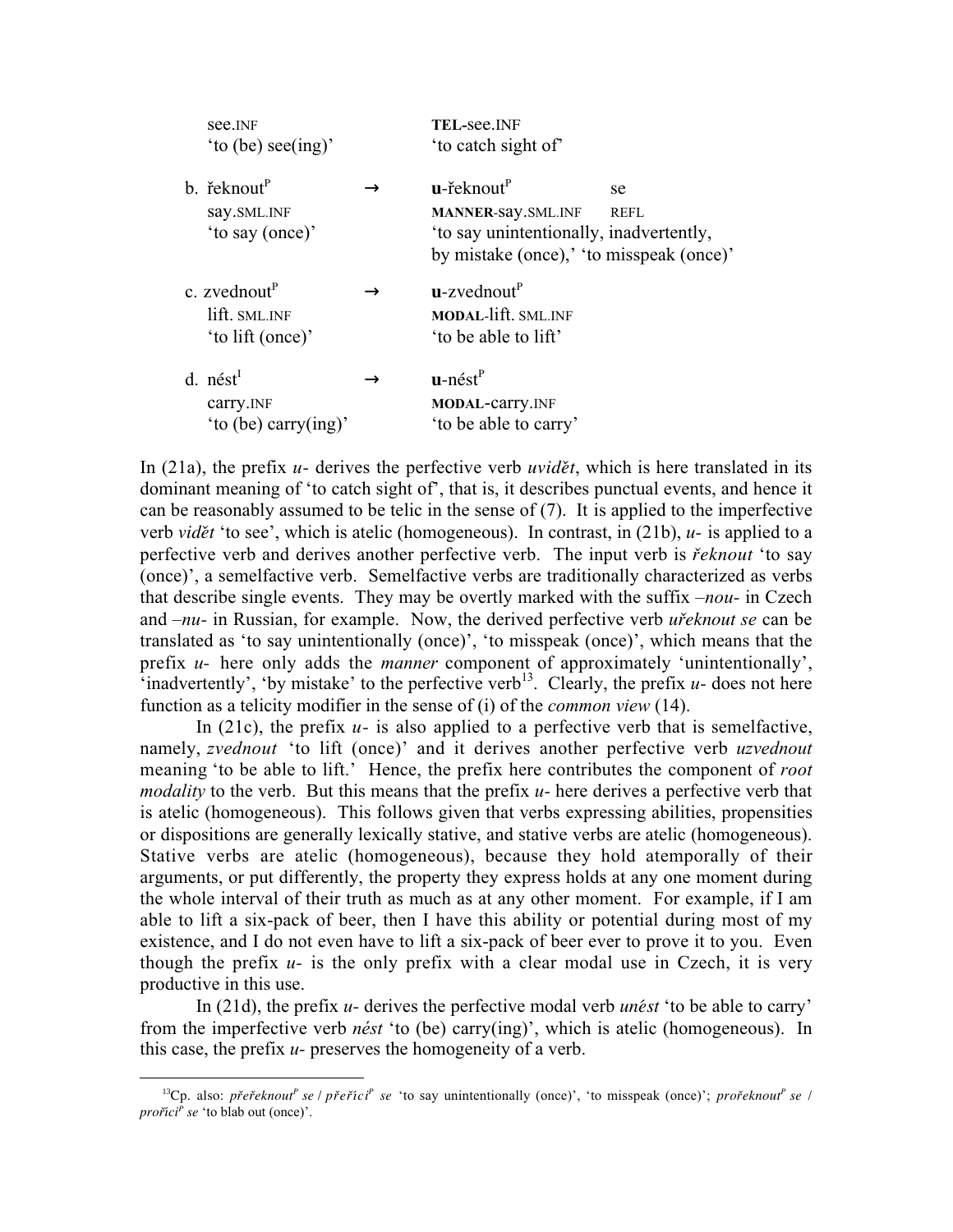The prefix  $u$ - may also give rise to an ambiguity of a single prefixed verb. For example, the perfective verb *uvid*ed in (21a) can also have a modal meaning of 'to be able to see', apart from the dominant telic meaning of 'to catch sight of'.

Most importantly, all the verbs derived with the prefix  $u$ - in (21) are formally perfective, according to standard reference grammars and dictionaries, that is, they are perfective according to the relevant distributional tests<sup>14</sup>. (22) lists five among those that are the most frequently used:

| (22 | Criterion                                                                                                      | $\underline{u}$ -verbs in (21) V perfective |        | Vimperfective |
|-----|----------------------------------------------------------------------------------------------------------------|---------------------------------------------|--------|---------------|
|     | 1. complement of a future auxiliary                                                                            | ∗                                           | *      |               |
|     | 2. complement of a phasal verb                                                                                 | ∗                                           | $\ast$ |               |
|     | 3. occurs with a durative adverbial                                                                            | ∗                                           | $\ast$ | ٦             |
|     | (e.g., <i>hodinu</i> ' for an hour')<br>4. occurs with a time-span adverbial<br>(e.g., za hodinu 'in an hour') | $\sqrt{2}$                                  |        | $\ast$        |
|     | 5. occurs with the time point<br>adverbial (e.g., 'right now')                                                 | *                                           | *      |               |

Perfective verbs with the modal use of the prefix  $u$ - differ from non-modal perfective verbs in so far as they are stative, rather than describing particular single episodes. However, modal perfectives clearly pattern with other perfective verbs in so far as they can never function as complements of a future auxiliary or a phasal verb, unlike imperfective statives.

Although modal perfectives are like the majority of episodic perfective verbs in so far as they cannot occur with durative adverbials like hodinu 'for an hour', they do so for very different reasons. Episodic non-modal perfectives are quantized, and hence of the wrong semantic type to serve as inputs of the temporal measure like *hodinu* 'for an hour'. Modal perfectives are atelic (homogeneous), but they do not freely occur with any specifications that temporally restrict the validity of dispositions, abilities and propensities they describe. This is understandable if we assume that they are 'tendentially stable' (to borrow Chierchia's 1995 formulation), which is a distinguishing characteristics of ILP's in general. ILP's are tendentially stable in the sense that they typically hold during one significantly large portion of an individual's lifespan, and they hold at any one moment during the whole interval of their truth as much as at any other moment. The property of 'tendential stability' may also motivate the observation that modal perfective verbs lack a future time reference in the present tense form, unlike nonmodal perfective verbs that are episodic.

To summarize, since there are prefixes like  $u$ - in Czech that derive verbs that are formally perfective and semantically atelic (homogeneous), the semantics of perfectivity cannot be captured in a uniform way in terms of quantization in the sense of (1), nor telicity in the sense of (7), nor other closely related notions: e.g., 'accomplishment/achievement', 'completion', 'result' and the like.

 <sup>14</sup>Standard reference grammars and dictionaries classify such verbs as perfective. For example, *âesko-nûmecky slovník* - 'Czech-German Dictionary', Siebenschein et al. 1983, p.666, lists the perfective verb uzvednout 'to be able to lift' as being perfective.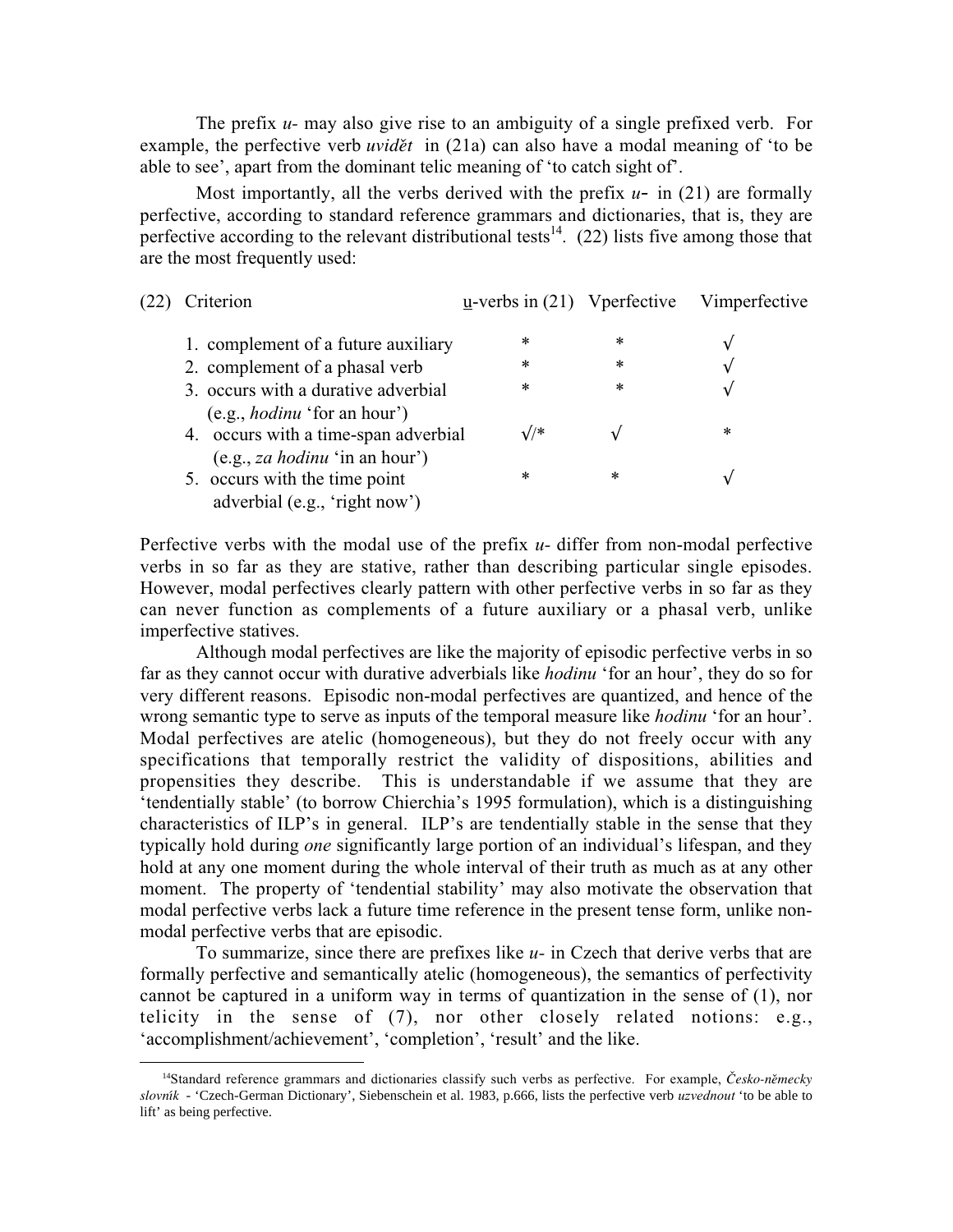Most importantly, the behavior of the prefix  $u$ - is not quirky, but rather typical of the way in which verbal prefixes in Slavic languages behave. Therefore, the existence of perfective verbs that fail to be telic, cannot be dismissed as peripheral, and I will discuss other examples in the next section. Given the data and observations made here, we may conclude (23):

- (23) (i) Prefixes do not uniformly function in all of their uses as telicity modifiers.
	- (ii) Prefixes may derive perfective verbs that fail to be telic (and hence quantized). Consequently, not all perfective verbs are telic (or quantized).

The conclusions in (23) amount to the rejection of the first two assumptions of the common view of prefixes given in (14). They should not be surprising from the point of view of the behavior of verbal prefixes in other Indo-European languages. For example, Kratzer (1994, pp.41-3) observes that German prefixes do not invariably express quantized properties of events, and "the class of perfective predicates in our sense does not coincide with the class of predicates that express quantized properties of events" (p.42). Kratzer's application of the notion 'quantized' seems to cover both 'quantized' and 'telic' in the terminology here. Although it may be questioned whether prefixed verbs in Slavic languages and German prefixed verbs have the same status as far as their classification into the formal perfective category is concerned (see also Comrie 1976, Chapter 5.1.1), the general point still holds: namely, verbal prefixes in Slavic languages and German do not uniformly derive either quantized or telic predicates.

Given that the assumption (iii) of the *common view* of Slavic prefixes given in (14) was rejected in the previous section, this leaves us only with the assumption (iv) that verbal prefixes in Slavic languages are markers of the perfective aspect. However, this assumption is highly problematic and should be best rejected, as well. There are a number of reasons for this (see also Filip 2000). Let me here briefly mention just a few. It is reasonable to take as a point of departure Spencer's (1991) observation: Verbal aspect in Slavic languages is standardly taken to be a grammatical category, and if this also implies that it is an inflectional category, then prefixes cannot be perfective morphemes, because such morphemes ought to have inflectional characteristics. However, verbal prefixes do not have (clear) inflectional characteristics, but rather behave like derivational morphemes. Building on Spencer (1991), I propose (see also Filip 2000) that a prefixed perfective verb in Slavic languages is best seen as a new verb that stands in a derivational relation to its base, rather than being an aspectually different form of one and the same lexeme. Unlike typical inflectional morphemes that occur on verbs in Indo-European languages, prefixes have morphological, syntactic, and semantic effects on the argument structure of verbs. Unlike other uncontroversial devices for the expression of grammatical aspect (i.e., the English progressive, for example), verbal prefixes in Slavic languages are recursively applicable, and their presence on a verb is neither a sufficient nor a necessary formal indicator of the perfective status of a verb. There is no single prefix solely dedicated to the expression of the 'perfective' meaning (characterized in terms of 'quantization', 'telicity', or some other notion) and no other meaning in *all* of its occurrences. Prefixes have no constant aspectual, or other, meaning in all of their occurrences. Prefixes cannot be divided once and for all into those that derive telic properties of events (or quantized properties of events) and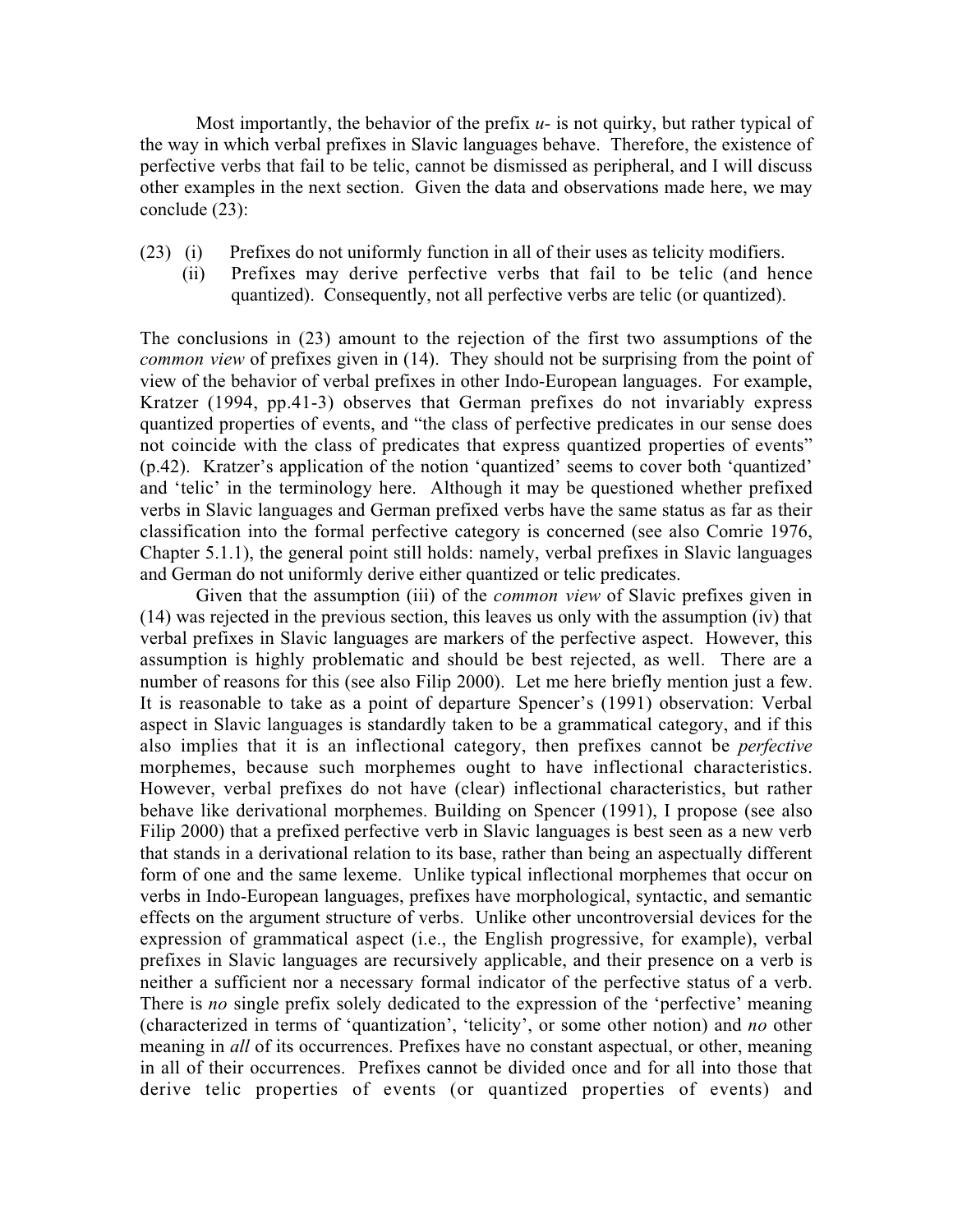atelic/homogeneous properties of events. Neither is it possible to predict when exactly a given use of a prefix will derive a telic predicate, regardless of whether it also induces other lexical modifications of the verb related to time, manner, space, quantity, affective connotations, and the like. Different prefixes can be attached to one verb stem so that to one and the same simple imperfective verb we typically get a cluster of prefixed perfective verbs, rather than just one prefixed perfective verb. All prefixes manifest homonymy and polysemy, and the meaning of the combination  $[\gamma^0 \text{prefix} + V^0]$  is not always transparently compositional, but it is often partially or fully lexicalized. The input and output constraints on the application of prefixes can only partially be specified in terms of coherent lexical semantic classes of verbs.

I will turn to the specification of some of these constraints in the next section and argue that the constraints that sanction the application of one or more prefixes on a verb can be to a large extent motivated by semantic factors.

# 5 Recursivity of prefixes: Semantic motivation for admissible combinations

In Section 3, a derivational pattern was introduced in which a prefix is applied to a simple perfective verb and derives a prefixed perfective verb to which another prefix can be attached. Do prefixed perfective verbs of this type constitute a counterexample to the intuitive constraint against 'one delimitation per event'? On the common view of perfective verbs and prefixation given in (14), they would constitute a blatant counterexample to this constraint as well as to the *telicity constraint* given in (9). In this section, I will show that we may successfully account for a variety of such apparent counterexamples if we rely on certain general principles in the structuring of eventualities that are independently, and also cross-linguistically, motivated. Semantically, prefixes are here taken to be predicate modifiers, and characterized in terms of functions that map sets of eventualities of any type (states, processes or events) onto eventualities of some (possibly) other type. Application of a single prefix to a perfective verb as well as combinations of prefixes on the same verb are limited by semantic constraints related to the eventuality change potential of prefixes.

I will illustrate this point with interactions between directional and measurement uses of verbal prefixes in Czech. The choice of the directional and measurement uses is not accidental. These are some of the most frequent uses of prefixes in Slavic languages. Directional uses reflect the historical connection of prefixes to prepositions and adverbials that express direction and location in the concrete spatial domain. In Czech, all nineteen prefixes listed in Petr et al. (1986, pp. 395ff.) have directional meanings. In addition, sixteen prefixes have vague measure uses, which are pronounced to different degrees and may be related to spatial and directional meanings of prefixes. (The exceptions are  $v(e)$ - 'into', vz- 'upwards',  $z(e)$ - 'out of'.) Although the generalizations established here are based on Czech data, they are directly related to basic principles in the structuring of events, and hence are transferable to other Slavic languages.

## 5.1 Asymmetry of Goal and Source modifiers

In Slavic languages, directed motion predicates are expressed by a combination of a manner of motion verb with Source and/or Goal modifiers. These are prepositions,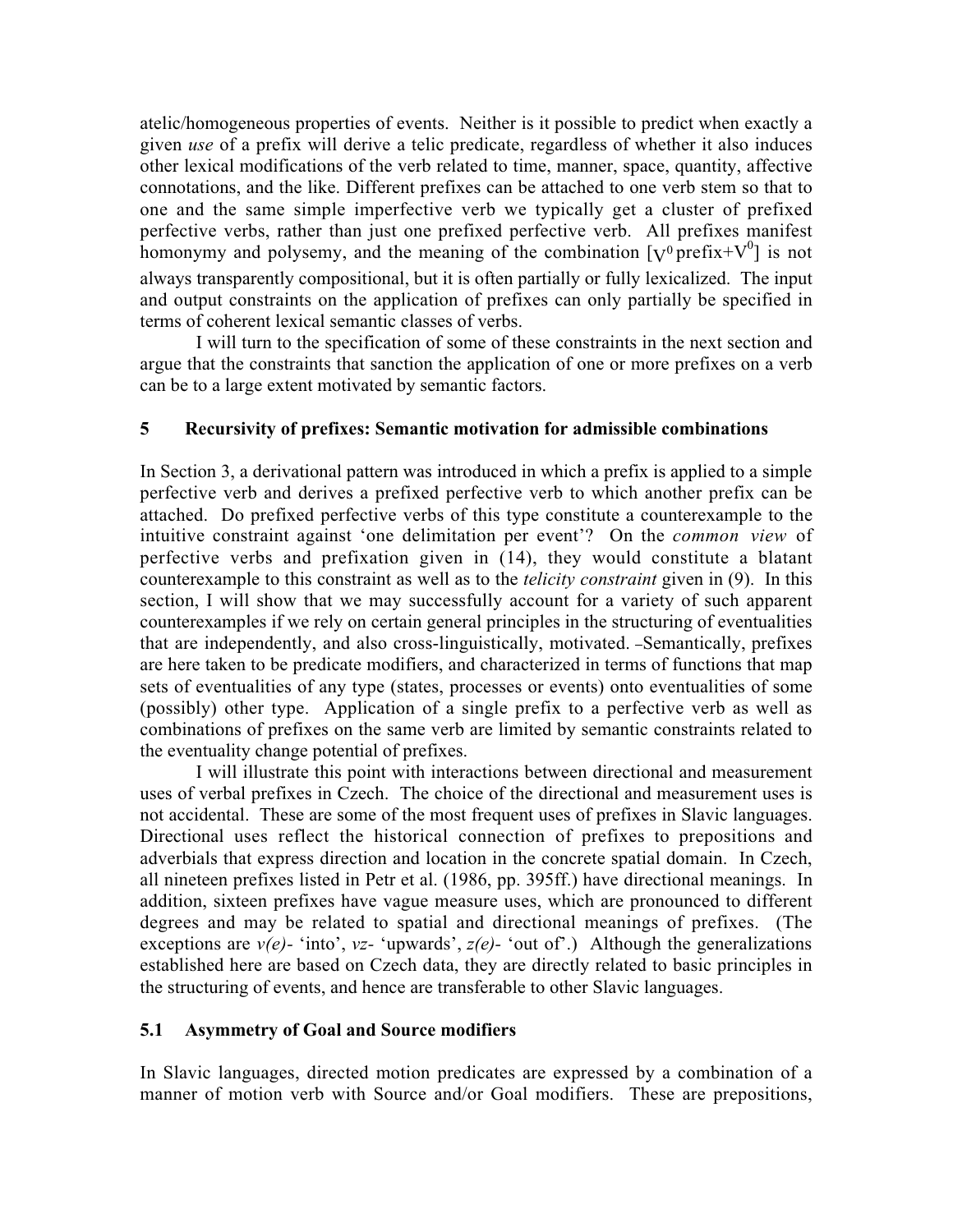prefixes, and adverbs, that is, 'satellites' in Talmy's (1985) sense. In what follows I will argue that only Goal modifiers induce a telic interpretation of a directed motion predicate, but not Source modifiers on their own. Let me start with Czech examples in (24). Here, we see that both the main verbs are perfective, according to the standard distributional tests for perfectivity (see also (22) above), and both are formed with a directional prefix from the simple perfective verb sko*ã*il 'he (once) jumped (once)', 'he made a single jump'.

- (24) a. Od-skoãilP metr od okna. AWAY-jump.PAST.3SG about meter from window 'He jumped a meter away from the window.'
	- b. Při-skočil<sup>P</sup> ??metr k oknu. TO-jump.PAST.3SG ??about meter to window 'He jumped a meter to the window.'

In what follows I will use the labels 'Goal-prefix' and 'Source-prefix' for the sake of brevity. However, strictly speaking, we here have Goal and Source uses of prefixes, and the prefixes discussed here also have other uses than directional ones. In (24a), the prefix od- 'away (from)' encodes the orientation away from the entity specified in the Source-PP. In the absence of an overt Source-PP, it encodes the orientation away from the location of the speaker/addressee at the speech act time, or from some other salient entity (i.e., participant, location) of the discourse at the reference time. In contrast, the Goalprefix *pfii-* 'to' encodes the orientation towards the relevant point of reference, in (24b) it is the entity specified in the Goal-PP.

Most importantly, od-*skoãil* 'he (once) jumped away (from)' with the Sourceprefix od- 'away (from)' is acceptable with the measure phrase metr 'a meter'. In contrast, *pfii-skoãil*'he (once) jumped to', 'he made a single jump to' with the Goal-prefix *pfii-* 'to' is odd in this context. Since (24a) and (24b) only differ in the directional prefixes on the verbs, we may conclude that the spatial orientation encoded in the prefixes interacts with the semantics of the measure expression.

It is crucial to establish that the acceptability judgments in (24) are determined by the interaction between prefixes and the measure expression metr 'a meter'. If either the directional prefixes are omitted, as in (25), or the measure expression *metr* 'a meter' is left out, as in (26), we get perfectly well-formed sentences. In (25), the additional context provided by the subordinate clauses makes the main clauses sound more natural.

- (25) a. Skočil<sup>P</sup> metr od branky, aby  $chvtil<sup>P</sup>$  míã. jump.PAST.3SG about meter from goal in.order.to catch.PAST.3SG ball 'He jumped a meter away from the goal so that he could catch the ball.'
	- b. Skočil $P$  metr k brance, aby do ní vstřelil $P$  míã. jump.PAST.3SG about meter to goal in.order.to into it kick.PAST.3SG ball 'He jumped a meter to the goal so that he could kick the ball into it.'
- $(26)$  a. Od-skočil<sup>P</sup> od okna.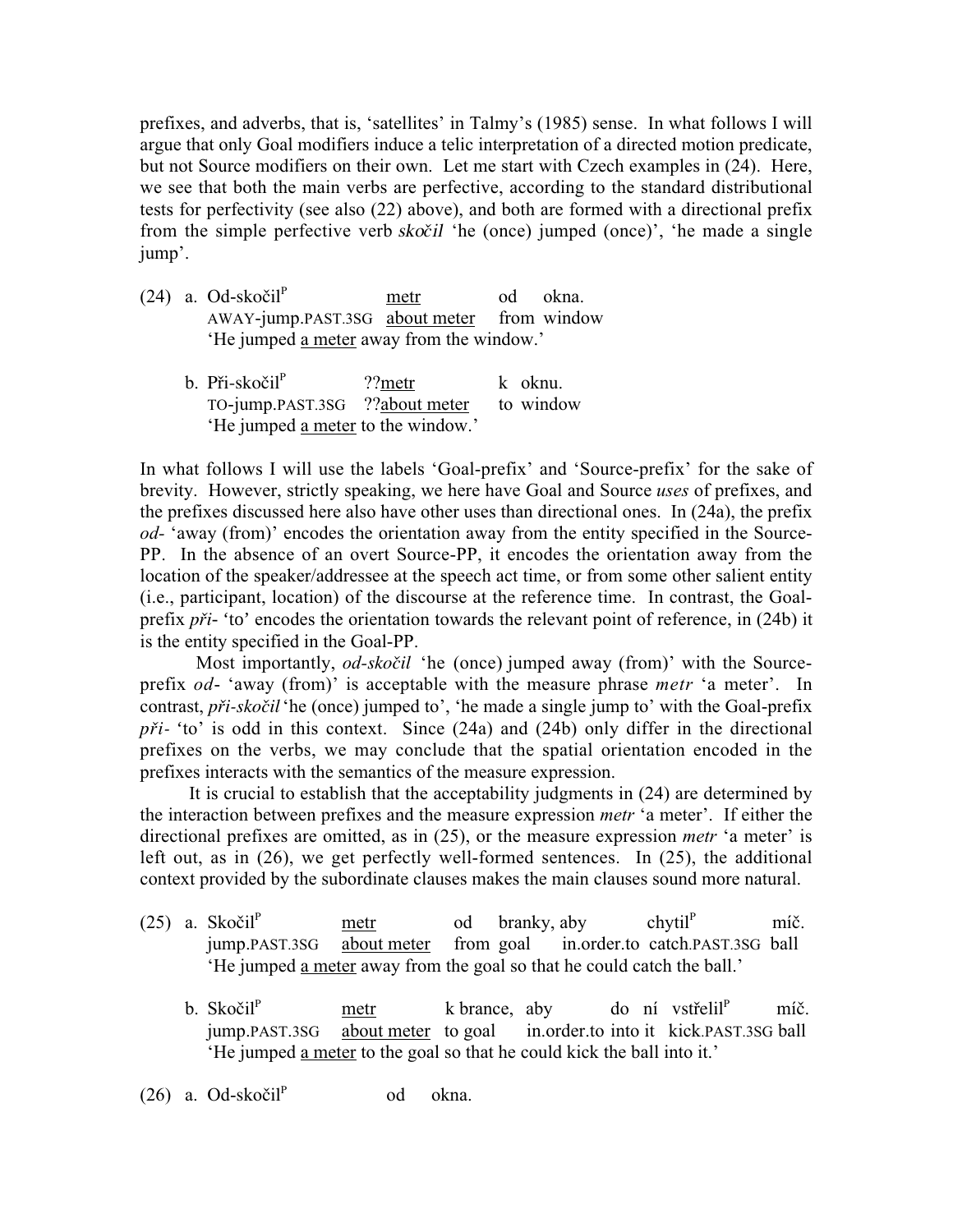AWAY-jump.PAST.3SG from window 'He jumped away from the window.'

b. Při-skočil $P$  k oknu. TO-jump.PAST.3SG to window 'He jumped to the window.'

It is reasonable to assume that PPs that have a directional use, both Goal and Source, form a single syntactic and semantic constituent with spatial measure phrases, as Rothstein (2003) argues for English examples like (10)-(12). Hence, the spatial measure expression metr 'a meter' constitutes a single telicity modifier with the Goal-PP and Source-PP in  $(25)$  and  $(26)$ .

In contrast, prefixes that have a directional use, both Goal and Source, as in (24ab), cannot form a single syntactic and semantic constituent with the spatial measure phrases, but instead the measure phrase and the directional prefixes are formally and semantically fully independent of each other. This follows from the Lexical Integrity Hypothesis, one of the widely accepted generalizations about the separation of syntax and morphology, according to which syntactic processes should be blind to the internal structures of words, which are created by the morphology. Crucially, in (24a-b), we see that the spatial measure phrase is only compatible with perfective verbs that contain the Source-prefix, but not the Goal-prefix.

We can use this behavior as an important piece of evidence for the telicity status of the perfective verbs. First, the input-output constraints on expressions of extensive measure functions that apply to verbal predicates can be stated as in (27):

(27) For verbal predicates, the domain of application of extensive measure functions is restricted to atelic (homogeneous) predicates. Their outputs are telic predicates. Examples: a mile, for an hour.

Expressions of extensive measure functions that apply to verbal predicates are paradigm examples of telicity modifiers in the sense of the general *telicity constraint* in (9). (The homogeneity input requirement of measure adverbials is discussed in detail in Moltmann 1991, for example.)

Second, since the perfective verb *od-skočil* 'he (once) jumped away (from)' with the Source-prefix *od*- 'away' in  $(24a)$  is compatible with the measure expression *metr* 'a meter', we can conclude that it is atelic (homogeneous). In contrast, in (24b) the perfective verb *pfii-skoãil* 'he (once) jumped to' with the Goal-prefix *pfii-* 'to' is incompatible with this measure expression, which indicates that it is not atelic (homogeneous). Therefore, we may conclude that the telicity status of perfective verbs that are formed with directional prefixes depends on the spatial orientation encoded in their directional prefixes.

An additional independent piece of supporting evidence for (27) can be seen in the interaction between temporal measure phrases and directed-motion predicates that are formed with Goal- and Source-PPs. This is shown in English examples in (28):

(28) a. John ran away from the car for ten minutes  $/(*)$  in ten minutes.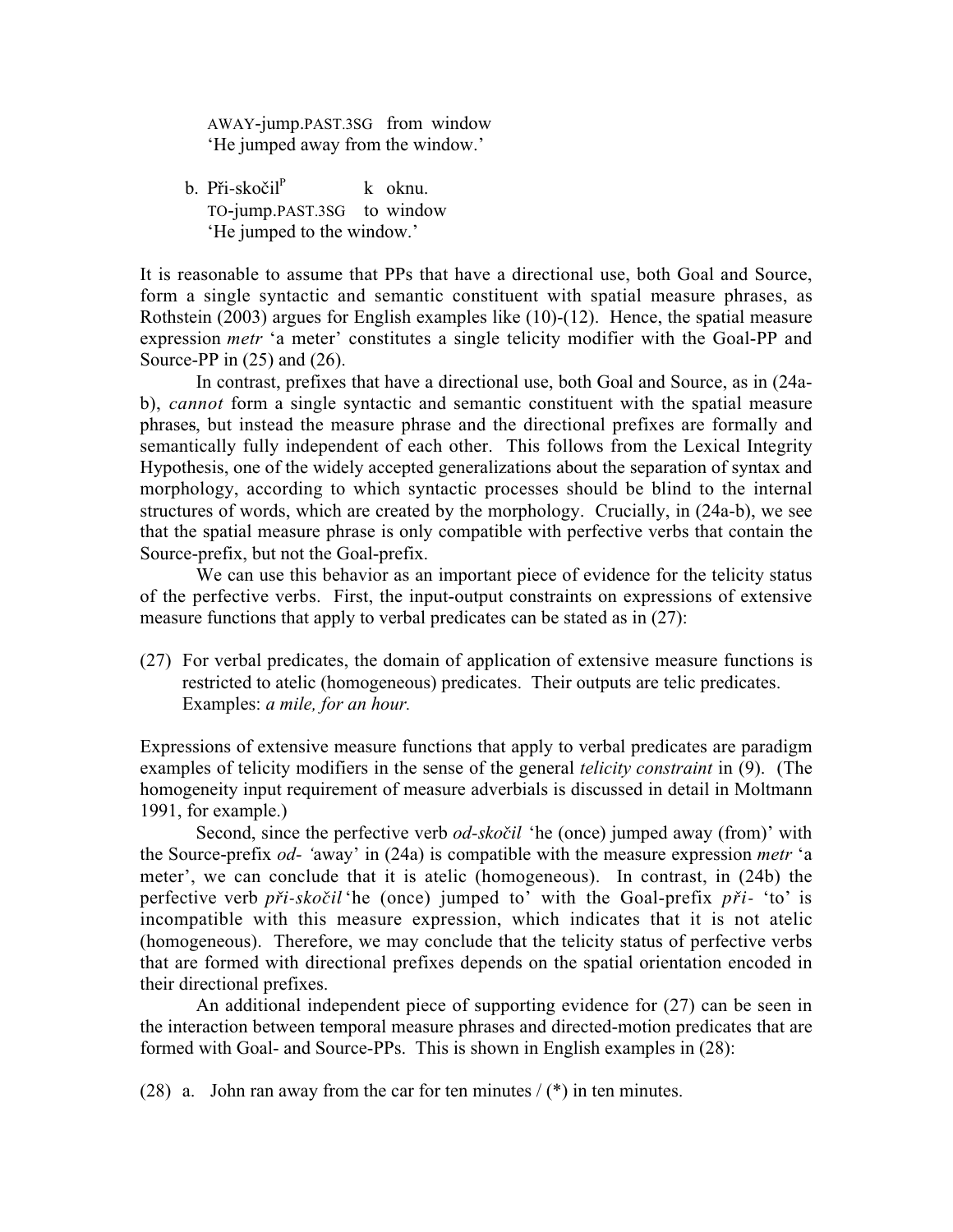b. John ran to the car \*for ten minutes / in ten minutes.

In (28a), the predicate *ran away from the car* contains a Source PP, and it is compatible with the temporal measure adverbial for ten minutes. Since it satisfies the input constraint of a measure expression, we can conclude that it is atelic (homogeneous). In general, temporal for-PPs express that for all the relevant parts of an interval with the length indicated by them, the verbal predicate is true (see Dowty 1979, p.60, 79, 81). Hence, the domain of application of temporal for-PPs is taken to be restricted to homogeneous (atelic) predicates. ('(\*)' indicates that the sentence is acceptable in the inchoative reading, i.e., 'after ten minutes, he started to run away from the car'.) In contrast, the predicate *ran to the car* with the Goal-PP in (28b) cannot be modified with the temporal measure adverbial *for ten minutes*, only with the *in*-PPs time-span adverbial. In general, predicates with Goal-PPs behave like telic predicates in this respect.

Based on the above Czech and English examples, we may suggest that Goalmodifiers, prefixes or PPs, differ from Source-modifiers in their telicity inducing properties. This may be stated as in (29):

#### (29) Goal-Source telicity asymmetry

The spatial orientation of directional modifiers determines the telicity status of derived predicates. Source-modifiers form atelic (homogeneous) predicates. Goalmodifiers form telic predicates.

Before turning to our Slavic examples, let me first illustrate the semantic constraint in (29) with well-known English examples, and then address a few representational issues. It has been observed by many that the overt expression of a Goal-PP does not suffice to guarantee that  $V +$  Goal-PP' expresses a quantized predicate. This follows given that the implicit Path argument is not guaranteed to be quantized, because two paths with the same Goal but different starting points can stand in the 'proper part' relation. In the diagram below (30a), we see that an event of a running to the car that starts at the location LOC1 and ends at the Goal (the car), will have a proper part, namely an event of a running to the car that starts at the location LOC2, that also falls under ran to the car. Therefore, the predicate ran to the car is not quantized, according to (1). At the same time, ran to the car behaves like a telic predicate; for example, with respect to temporal adverbials, as we have just seen. To account for their telic behavior, Hinrichs (1985) and Krifka (1998) propose that sentences like (30a) involve an implicit starting point in their semantic representation. This idea is impletemented in the formula (30b), which is a part of the semantic representation of (30a): the LOC argument of the implicit SOURCE predicate stands for a specific starting location that must be recoverable from the context in which (30a) is used. (To simplify the representation, it is here treated as a constant.)

(30) a. John ran to the car \*for ten minutes.

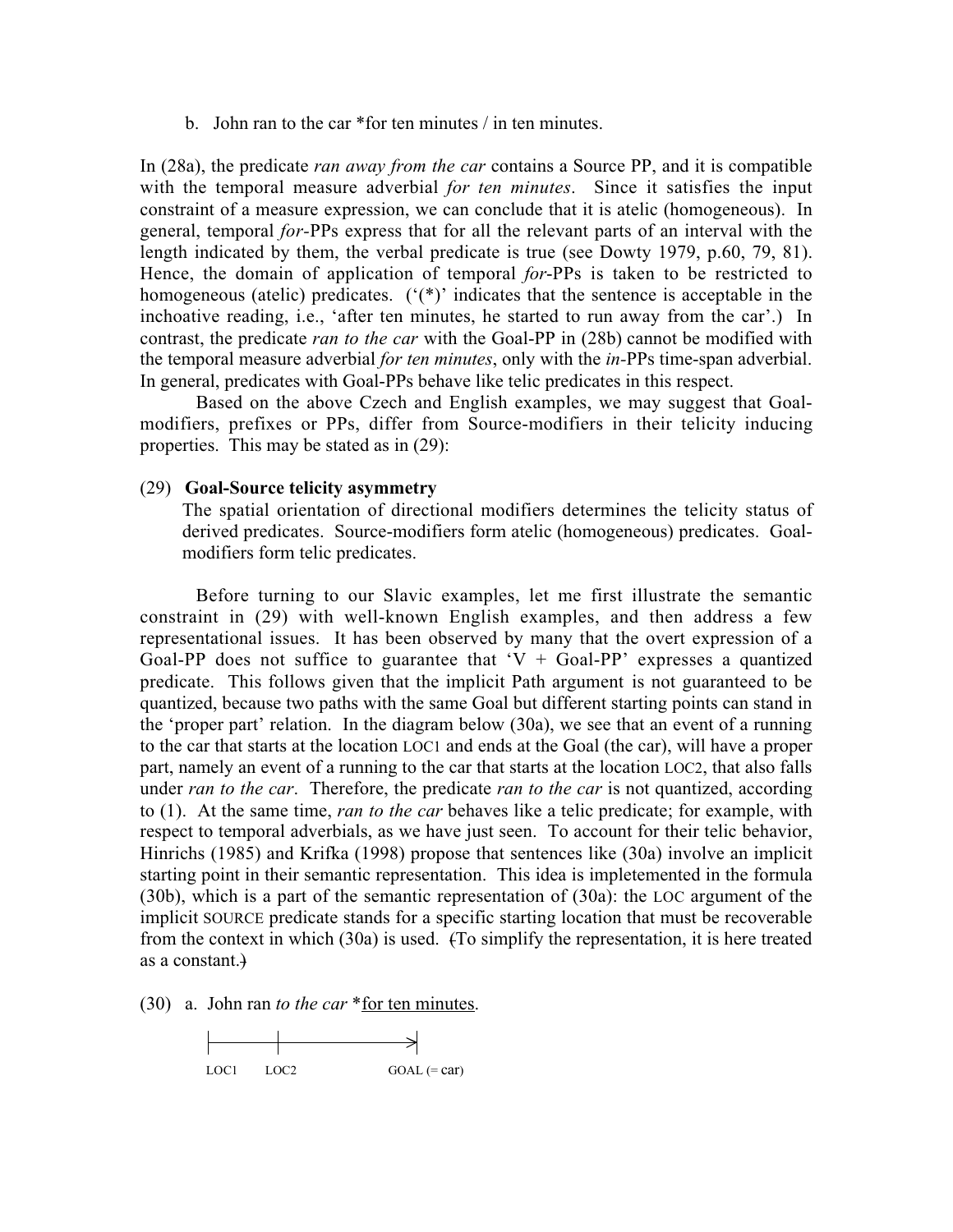b.  $\exists x, e, t[run'(j', x, e) \land |e| \leq t, \forall x, e[run'(i', x, e) \land [SOURCE(x, LOC, e) \land GOAL(x, the-car', e)] = 1 \rightarrow$  $|e|=1$  ∧ SOURCE(x, LOC, e) ∧ GOAL(x, the-car', e) ∧ AT(e,t)]

By assuming that the LOC argument of the abstract SOURCE predicate is contextually fixed, and the Goal is expressed by the Goal PP, the implicit Path argument is atomic, and provides the criterion for atomicity of the verbal predicate *ran to the car*. In a given context (30a) can be understood as *John ran* [from the store] to the car, if the LOC is understood to be some specific store location. Assuming that any motion verb establishes a relation between a moving entity  $(x)$ , a path  $(y)$  and an event  $(e)$ , as in  $\lambda x \lambda e \exists y$ [run'(x,y,e)] in (30b), the telicity of *ran to the car* follows from the parts of a path being related to the parts of an event. However, this is not a matter of homomorphism, because there are also circular and backward movements, as Krifka (1998) argues.

Apart from Goal modifiers (and their associated implicit SOURCE predicates), the criterion for atomicity of motion predicates, and hence their telicity, can be indicated by an overt extensive measure applied to their Path argument, as in John ran three miles:  $\exists x, e, t$ [run'(j',x,e)∧|e| <t,  $\forall x, e$ [run'(j', x, e) ∧ MILE(x)=3 → |x|=1]> = 1 ∧ MILE(x)=3 ∧ AT(e,t)]. In general, the telicity of directed motion predicates is constrained by (31), which can be understood as a meaning postulate on one type of admissible telic predicates:

(31) Motion predicates are telic iff their Path argument denotes a set of single atomic individuals, or a plural set of atomic individuals of definite cardinality. The criterion of atomicity for a Path argument is provided by (i) an extensive measure function, or (ii) its SOURCE and GOAL predicate, whereby the GOAL predicate must be overtly expressed, and the SOURCE predicate must be either expressed or contextually determined. Otherwise, motion predicates are atelic.

In general, I assume that any motion verb introduces a Path argument into its semantic representation. (In this respect, I depart from Talmy (1985), according to whom simple manner of motion verbs like RUN in Germanic and Slavic languages do not lexicalize a path at all.) A path is a one-dimensional axis that is non-branching and nondirected (a special case of an adjacency structure, in Krifka's (1998) sense). In  $\lambda x \lambda e \exists y$ [run'(x,y,e)] the Path argument x is not associated with any SOURCE or GOAL predicate delimiting its endpoints. This effectively amounts to the Path argument being homogeneous. Some paths have an additional property of being directed, such as those implied in predicates with Goal-modifiers. However, a path that is directed is not necessarily atomic. A case in point are paths implicit in predicates with Source modifiers. They add directionality, but they cannot induce telicity of a predicate they derive. Take *ran away from the car* in (32a), for example. It applies to any eventuality in which the moving individual changes its location to any degree whatsoever from the Source (provided it is not too small to count as being away), and it will simultaneously apply to any of its proper parts. In the diagram below (32a), a running from the car to LOC1, and a running from the car to LOC2 both count as eventualities of running away from the car.

(32) a. John ran away from the car for ten minutes.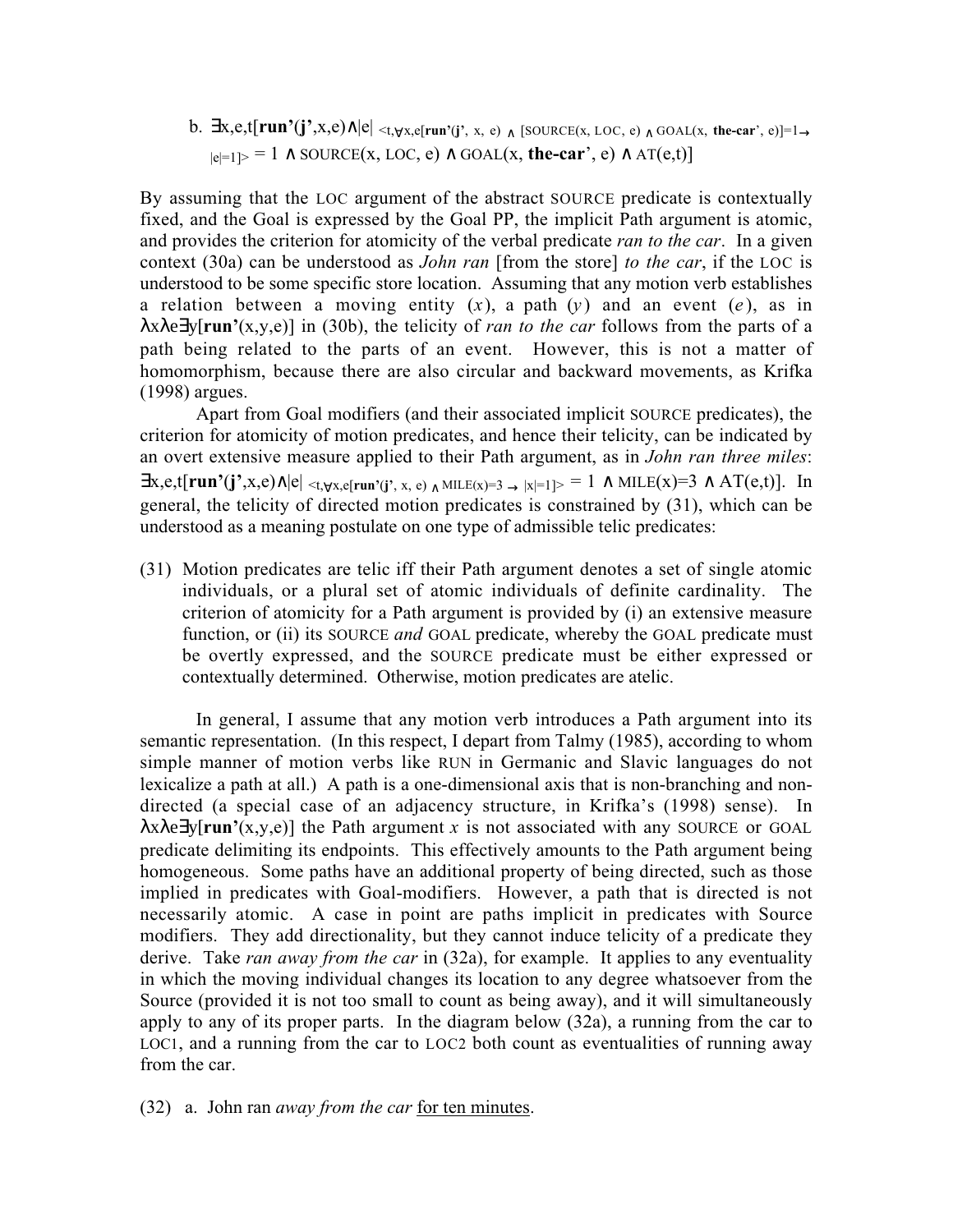

b.  $\exists x, e, t$ [run'(j',x,e) ∧ SOURCE(x, the-car', e) ∧ AT(e,t)]

This also means that a predicate like *ran away from the car* is divisive, according to (2a), and cumulative, according to (2b), given in Section 2.1. Hence, it is homogeneous (atelic), which is also confirmed by its compatibility with the measure phrase for ten minutes. Sentences with Source-modifiers like (32a) can be represented as in (32b).

One piece of evidence for the claim that predicates with Goal-PPs involve an implicit Path argument that is atomic, but predicates with Source-PPs do not, can be seen in the behavior of *all the way*. As (33) shows, it can only be used with Goal-PPs, but not with Source-PPs:

- (33) a. John ran all the way to the car.
	- b. ??John ran all the way away from the car.

It could be proposed that *all the way* is restricted to apply to an atomic Path predicate. Intuitively, it highlights the entire length of the path. Consequently, if a verbal predicate does not involve an atomic Path argument in its semantic representation, as I here argue for predicates with Source-modifiers, the occurrence of all the way is not sanctioned.

This idea can be supported by examples in which *all the way* selects the atomic interpretation of an overt Path argument, if either the atomic or homogeneous interpretation of a Path argument is available. Examples in (34), taken from Declerck (1979, p.768ff.) and Jackendoff (1996, p.309), illustrate this point:

(34) a. The insect crawled through / down the tube for an hour / in an hour. b. The insect crawled all the way *through the tube*  $*$  for an hour / in an hour. all the way down the tube

In (34a), the tube introduces a Path argument into the semantic representation. The NP the tube on its own can be understood as atomic (and hence quantized) or homogeneous<sup>15</sup>. Since *down*-PP and *through*-PP only provide a direction, but do not enforce an atomicity of the path, the sentences in (34a) are ambiguous between a telic and an atelic interpretation. In contrast, (34b) is telic, because all the way here selects the

 $\overline{a}$ 

<sup>&</sup>lt;sup>15</sup>In English, definite NPs do not necessarily denote quantized predicates and consequently, they do not always induce a telic reading of a complex verbal predicate. Some of the best examples illustrating this point are given in Jackendoff (1990, p.101-2):

<sup>(</sup>i) a. The water was rushing out of the faucet.

b. The people were streaming into the room.

<sup>(</sup>ii) a. The water rushed out of the faucet.

b. The people streamed into the room.

According to Jackendoff (1990, p.101), the sense of cumulativity (his 'unboundedness') is in (ia-b) heightened by the use of progressive aspect, "which in a sense takes a snapshot of an event in progress" (p.101). The definite article "performs only a deictic function; in these cases it designates a previously known medium instead of a previously known object" (p.101). If the progressive is replaced by simple past, the event is viewed as temporally bounded and consequently, "the amount of water and the number of people is also bounded" (p.101).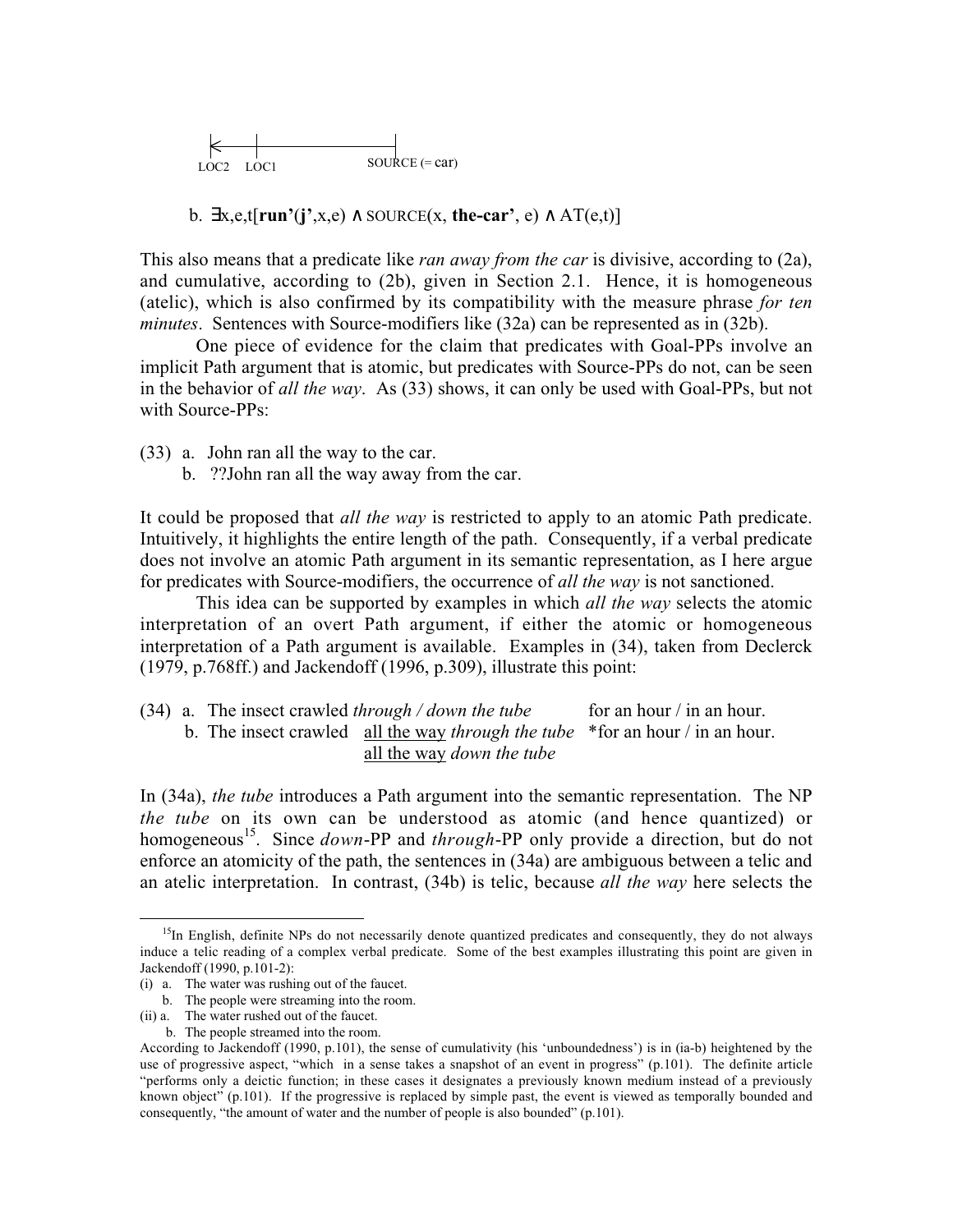atomic meaning of the tube. Notice also that all the way on its own cannot induce telicity of predicates that are inherently atelic (homogeneous): cp. John ran all the way (\*in ten minutes / ??for ten minutes).

The different representations proposed for verbal predicates with Source-PPs and Goal-PPs may appear to be ad hoc, even though these two types of verbal predicates clearly manifest differential behavior with respect to telicity tests like the compatibility with temporal adverbials. In particular, the representations may raise the following question: Why do we require that verbal predicates with Goal-PPs have a determinate starting point, but those with Source-PPs have no determinate end point in their semantic representation? The answer to this question is ultimately related to the general motivation for the *Goal-Source telicity asymmetry*, given here in (29). Why do expressions of final parts of events, 'Goals' in a variety of event dimensions (including spatial Goals, results, and end delimitations of various types), necessarily induce telicity of predicates, but expressions of Sources do not seem to? A related question is posed by Rothstein (2000): Why do we find resultative secondary predicates (along with depictives), but no inceptive secondary predicates? In this connection, we may also explore the plausibility of an analysis that reduces final parts of events, 'Goals' in a variety of event dimensions to one abstract representation involving a (relevant) property scale and its endpoint. Attempting to answer such questions would go beyond the scope of this paper, so I will leave them open here.

Now, in (24a-b) we have seen that the verb with the Goal-prefix *pfii-* 'to' does not satisfy the atelicity (homogeneity) requirement of the measure phrase, but the verb with the Source-prefix od- 'away (from)' does. Therefore, only the verb with the Sourceprefix od- 'away (from)', but not with the Goal-prefix *pfii-* 'to' is atelic. If it is correct that Source-modifiers derive new predicates that are homogeneous, then they do not function as telicity modifiers in the sense of the *telicity constraint* given in (9). Consequently, Source-prefixes can be applied to any predicate without violating the telicity constraint in (9), and the intuitive constraint against more than one 'measurement' or delimitation of a single event expressed by a single verb. Perfective verbs with Source-prefixes thus constitute another coherent class of perfective verbs that are not telic, apart from Czech modal perfective verbs discussed in Section 4. The existence of such verbs thus contradicts the *common view* of Slavic perfective verbs given in (14), on which all perfective verbs are telic.

What about the application of the Goal-prefix *pr*<sup>i</sup>- 'to' to the perfective verb *skoãit* 'to jump (once)', 'to make a single jump' in (24b)? If all perfective verbs were uniformly telic, as the common view of Slavic perfective verbs in (14) assumes, then the application of the Goal-prefix *pfii-* 'to' to the perfective verb sko*ã*it 'to jump (once)', 'to make a single jump' ought to be excluded. It would also contradict the *telicity constraint* given in (9), and violate the intuitive 'one delimitation per event' constraint. Perfective verbs like *skoãit* 'to jump (once)', 'to make a single jump' are traditionally characterized as semelfactive, i.e., verbs that describe singular events. They are often taken to be the prime examples of verbs that exhibit what is considered to be the prototypical meaning of perfectivity: namely, 'totality of action' (or *celostnost' dejstvija*, Russian). (See also Section 2 above.) Perfective semelfactives can also be overtly marked with the suffix  $-nou-$  in Czech (and its cognate  $-nu-$  in Russian, for example). An example is  $k\dot{\varphi}$ *nout* 'to nod (once)'. Now, I would like to propose a different view of Slavic perfective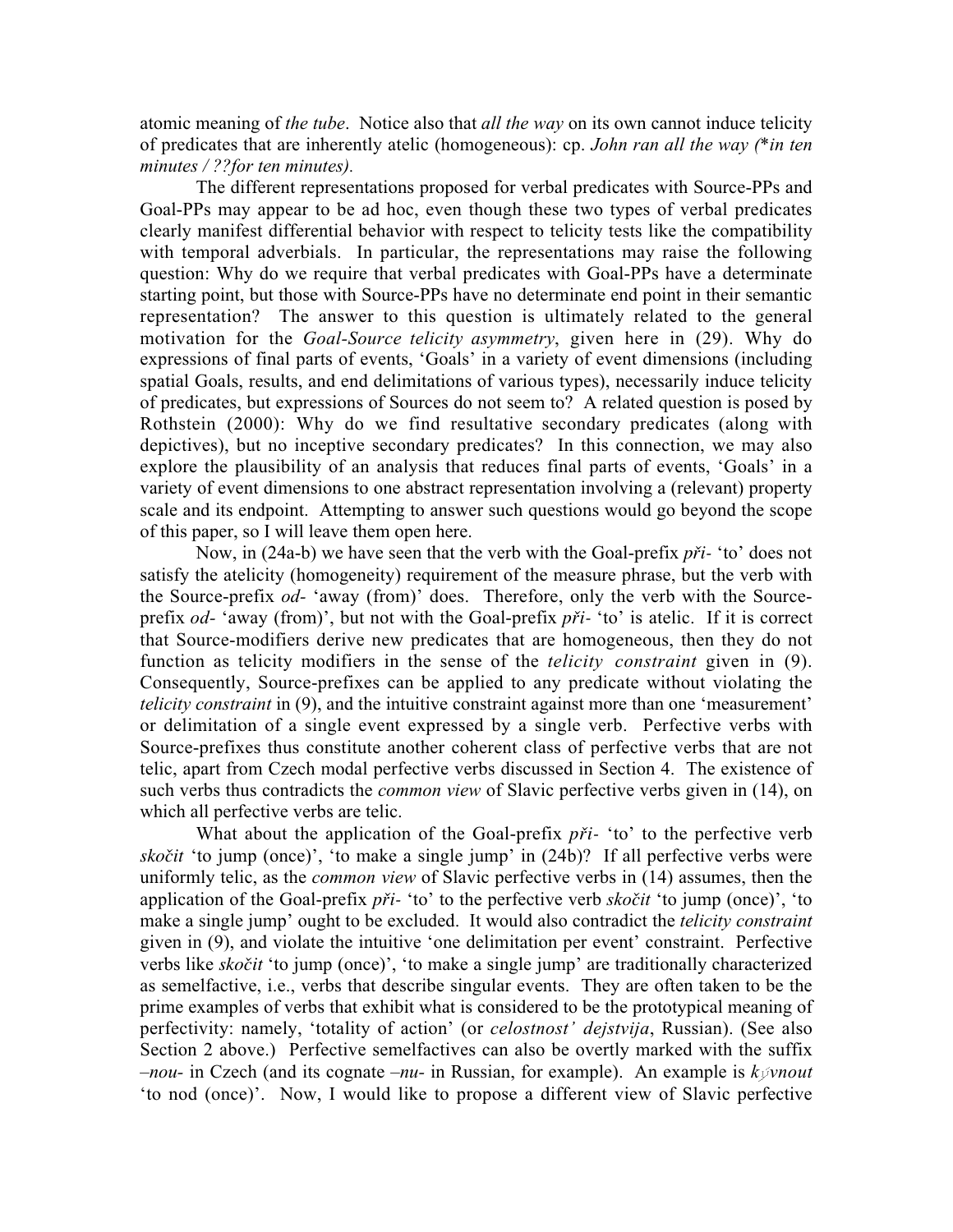semelfactives on which perfective semelfactives are close to simple imperfective verbs with respect to their eventuality structure and to derivational prefixes, which have an eventuality structure modifying function. The application of Goal-prefixes, and other prefixes that derive perfective verbs that are telic, to semelfactive perfectives is a part of a regular derivational pattern. Some examples are given in (35):

- $(35)$  a. při-sednout<sup>P</sup> si TO-sit.down.SML.INF PART 'to sit down to (somebody or something)'
	- b. do-křiknout<sup>P</sup> TO-shout.out.SML.INF 'to shout/call out all the way to (somebody)'
	- c. pře-křiknout $P$  OVER-shout.out.SML.INF 'to shout over (somebody else's speech)', 'to interrupt by shouting'

In (35a), we see that the prefix *při*- used with the Goal, and hence telicity inducing, function is attached to the semelfactive perfective verb *sednout si* 'to sit down'. In (36), the same prefix with the same Goal function is attached to the simple imperfective verb jet '(to be) go(ing)', which describes a manner of motion and is atelic, and derives the perfective verb p*fii*jet 'to arrive', which is telic.

| $(36)$ jet <sup>1</sup> |                                   | $\rightarrow$ při-jet <sup>P</sup> (k nám) |  |
|-------------------------|-----------------------------------|--------------------------------------------|--|
|                         | go. INF                           | $TO-go.NF$ (to us)                         |  |
|                         | 'to (be) $\text{go}(ing)$ '       | 'to arrive (to us)'                        |  |
|                         | [by some means of transportation] |                                            |  |

Given that simple perfective semelfactives can serve as inputs of Goal modifiers, just like simple imperfective verbs of manner of motion do, it is plausible to propose that simple perfective semelfactives are atelic (homogeneous) just like simple imperfective verbs of manner of motion. Goal modifiers are the paradigm examples of telicity modifiers in the sense of the *telicity constraint* given in (9): they express functions that map atelic (homogeneous) predicates onto telic predicates.

Some independent cross-linguistic evidence for the similarities between semelfactives and verbs describing a manner of motion can be drawn from Levin's (2000) work, who argues that English semelfactives like jump and processes expressed by manner of motion verbs like *run* are alike, because they have simple eventuality structures, can be found in reflexive resultatives and with *out*-prefixation.

Although semelfactive perfective verbs in Slavic languages do denote sets of singular events, I propose that they do not inherently denote sets of singular atomic events. Hence, they do not qualify as telic verbs, according to (7). In so far as they are not telic, perfective semelfactives semantically pattern with simple imperfective verbs, which are clearly atelic (homogeneous). If this is correct, then the application of Goal-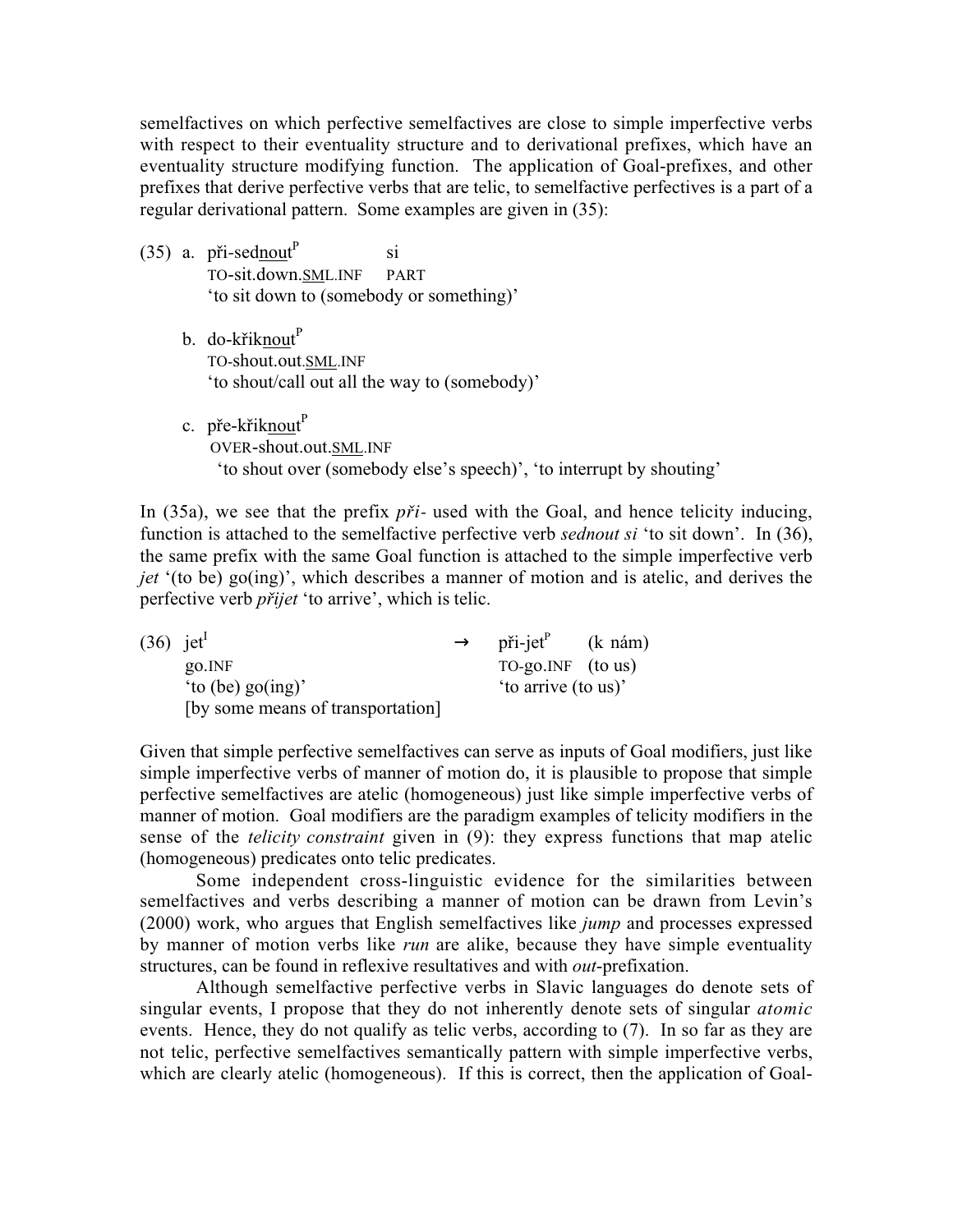prefixes, and of other telicity modifiers in the sense of (9), to perfective semelfactives is expected, rather than prohibited.

In order to understand why perfective semelfactives are not atomic, and hence not telic in the sense of (7), it helps comparing them to certain count nominal predicates that also fail to be atomic. Examples are count predicates like sequence, twig, fence, quantity, piece, which I already mentioned as being problematic for Krifka's notion of 'quantization' (see Section 2). They are count, according to standard tests for mass vs. count predicates: they can occur with a singular indefinite article  $a$ , with cardinal numerals like *three*, with strong quantifiers like *every* and *each*, and they can be pluralized. Nevertheless, in isolation they are homogeneous and cumulative, according to (2a-b). Rothstein (2003) argues that they may denote a set of atomic entities, provided they are embedded in a context which supplies the criterion for the atomicity of entities in their denotation. What counts as an atomic sequence-unit, twig-unit, or fence-unit, for example, differs from context to context. Take, for example, the sequence of numbers 1, 2, 3, 4. The same sequence of numbers can be taken to constitute a single atomic unit in one context, or, two atomic units 1, 2 and 3, 4, in a different context. In each case, the criterion for the identification of such atomic units must be fully recoverable from the given context.

Semelfactive verbs like *skočit* 'to jump (once)', 'to make a single jump' and  $k\check{\varphi}$ *nout* 'to nod (once)', are formally classified as perfective, because they behave more like perfective verbs than imperfective ones, according to standard syntactic tests, some of which are given in (22). One notable exception is their behavior with temporal adverbials, illustrated by examples in (37). Although they are incompatible with durative adverbials like 'vtefiinu' 'for a second' like most perfective verbs, they are also odd with time-span adverbials like za-PP ('in'-PP), in the *not* inchoative reading.

|  | $(37)$ a. Skočil <sup>P</sup> | *vteřinu                                | $\frac{1}{2}$ (?) za vteřinu.                        |
|--|-------------------------------|-----------------------------------------|------------------------------------------------------|
|  |                               |                                         | $jump.PAST.3SG$ *second.sg.acc /(?) in second.sg.acc |
|  |                               | 'He jumped for a second / in a second.' |                                                      |

b.  $K\psi vI^P$  \*vtertinu / (?) za vtertinu. nod.PAST.3SG \*second.SG.ACC / (?) in second.SG.ACC 'He nodded [i.e., lowered and then raised his head] for a second / in a second.'

Just like sequence, twig, fence, quantity, piece, semelfactive perfective verbs denote sets of singular entities, but entail no inherent criteria for determining what constitutes singular *atomic* entities in their denotation. In isolation, *bare* semelfactive verbs are weakly homogeneous, and hence atelic. Take,  $k\swarrow w$  to nod', for example. It is weakly homogeneous, because we may have a proper part which also falls under  $k\dot{\varphi}$ *mout* 'to nod', but not every proper part of nodding will necessarily count as nodding. In addition, it has a different unit structure in different contexts. Therefore, we cannot make any absolute statement for  $k\dot{\varphi}$ *nout* 'to nod' about what counts as an atomic event in its denotation. In this respect, it certainly differs from telic predicates like run a mile or reach the summit, which entail the criterion for the individuation of their atomic events, and this criterion remains constant, regardless of their context of use.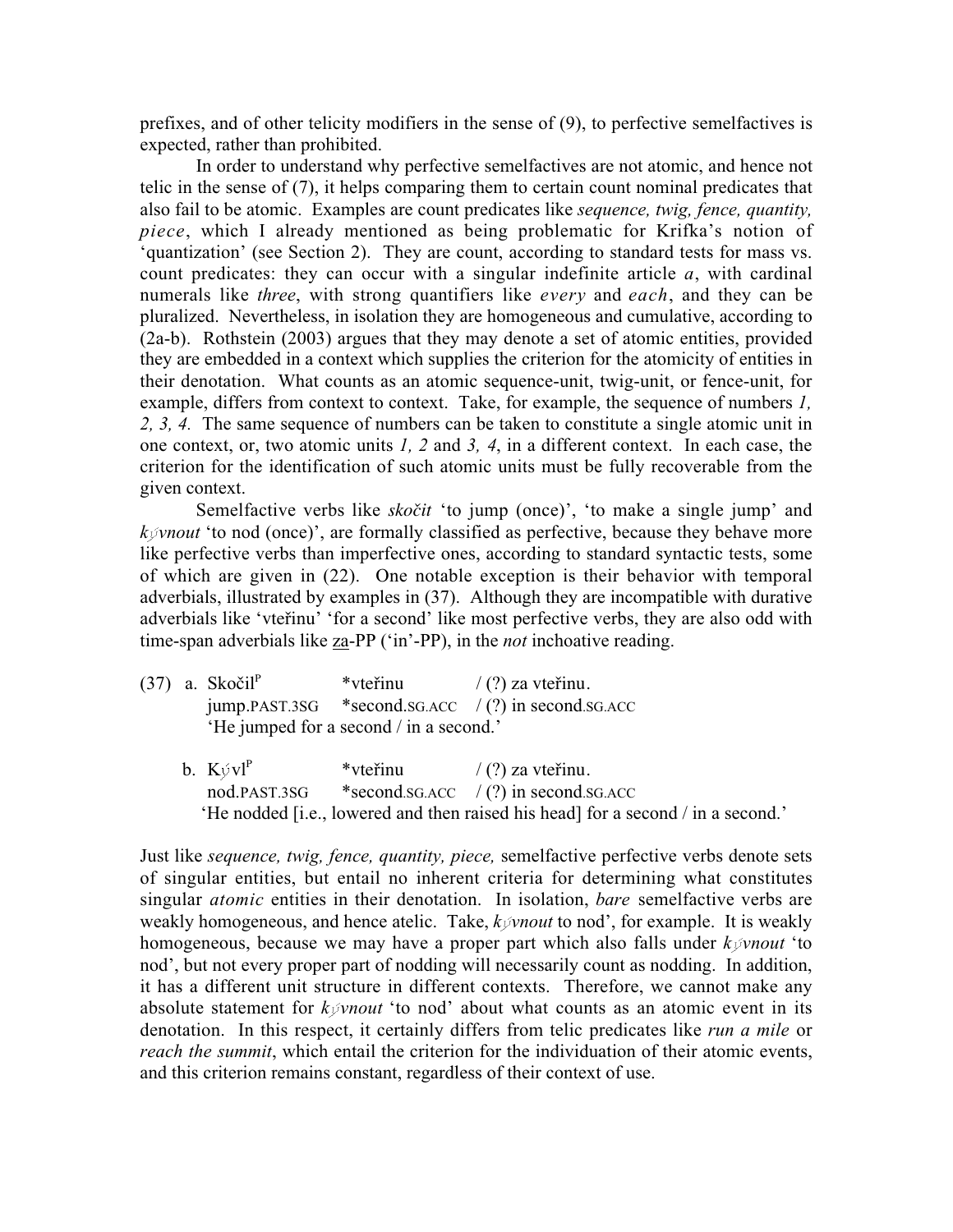In the light of the above observations, it is plausible to assume that semelfactive verbs like *skoãit* 'to jump (once)', 'to make a single jump' have a semantic representation that is essentially the same as that of imperfective verbs denoting motion processes like run:

(38)  $\parallel$  *skočit*  $\parallel \Rightarrow \lambda x \lambda e \exists y$ [**jump'**(x, y, e)]

A representation of the Goal-prefix like *pfii-* 'to' is given in (39a) and that of the Sourceprefix od- 'away (from)' in (39b). One of the simplifications in (39) concerns the endpoints of the path, LOC, LOC1 and LOC2, which are treated as constants, and not as variables.

(39) a. 
$$
\llbracket p \check{r}i \cdot \rrbracket \Rightarrow \lambda P \lambda x \lambda e \lambda y [P(x, y, e) \land |e| \prec_{t, M>} = 1 \text{ SOLC}(x, LOC_1, e) \land \text{GOAL}(x, LOC_2, e) \land LOC_1 \neq LOC_2 \rrbracket
$$

b. 
$$
\llbracket od - \rrbracket \Rightarrow \lambda P \lambda x \lambda e \exists y [P(x, y, e) \land \text{SOURCE}(y, \text{LOC}, e)]
$$

The representations in (39a-b) are intended to capture the directional uses of prefixes in the concrete physical domain, and they require that their input predicates establish a relation between a moving entity  $(x)$ , a path  $(y)$  and an event  $(e)$ . With a few exceptions<sup>16</sup>, directional uses of prefixes, both Goal and Source ones, are restricted to combinations with verbs of motion, i.e., with verbs that supply the requisite Path argument. If we apply the same prefixal form *pfii-* and od- to a verb that is not an inherent verb of motion, we do not get a directed motion verb. This is shown in (40), where the prefix *při*<sup>*-*</sup> is applied to the imperfective verb *spát* 'to (be) sleep(ing)'. We get the perfective verb p*fi*ispat si (the particle si can be ignored for our purposes), which approximately means 'to sleep late', 'to sleep longer or more than usual'. Here, the prefix *pfii-* is used in its 'additive' sense of approximately 'more'.

(40) Hodilo<sup>I</sup> se mi, že jsme trénovali<sup>I</sup> až odpoledne, suited.3SG PART me that AUX practiced.1PL until afternoon protože jsem si potřeboval $I<sup>I</sup>$ přispat<sup>P</sup>. because AUX PART needed.1SG sleep.INF (Gol, 2001, September issue) 'It was fine with me that we did not practice until afternoon, because I could sleep late (or longer than usual).'

(Apart from the directional Goal and additive uses, the prefix *pfii*- also has other uses, some of which are related to measure like *při-zabit* (pf.) 'to almost kill'.) In general, if a combination 'prefix+base' is transparently compositional, the sense a given prefix will assume depends on the lexical semantic properties of the base to which it is added.

In contrast to prefixes, PPs in their directional uses can be combined with verbs that are not inherent verbs of motion, and can induce a meaning shift of a verb that is not an inherent motion verb into a motion verb. In (41), we see that the directional PP 'to

<sup>&</sup>lt;sup>16</sup>Example of some exceptions are: *rachotit* (ipf.) 'to rattle', 'to be rattling'  $\rightarrow$  *při-rachotit se* (pf.) 'to rattle in(to)', *supût* (ipf.) 'to (be) puff(ing) and huff(ing)' (appr.) → *pfii-supût* (pf.) 'to arrive puffing and huffing' (appr.).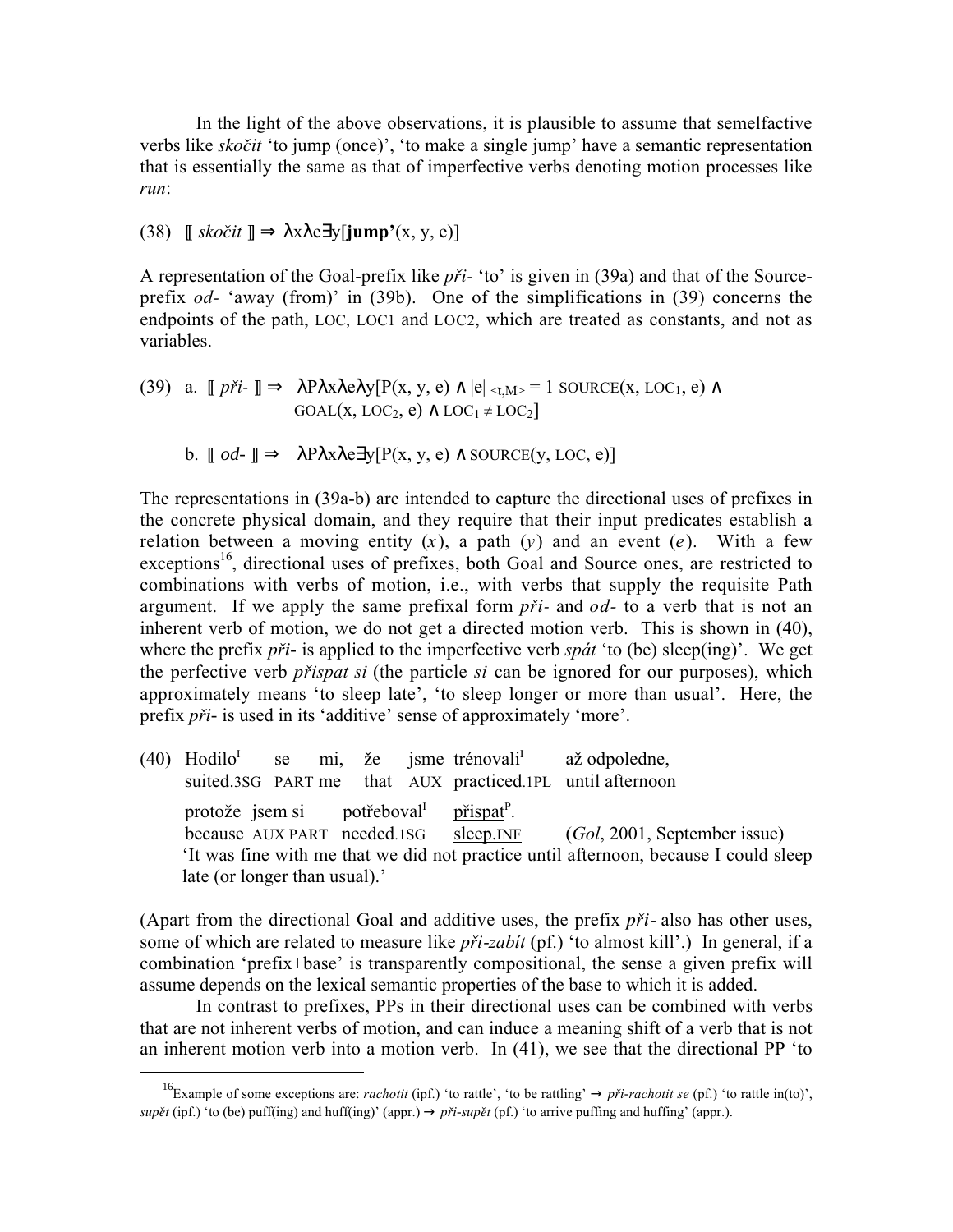San Francisco' can be combined with the imperfective verb spát 'to (be) sleep(ing)' in a directed motion sentence, which parallels its English translation.

(41) Bill spal<sup>I</sup> celou cestu do San Franciska. Bill slept.3SG whole trip to San Francisco 'Bill slept all the way to San Francisco.'

A verb like sleep, which entails no motion, is often taken to undergo a shift into a motion verb when it occurs in combination with a directional PP, as in  $(41)^{17}$ .

To summarize, we have seen that only Goal modifiers, but not Source modifiers, yield telic predicates, regardless whether they are expressed by prefixes or PPs. Goal modifiers are telicity modifiers: They denote functions from denotations of atelic (homogeneous) predicates onto sets of contextually restricted atomic events, expressed by telic predicates. Goal-prefixes can be attached to simple perfective semelfactive verbs. This behavior is taken as evidence for the claim that simple perfective semelfactives constitute another class of perfective verbs that fail to be telic, in addition to modal perfective verbs (see Section 4) and perfective verbs with Source-prefixes. The existence of perfective verbs that are atelic ((weakly) homogeneous) contradicts the common view of Slavic perfective verbs, on which all perfective verbs are telic.

# 5.2 Multiple prefixation on a single perfective verb

Combinations of multiple prefixes on the same verb are restricted to a finite small number. Two prefixes can be easily found, three prefixes are much rarer, and four, if they can be found attested in a written or spoken language at all, are certainly quite exceptional. In this respect, prefixation in Slavic languages is more constrained than combinations of prepositional phrases and verbal particles in English, for example. Although combinations like those in (42) may not be frequently found, they are certainly acceptable. The individual prepositional phrases and verb particles are here construed as implying a single path with a single goal, whereby their surface syntactic order iconically reflects the spatial order of the described path segments.

- (42) a. to fall off over a cliff into the water Talmy 1985
	- b. You come right back down out from up in there!

Although some standard reference grammars simply list admissible prefixal combinations (see Petr et al. 1986, for example), such combinations are not arbitrary and need not be simply listed in a lexicon. A number of these combinations can be motivated, if we assume that prefixes can iterate on the same verb as long as their inputoutput constraints are satisfied, and comply with the general telicity constraint given in (9). In this general respect, they behave just like modifiers of eventuality descriptions

<sup>&</sup>lt;sup>17</sup>In English, this shift is taken to be characteristic for the class of simple process verbs (i.e, *run, sleep*) and for verbs of sound emission: rattle, croak, rustle, rumble, wheeze, etc. For example, Levin and Rappaport Hovav (1995, p.182 and 208) propose that a verb like *rumble* has a basic sound of emission sense (as in *The truck rumbled*), and it is systematically related by a lexical rule to the derived directed motion sense (as in The truck rumbled into the yard).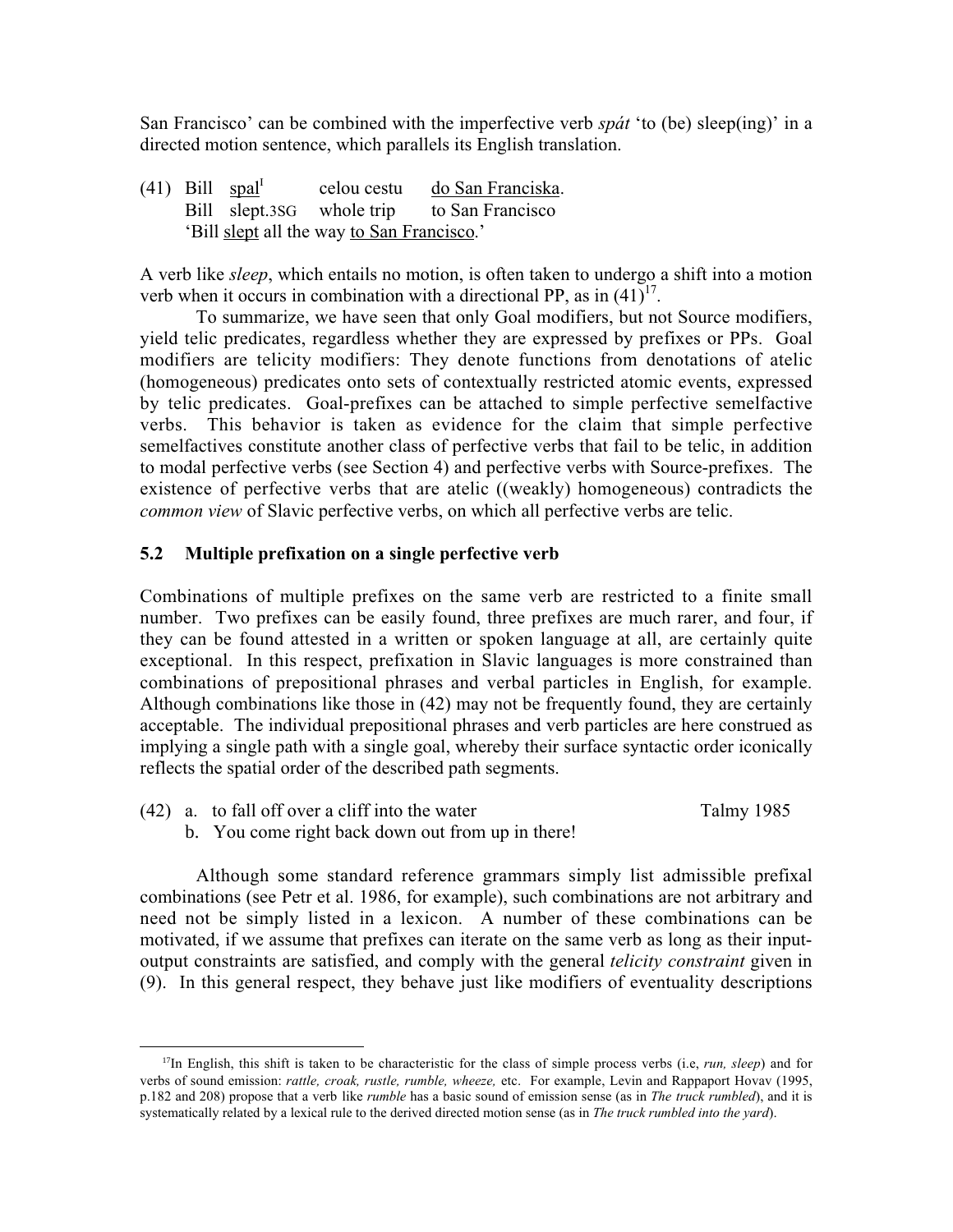that are expressed by syntactic means: e.g., measure phrases like for an hour, a mile or Goal-PPs like to the car.

Let us again consider our initial examples of perfective verbs with two prefixes, given in Section 3. In the Czech example (17a), repeated here in (43a), the prefix *od*- is applied to the simple perfective verb sko*ãit* 'to jump (once)', 'to make a single jump', which in turn serves as a base to the second prefixation with po-: po-od-sko*ãit* 'to jump a small distance away from'. The prefix  $po$ - here contributes the meaning of a vague measure to the derived verb, approximately 'a relatively short distance'. It measures the path lexically specified by its input verb. While the measure prefix po- can be attached to a perfective verb that contains a Source-prefix, it cannot be attached to a perfective verb with a Goal-prefix like  $p\ddot{r}i$ - 'to', as we see in (43b). In (43b), '(\*)' means that the prefixed perfective verb is acceptable in the metaphoric sense of approximately 'to help in a quick, diligent and possibly an obsequious manner'. In general, admissible combinations of prefixes are also governed by conventions of usage, such as the possibility of metaphoric senses of verbs.

| (43) | a. skočit <sup>P</sup><br>jump.INF<br>'to jump'        | $od$ -skočit $P$<br>AWAY- jump.INF<br>'to jump away from' |               | po- od- skočit <sup>P</sup><br>MEAS-AWAY-jump.INF<br>'to jump a small distance<br>away from'                                                                      |
|------|--------------------------------------------------------|-----------------------------------------------------------|---------------|-------------------------------------------------------------------------------------------------------------------------------------------------------------------|
|      | b. skočit <sup>P</sup><br>jump.INF<br>'to jump (once)' | $pi$ i-skočit $^P$<br>TO -jump.INF<br>'to jump to (once)' | $\rightarrow$ | $(*)$ po- při- skočit $^{\rm P}$<br>MEAS-TO-jump.INF<br>$(i)$ * 'to jump a small<br>distance to (wards)'<br>(ii) 'to help in a quick and<br>an obsequious manner' |

Assuming that the prefix po- has a measure function in (43a-b), its behavior is fully consistent with the interaction between measure functions expressed by nominal phrases and directional prefixes, which we have observed in examples (24a-b). The behavior of the measure prefix  $po-$  in examples like (43a-b) follows in a straightforward way, if we assume the general input-output constraint of expressions of extensive measure functions, given in (24), and the *Goal-Source telicity asymmetry* proposed in (29).

In Filip (2000), I argued that the measure prefix  $po$ -, and other such prefixes with a vague measure meaning, can be analyzed as contributing to the verb an extensive measure function whose unit-structure is contextually fixed. The semantic representation of the prefix po- in its measure function of approximately a small quantity, measure or degree applied to an eventuality of type  $P$  is given in (44a). In traditional Aktionsart studies of prefixal semantics, this function of the prefix  $po-$  is labeled 'attenuative' (see Isaçcenko 1960, p.385-418, 1962, and Forsyth 1970, for example).

- (44) a.  $[po ] \Rightarrow \lambda P \lambda e[P(e) \wedge m_c(e) = n \wedge n \le r_c]$ 
	- b. *m* is an extensive measure function for a part structure  $P$  iff: i. *m* is a function from  $U_P$  to the set of positive real numbers.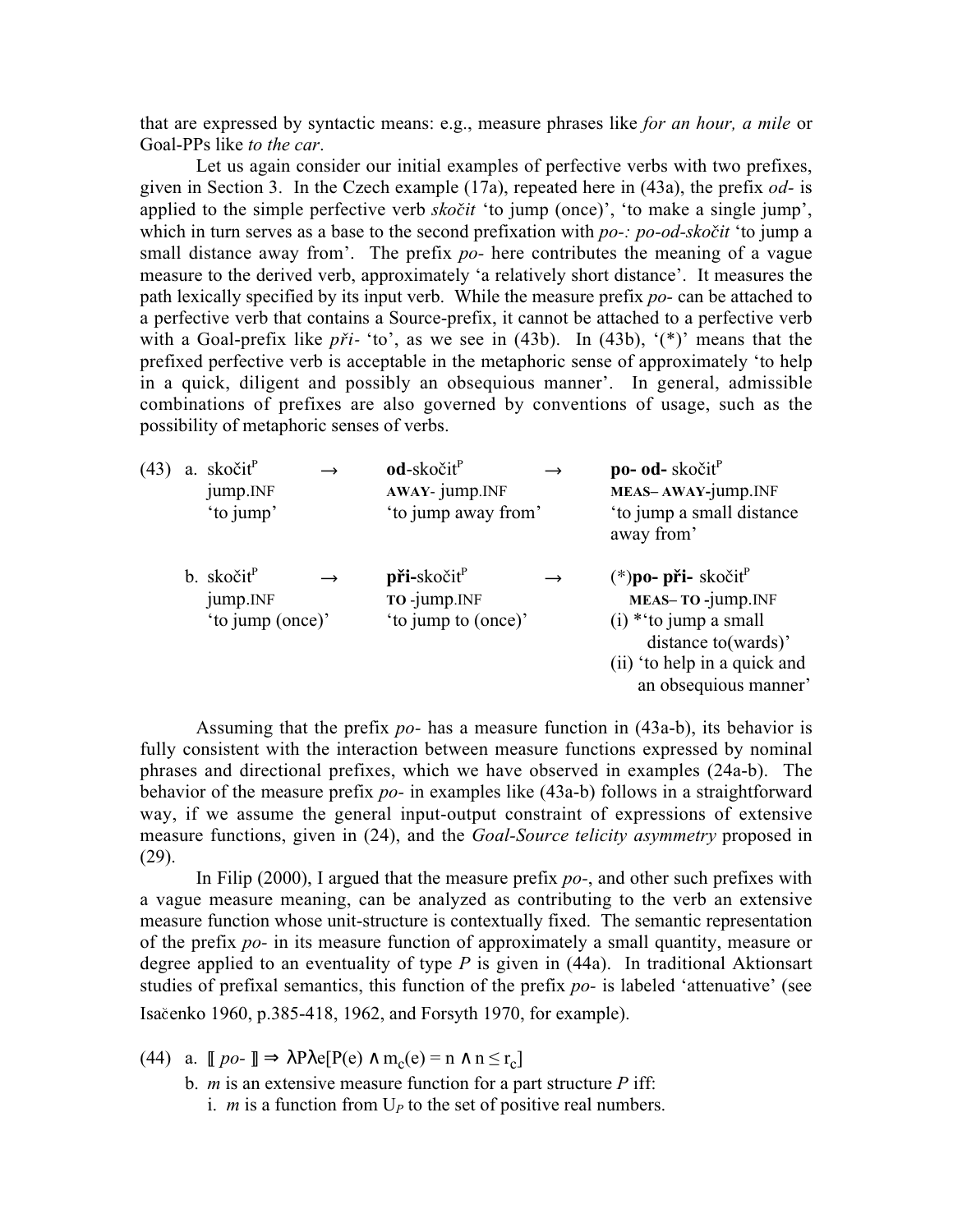ii. <u>additivity</u>:  $\forall x, y \in U_P \left[ \neg x \otimes_P y \rightarrow m(x \oplus_P y) = m(x) + m(y) \right]$ iii. commensurability:  $\forall x,y \in U_P[m(x)>0 \land \exists z \in U[x=y\oplus_Pz] \rightarrow m(y)>0]$ 

 $\Theta_P$ : binary sum operation. '⊗<sub>P</sub>': overlap relation:  $\forall x,y,z \in U_P[x\otimes_{P}y \leftrightarrow \exists z \in U_P[z\le_{P}x \land z\le_{P}y]$ 

In (44a), 'm<sub>c</sub>' is a free variable over (extensive) measure functions, where the subscript c indicates that the relevant function is linguistically or contextually specified. The measure function  $m<sub>c</sub>$  applied to an eventuality of type P yields as a value some positive real number. In the case of the attenuative prefix po- it meets or falls short of some contextually determined (standard or subjective) expectation value  $r_c$ , where ' $\leq$ ' is a relation between numeral values. Following proposals in Higginbotham (1995) and Krifka (1998), the extensive measure function can be defined for a part structure  $P$  as in (44b), where x and y are variables that range over individuals or eventualities. Krifka's (1998) definition of a part structure  $P$  is given in the Appendix.

The attenuative prefix po- in Czech (and also its cognate in Russian, for example) is most frequently used as a temporal measure, contributing roughly the meaning of a durative adverbial like 'for a (short) while' (cf. Isaãenko 1960, p.238-240, Pulkina 1964, p.247, for example). Much less frequently,  $po-$  is used as a path measure with verbs of motion, as in  $(43a)$ . Occasionally, the attenuative sense of  $po-$  is manifested as quantification over events contributing approximately the meaning of '[action of short duration repeated] a few times, sporadically', 'on and off a few times'. With some verbs, the meaning of a small measure shades into 'partly, incompletely', as in *poobrátit se* (pf.) 'to turn a bit, partly'. The attenuative po- can also function as a quantifier over individuals.

Another salient example of a measure prefix is the prefix *na*- in its 'accumulative' use: It adds to the verb the meaning of a sufficient or large measure, quantity or a high degree with respect to some contextually determined expectation value, and in a variety of domains. In (45b), the prefix na- expresses a measure function over the individual variable introduced by the direct object argument.

|  | $(45)$ a. Dělal <sup>I</sup> chyby.                                    |                        |  | b. $N \cdot \text{addial}^P$ chyby. |                             |  |
|--|------------------------------------------------------------------------|------------------------|--|-------------------------------------|-----------------------------|--|
|  |                                                                        | do.past mistake.pl.acc |  |                                     | MEAS.do.PAST mistake.PL.ACC |  |
|  | 'He made / was making mistakes.'                                       |                        |  | 'He made a lot of mistakes.'        |                             |  |
|  | $\sim$ <b>T</b> L <sub>1</sub> $\times$ 1. <sub>2</sub> 1 <sup>P</sup> | والمحامر ومالم متمن    |  |                                     |                             |  |

- c. **U**dělal<sup>P</sup> mnoho chyb. PREF.do.PAST a.lot.of mistake.PL.GEN 'He made a lot of mistakes.'
- d.  $\llbracket na \rrbracket \Rightarrow \lambda P \lambda e[P(x) \wedge m_c(x) = n \wedge n \ge r_c]$

(45a) and (45b) formally differ only in the presence of the prefix  $na-$  in (45b), glossed with 'ACM' for the traditional 'accumulative' Aktionsart classification. It derives the perfective verb *nadûlal* from the imperfective *dûlal*. (45b) is best and most naturally understood as meaning that he made a lot of mistakes. Hence, (45b) can be paraphrased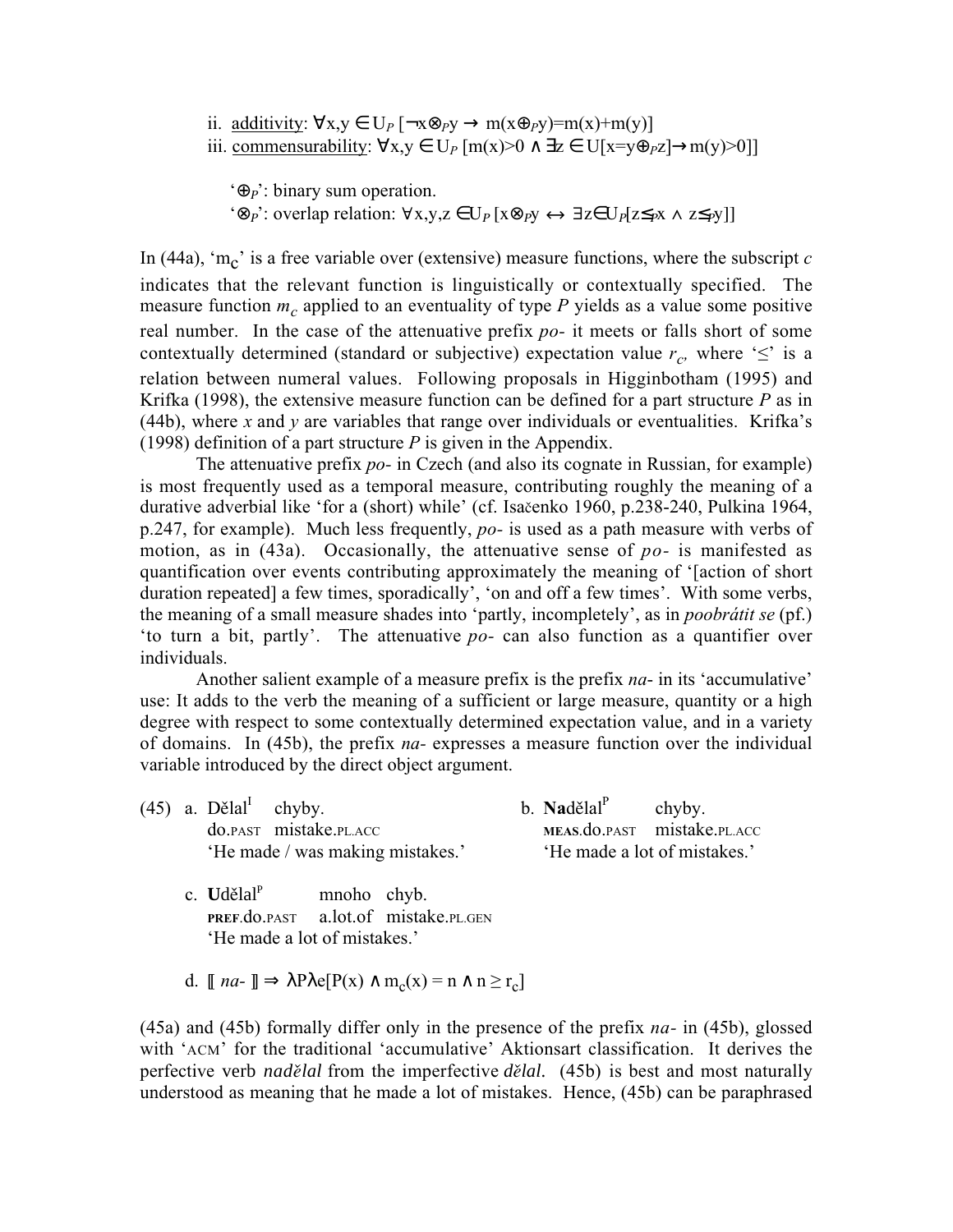with (45c) which contains the overt weak (adverbial) quantifier *mnoho* 'a lot of', and the prefix  $u$ -, which has no measurement or weak quantificational force. The contribution of the prefix na- in sentences like (45a) can be represented as in (45d).

In the simplest terms, the measure semantics of  $po$ - and  $na$ - is comparable to the English nominal expressions that encode vague non-standard measure functions like  $a$ (relatively) large/small quantity, a (relatively) large/small piece, a (relatively) long/short distance and also to vague determiner quantifiers like a lot (of), a few. In order to evaluate a sentence with prefixes expressing measure functions, a choice has to be made as to what is the relevant measure function (i.e, which measure units are to be counted), what is its value and how it compares to the expectation value related to it in a particular context. Making these contextually determined choices effectively amounts to fixing the atomic unit structure of the entities, events or individuals, measured by the prefixes. Proposing that perfective verbs with measure prefixes denote sets of atomic events whose unit-structure is contextually fixed amounts to the claim such perfective verbs are telic, according to the characterization of telicity given here in (7). This proposal is also compatible with Krifka's (1998) claim that extensive measure functions can be used to define quantized predicates, and Rothstein's (2003) solution to the problems posed by nominal predicates like *fence, sequence, yard* for Krifka's notion of 'quantization' and aspectual compositionality (see above Sections 2.1 and 5.1).

If prefixes like po- and na- in the examples are taken to express an extensive measure function, then they require a homogeneous (atelic) input verb, according to the general characterization in  $(27)$ . This would then motivate the observation that po- can be applied to the perfective verb with the Source-prefix in (43a), because the Sourceprefix derives homogeneous verbs, according to the *Goal-Source telicity asymmetry* in (29). In contrast, the perfective verb with the Goal-prefix *pfiiskoãit* 'to jump to(wards)' is not homogeneous (atelic), according to the *Goal-Source telicity asymmetry*. Since it does not satisfy the homogeneity input requirement of the measure prefix  $po$ -, (43b) is systematically excluded as ungrammatical.

The semantic account of admissible prefixal combinations proposed here also makes the right predictions for combinations in which the order of prefixes is reversed: namely, if we apply a measure prefix first to a given verb stem and then a directional prefix, as in  $(45)$ :

|  | (45) a. skočit <sup>P</sup> $\rightarrow$ <b>po-</b> skočit <sup>P</sup><br>jump.INF |  | MEAS-jump.INF | $\rightarrow$                                                      | * <b>při-po-</b> skočit <sup>P</sup><br>MEAS-TO-jump.INF                                                         |
|--|--------------------------------------------------------------------------------------|--|---------------|--------------------------------------------------------------------|------------------------------------------------------------------------------------------------------------------|
|  |                                                                                      |  |               | 'to jump (once)' 'to hop', 'to make a small jump'                  |                                                                                                                  |
|  | b. skočit <sup>P</sup> $\rightarrow$ <b>po</b> - skočit <sup>P</sup><br>jump.INF     |  | MEAS-jump.INF | $\rightarrow$<br>'to jump (once)' 'to hop', 'to make a small jump' | $od$ - po-skočit $\mathbf{r}^{\text{P}}$<br><b>AWAY-MEAS-jump.INF</b><br>'to jump a small distance<br>away from' |

In (45a-b) the measure prefix po- is added to a simple semelfactive perfective verb sko*ãit* 'to jump (once)'. The fact that semelfactive perfectives can serve as inputs into a measure prefix can be taken as another piece of evidence for their homogeneous (atelic)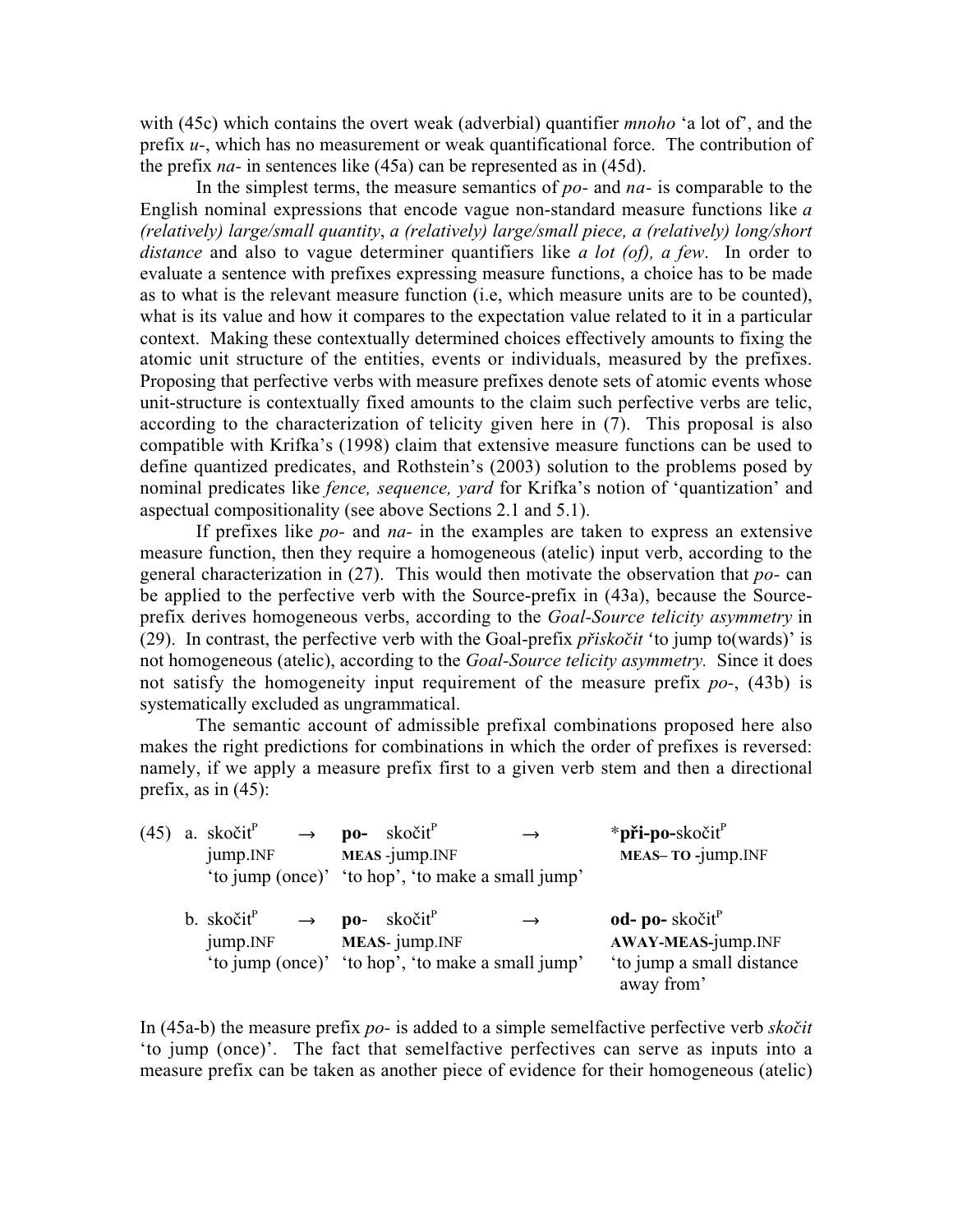status. The measure prefix po- can also be added to semelfactive perfective verbs that are explicitly marked with the suffix  $-nou-$ : cp. *po-vzdechnout si* 'to sigh a little'.

A verb with the measure prefix  $po-$  is necessarily telic, given what we independently know about the behavior of expressions of extensive measure functions (see (27)). Consequently, a Goal-prefix, whose input is restricted to atelic (homogeneous) predicates, according to the telicity constraint given in (9), cannot be applied to it, as we see in (45a): \**pfii*-po-sko*ãit* is systematically excluded as ungrammatical.

In contrast, the Source-prefix *od*- is felicitously applied to the telic perfective verb po-sko*ãit* 'to jump a small distance away from' in (45b). A Source-prefix derives an atelic (homogeneous) verb, according to the *Goal-Source telicity asymmetry* in (29). Since a Source-prefix does not behave like a telicity modifier in the sense of the telicity constraint given in (9), its input need not be restricted to an atelic (homogeneous) predicate. Put differently, since a Source-prefix does not add a delimitation to the eventuality expressed by the base verb to which it is applied, we can expect that it may be applied to verbs that entail a limit, that are telic. It is important to mention that  $od-po$ sko*ãit* 'to jump a small distance away from' in isolation may seem odd to native speakers. However, it sounds quite natural in a sentence like Králík, co mi *sedûl* u nohy, se najednou lekl a odposko*ã*il – 'A rabbit that sat next to my foot suddenly got frightened and hopped away (i.e., made a small hop away)', and evaluated in a world in which pet rabbits are common, for example.

Other examples of perfective verbs in which the measure prefix po- is combined with Source- and Goal-prefixes are easy to find, and some are given in  $(46-47)$ .

|      | $(46)$ a. sednout <sup>P</sup> si<br>$\rightarrow$<br>sit.INF PART<br>'to sit down'                               | <b>od</b> - sednout <sup>P</sup> si<br><b>AWAY-Sit.INF PART</b><br>'to sit down away from<br>[the place where one sat]'                               | $\rightarrow$ po- od- sednout <sup>P</sup><br>si<br>MEAS-AWAY-Sit.INF PART<br>'to sit down a small distance<br>away from'                                |
|------|-------------------------------------------------------------------------------------------------------------------|-------------------------------------------------------------------------------------------------------------------------------------------------------|----------------------------------------------------------------------------------------------------------------------------------------------------------|
|      | b. sednout <sup>P</sup> si $\rightarrow$ <b>pri-</b> sednout <sup>P</sup><br>sit.down.INF PART<br>'to sit down'   | si<br>TO-sit.down.INF PART<br>'to sit down next to'                                                                                                   | $\rightarrow$ *po- při- sednout $^P$<br>si<br>MEAS-TO-sit.down.INF PART<br>'to sit down right next to'                                                   |
| (47) | a. sednout <sup>P</sup> si $\rightarrow$<br>sit.INF PART<br>'to sit down'                                         | $\mathbf{po}\text{-}$ sednout $\mathbf{v}^{\text{P}}$ si<br>$\rightarrow$<br>MEAS-sit.INF PART<br>to sit down away from<br>[the place where one sat]' | $\textbf{od}$ - $\textbf{po}$ - sednout <sup>P</sup><br>$\sin$<br><b>AWAY-MEAS-sit.INF</b><br><b>PART</b><br>'to sit down a small distance<br>away from' |
|      | b. sednout <sup>P</sup> si $\rightarrow$ <b>po</b> -sednout <sup>P</sup> si<br>sit.down.INF PART<br>'to sit down' | $\rightarrow$<br>MEAS-sit.down.INF PART<br>'to sit down next to'                                                                                      | <b>*při-</b> po- sednout $\frac{P}{P}$ si<br>TO-MEAS-sit.down.INF PART<br>'to sit down right next to'                                                    |

Here, too, the behavior of prefixes is fully predicted along the lines described in the above paragraphs. This is not to say that all the prefixal combinations that are grammatical are also equally acceptable. We may find differences in acceptability, which are largely related to the conventions of usage and embedding of the prefixed verbs in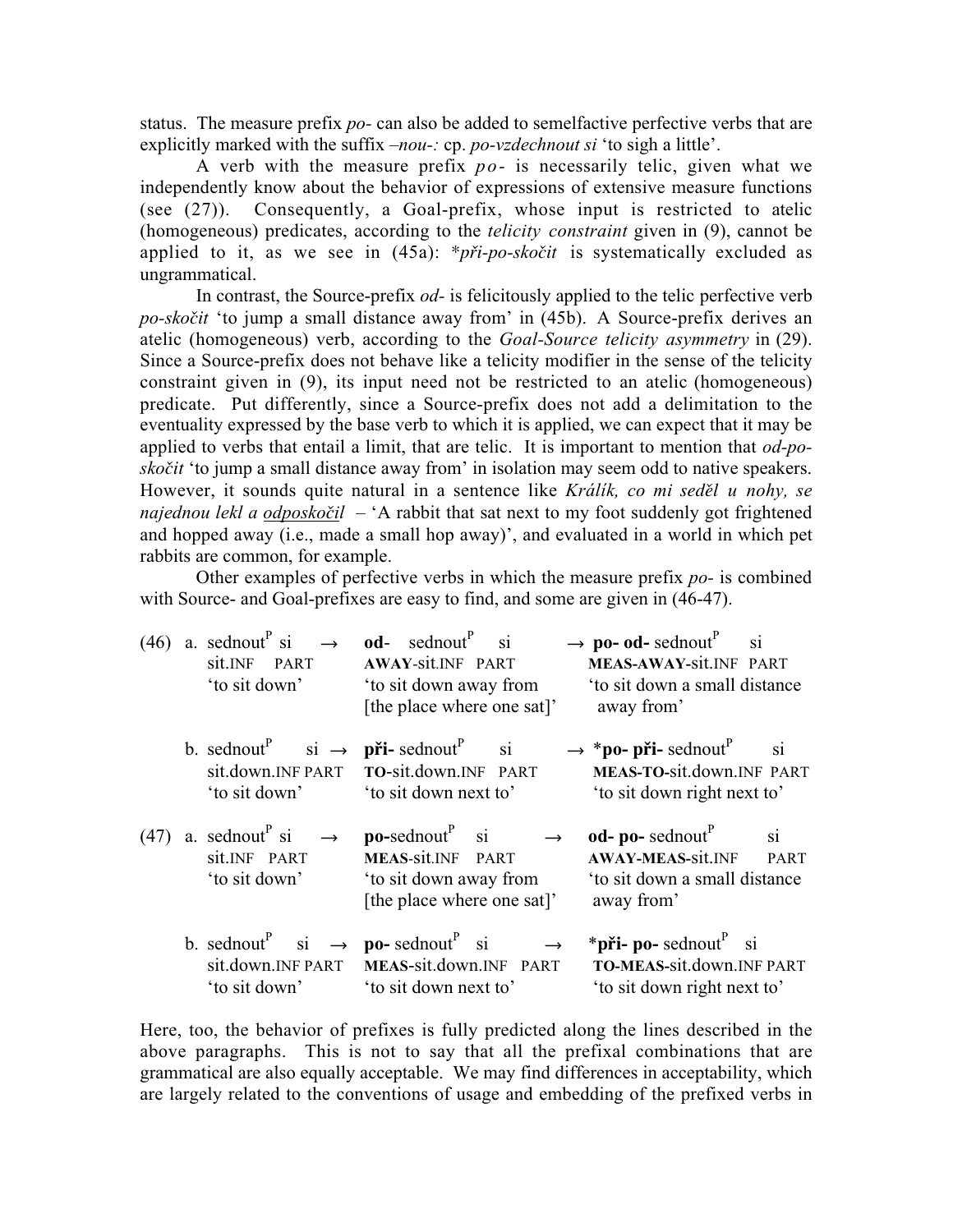question in an appropriate context. Although the account proposed here predicts that a measure prefix may other precede or follow a Source-prefix in a given verb, it is much more common to find a measure prefix preceding a Source-prefix than following it. For example, we get po-od-skočit 'to jump a small distance away from', as in (43a), po-odsednout si 'to sit down a small distance away from', as in (46a), po-od-stoupit 'to make a small step away from', po-od-str*ã*it 'to push a small distance away from', po-ode-jít 'to take a few steps away from', po-od-*bûhnout* 'to run a small distance away from', po-odsunout 'to shove/push a small distance away from', among others. In contrast, od-posednout si 'to sit down a small distance away from', as in (47a), is less frequent and may seem odd in isolation; however, in the following sentence it sounds natural and it is fully accepted by native speakers: Cestující vedle m*û* za*ã*al kou*fi*it a proto jsem si odposedla – 'The passenger next to me started to smoke, and therefore I sat down a bit away from him.'

Other examples that illustrate the behavior of the attenuative measure prefix powith the Source-prefix  $vv$ - 'out (of)' and the Goal-prefix *do*- 'into' are given in (49-50). The Source-prefix  $vy$ - 'out (of)' in (49a) forms a perfective verb that is homogeneous, as predicted by the *Goal-Source asymmetry* in (29), and hence it satisfies the input requirement of the measure prefix  $po-$  in (49b). However, (50b) is systematically excluded, because the perfective verb dot*á*hl contains the Goal-prefix do- 'into,' which makes it telic and clash with the measure prefix.

- (48) Táhl<sup>I</sup> káru z příkopu. 'He pulled / was pulling the cart out of the/a ditch.'
- (49) a. **Vy-**táhl<sup>P</sup> káru z příkopu. 'He pulled the cart out of the/a ditch.'
	- b. P**o-vy-**táhl<sup>p</sup> káru z příkopu. 'He pulled the cart partly/incompletely out of the/a ditch.'
- (50) a. **Do-**táhl<sup>P</sup> káru do příkopu. 'He pulled the cart into the/a ditch.'
	- b. \***Po-do-**táhl<sup>P</sup> káru do příkopu. \*'He pulled the cart partly/incompletely into the/a ditch.'

# 6 Conclusion

In this paper I argued that neither verbal prefixes nor perfective verbs in Slavic languages constitute a homogeneous class of linguistic expressions. Not all the verbal prefixes derive perfective verbs that are telic, and not all the perfective verbs are telic. This result contradicts what can be taken to be the standard view of the Slavic perfective aspect and prefixes. What emerges are two constants: First, prefixes uniformly derive verbs that are formally perfective. Second, regardless whether one or more prefixes appear in a single verb, the application of prefixes is governed by semantic constraints that conspire to preserve the intuitive 'one delimitation per event' constraint, and the telicity constraint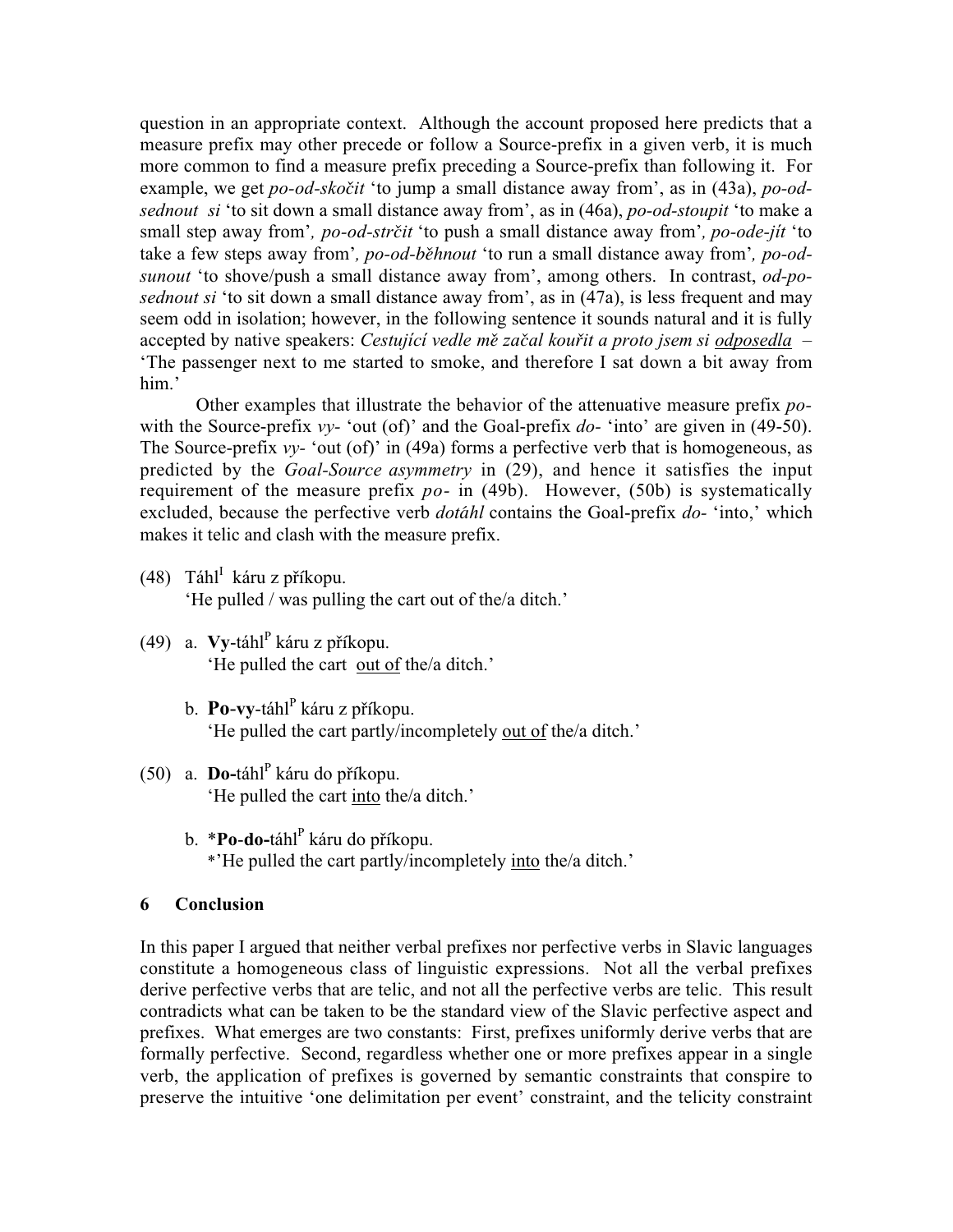formulated in (9). We essentially find three main cases: (i) prefixes form perfective verbs whose (a)telicity properties are the same as those of their bases, (ii) prefixes derive telic perfective verbs from atelic (im)perfective verbs, or (iii) prefixes derive atelic perfective verbs from telic (im)perfective verbs.

This result points to questions that regard the ontological and referential nature of eventualities, and their representation in the logical structure of sentences. What does it mean for a given eventuality to be delimited at most once? Or, to take concrete examples, 'Why is \*run a mile for ten minutes? Why should natural languages have such a constraint in the first place?

One of the semantic constraints that contributes to the compliance of complex verbal predicates with the intuitive 'one delimitation per event' constraint is the Goal-Source telicity asymmetry given in (29). One of the questions it poses, and which must be left for future research, concerns the motivation for the privileged role played by the final boundary of eventualities in the event structure. Truly insightful answers to such questions will have to be sought at the intersection of event structure and general cognitive principles in the perception of space. This is an important topic, given that the structure of events and spatial relations are clearly central to our understanding of categories encoded in linguistic expressions and to our understanding of human cognition.

#### References

- Agrell, S. 1908. "Aspektänderung und Aktionsartbildung beim polnischen Zeitworte: Ein Beitrag zum Studium der indogermanischen Präverbia und ihrer Bedeutungsfunktionen." Lunds Universitets Arsskrift, new series, I, iv.2.
- Aristotle. The Metaphysics., I-IX. Transl. Hugh Treddenick. London: Heinemann, and Cambridge, Mass.: Harvard University Press (Loeb Classical Library). 1933.
- Allen, R. L. 1966. The Verb System of Present-Day American English. The Hague: Mouton.
- Avilova, N. S. 1976. Vid glagola i semantika glagol'nogo slova. Moscow.
- Bach, E. 1981. "On Time, Tense, and Aspect: An Essay in English Metaphysics." Cole, P. (ed.). Radical Pragmatics. New York: Academic Press, pp. 63-81.
- Bach, E. 1986. "The Algebra of Events." Linguistics and Philosophy 9, 5-16.
- Bondarko, A. V. 1971. Vid i vremja russkogo glagola. Moskva.
- Bondarko, A. V. and L.L. Bulanin. 1967. Russkij glagol. Leningrad.
- Borer, H. 2003. Structuring Sense: An Exo-Skeletal Trilogy. Volume I and II. Oxford: Oxford University Press.
- Carlson, G. N. 1998. "Thematic Roles and the Individuation of Events." Rothstein, S. (ed.) Events and Grammar. Dordrecht/Boston/London: Kluwer Academic Publishers, pp.35-51.
- Carlson, L. 1981. Carlson, L. 1981. "Aspect and Quantification." Tedeschi, P. L. and A. Zaenen. (eds.) Syntax and Semantics 14. Tense and Aspect. New York: Academic Press. pp. 31-64.
- Chierchia, G. 1995. "Individual-Level Predicates as Inherent Generics." Carlson, G.N. and F.J. Pelletier. 1995. (eds.) The Generic Book. Chicago: The University of Chicago Press, pp. 176-223.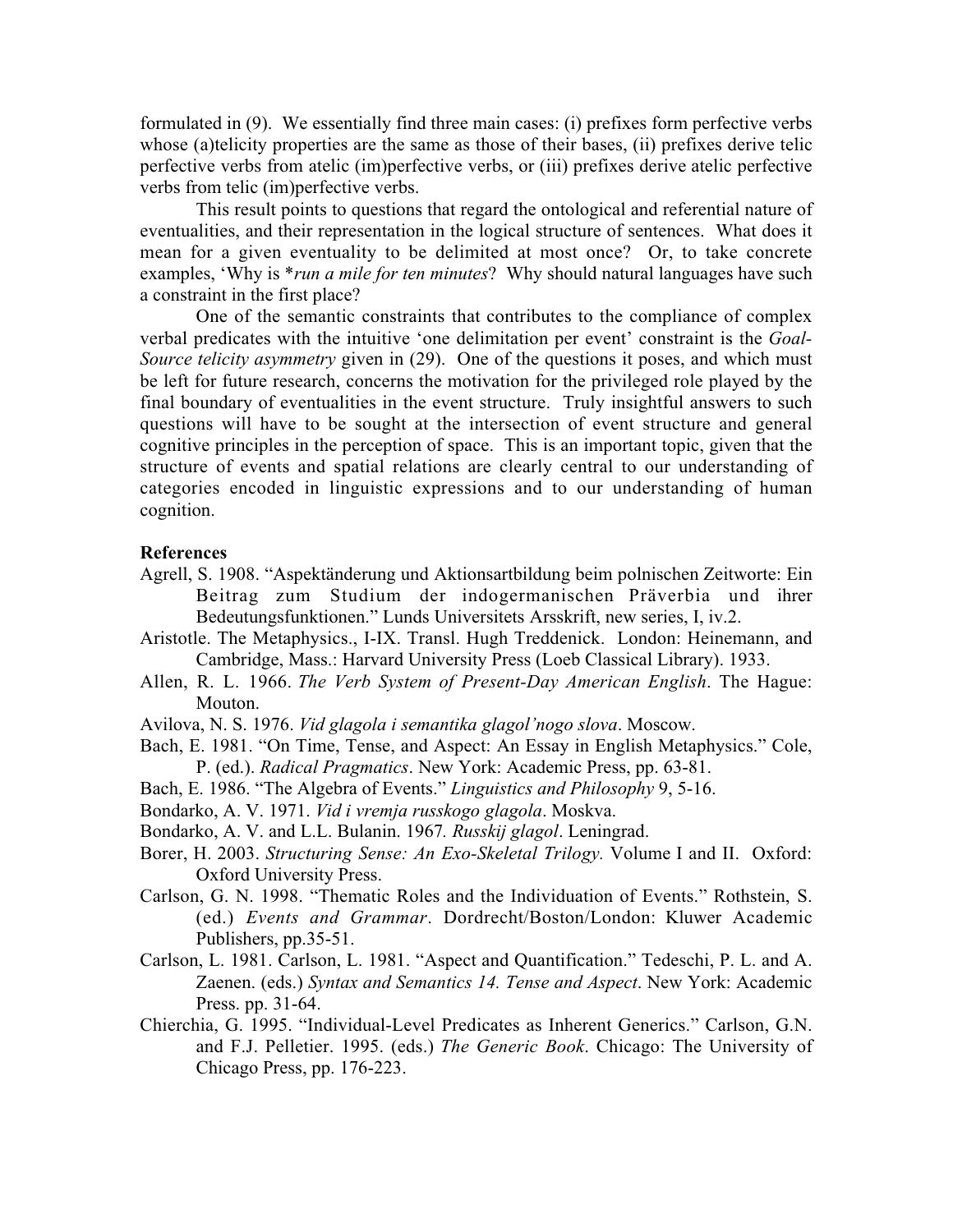- Comrie, B. 1976. Aspect. An Introduction to the Study of Verbal Aspect and Related Problems. Cambridge: Cambridge University Press.
- Černy, E.1877. "Ob otnošenii vidov russkogo glagola k grečeskim vremenam." SPb.
- Dahl, Ö. 1991. Review of Krifka: Nominalreferenz und Zeitkonstitution: Zur Semantik von Massentermen, Pluraltermen und Aspektklassen. Language 67, 813-816.
- Declerck, R. 1989. "Boundedness and the Strucutre of Situations." Leuvense Bijdragen 78, 275-308.
- Depraetere, I. 1995. "On the Necessity of Distinguishing Between (Un)boundedness and (A)telicity." Linguistics and Philosophy 18, 1-19.
- Dostál, A. 1954. Studie o vidovém systému v staroslověnštině. [Study concerning the aspectual system in Old Church Slavonic.] Praha.
- Dowty, D. R. 1979. Word Meaning and Montague Grammar. The Semantics of Verbs and Times in Generative Semantics and in Montague's PTQ. Dordrecht: Reidel.
- Dowty, D. R. 1991."Thematic Proto-Roles and Argument Selection." Language 67, 547- 619.
- Dowty, D. R. 1999. Notes to Semantics Seminar: Aktionsart. Ohio State University, Columbus.
- Filip, H. 1992. "Aspect and Interpretation of Nominal Arguments." Proceedings of the Twenty-Eighth Meeting of the Chicago Linguistic Society. Canakis, C. P., Chan, G. P. and J. M. Denton (eds.). Chicago: The University of Chicago, 139-158.
- Filip, H. 1993/1999. Aspect, Situation Types and Nominal Reference. Ph.D. Thesis, University of California at Berkeley. 1993. [Published as Aspect, Eventuality Types and Noun Phrase Semantics. 1999. New York/London: Garland Publishing, Inc.]
- Filip, H. 1997. "Integrating Telicity, Aspect and NP Semantics: The Role of Thematic Structure." Formal Approaches to Slavic Linguistics, Volume III. The College Park Meeting 1994, ed. by Jindřich Toman. Ann Arbor Michigan Slavic Publications, 61-96.
- Filip, H. 2000. "The Quantization Puzzle." Pustejovsky, James and Carol Tenny (eds.) Events as grammatical objects, from the combined perspectives of lexical semantics, logical semantics and syntax. Stanford: CSLI Press, pp. 3-60.
- Filip, H. and G. N. Carlson. 2001. "Distributivity Strengthens Reciprocity and Collectivity Weakens It." Linguistics and Philosophy 24, 417-466.
- Forsyth, J. 1970. A Grammar of Aspect. Usage and Meaning in the Russian Verb. Cambridge: Cambridge University Press.
- Garey, H. B. 1957. "Verbal Aspects in French." Language 33, 91-110.
- Goldberg, A. E. 1992/1995. Argument Structure Constructions. Ph.D. Thesis. University of California at Berkeley. Chicago: The University of Chicago Press.
- Higginbotham, J. 1995. "Mass and Count Quantifiers." Bach, E., Jelinek E., Kratzer A. and B. Partee (eds.). 1995. Quantification in Natural Languages. Studies in Linguistics and Philosophy, 54. London, Dordrecht, Boston: Kluwer Academic Publishers Group, pp. 383-419.
- Hinrichs, E. 1985. A Compositional Semantics for Aktionsarten and NP Reference in English. Ph.D. Thesis, Ohio State University.
- van Hout, A. 2003. "Acquiring Telicity Crosslinguistically: On the acquisition of telicity entailments associated with transitivity". Bowerman, M. and P. Brown (eds.) Crosslinguistic perspectives on argument structure: Implications for learnability.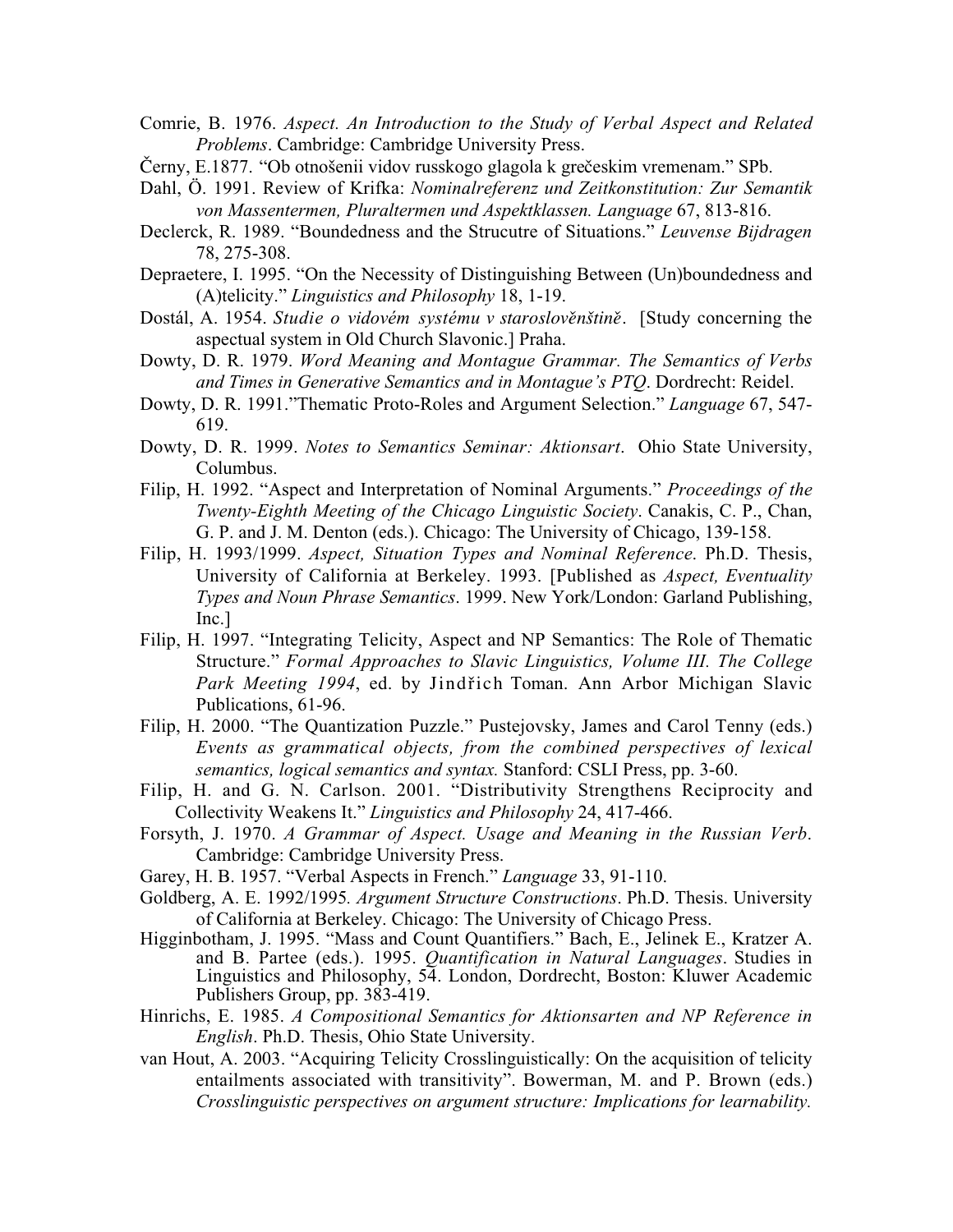Hillsdale: Lawrence Erlbaum.

- Isaãenko, A. V. 1960. *Grammatiãeskij* stroj russkogo jazyka v sopostavlenii s slovackim. Morfologija, pt. 2. [The grammatical system of the Russian language in comparison with Slovak. Morphology, part 2.] Bratislava.
- Isaãenko, A. V. 1962. Die russische Sprache der Gegenwart, Part I, Formenlehre. Halle (Saale): Niemeyer.
- Jackendoff, R. S. 1990. Semantic Structures. Cambridge, Mass.: The MIT Press.
- Jackendoff, R. S. 1996. "The Proper Treatment of Measuring Out, Telicity, and Perhaps Even Quantification in English." Natural Language and Linguistic Theory 14 (2), 305-354.
- Jakobson, R. 1932. "Zur Struktur des russischen Verbums." Charisteria G. Mathesio. Prague: Cercle Linguistique de Prague, pp. 74-84.
- Kiparsky, P. 1998. "Partitive Case and Aspect." Butt, M. and W. Geuder (eds.) The Projection of Arguments: Lexical and Compostional Factors. Stanford: CSLI Publications, pp. 275-307.
- Kipka, P. F. 1990. Slavic aspect and its implications. Ph.D. Thesis, MIT. Cambridge: Mass.
- Kozlowska-Macgregor, M. 2002. "Divergent and Incomplete Competence in L2 Acquisition of Polish Aspect." Paper presented at the NSF Workshop on Syntax, Semantics and Acquisition of Aspect. University of Iowa.
- Kratzer, A. 1994. "The Event Argument and the Semantics of Voice." Manuscript, University of Massachusetts at Amherst.
- Krifka, M. 1986. Nominalreferenz und Zeitkonstitution. Zur Semantik von Massentermen, Individualtermen, Aspektklassen. Doctoral Thesis, The University of Munich, Germany.
- Krifka, M. 1992. "Thematic Relations as Links between Nominal Reference and Temporal Constitution." Sag, I. A. and A. Szabolsci (eds.), Lexical Matters, Stanford: Center for the Study of Language and Information. Lecture Notes 24, pp. 29-53.
- Krifka, M. 1998. "The Origins of Telicity." Rothstein, S. (ed.) Events and Grammar. Dordrecht/Boston/London: Kluwer Academic Publishers, pp. 197-235.
- Lasersohn, P. 1995. Plurality, Conjunction and Events. Dordrecht: Kluwer.
- Levin, B. 2000. "Aspect, Lexical Semantic Representation, and Argument Expression." Proceedings of the Twenty-Sixth Meeting of the Berkeley Linguistic Society. Berkeley, 413-429.
- Levin, B. and M. Rappaport Hovav. 1995. Unaccusativity: At the Syntax-Lexical Semantics Interface. Cambridge, Mass.: The MIT Press.
- Link, G. 1983. "The Logical Analysis of Plurals and Mass Terms." Bäuerle, R., Ch. Schwarze and A. von Stechow (eds.). Meaning, Use, and Interpretation of Language. pp. 302-323.
- Link, G. 1987. "Algebraic Semantics of Event Structures." J. Groenendijk, M. Stokhof, and F. Veltman (eds.). Proceedings of the Sixth Amsterdam Colloquium, 243-262. Amsterdam: ITLI, University of Amsterdam.
- Maslov, J. S. 1959. "Glagol'nyj vid v sovremennom bolgarskom literaturnom jazyke (znaãenie i upotreblenie)." Bernstejn, S. B. (ed.), Voprosy grammatiki bolgarskogo literaturnogo jazyka. Moscow: Izd-vo AN SSSR, pp. 157-312.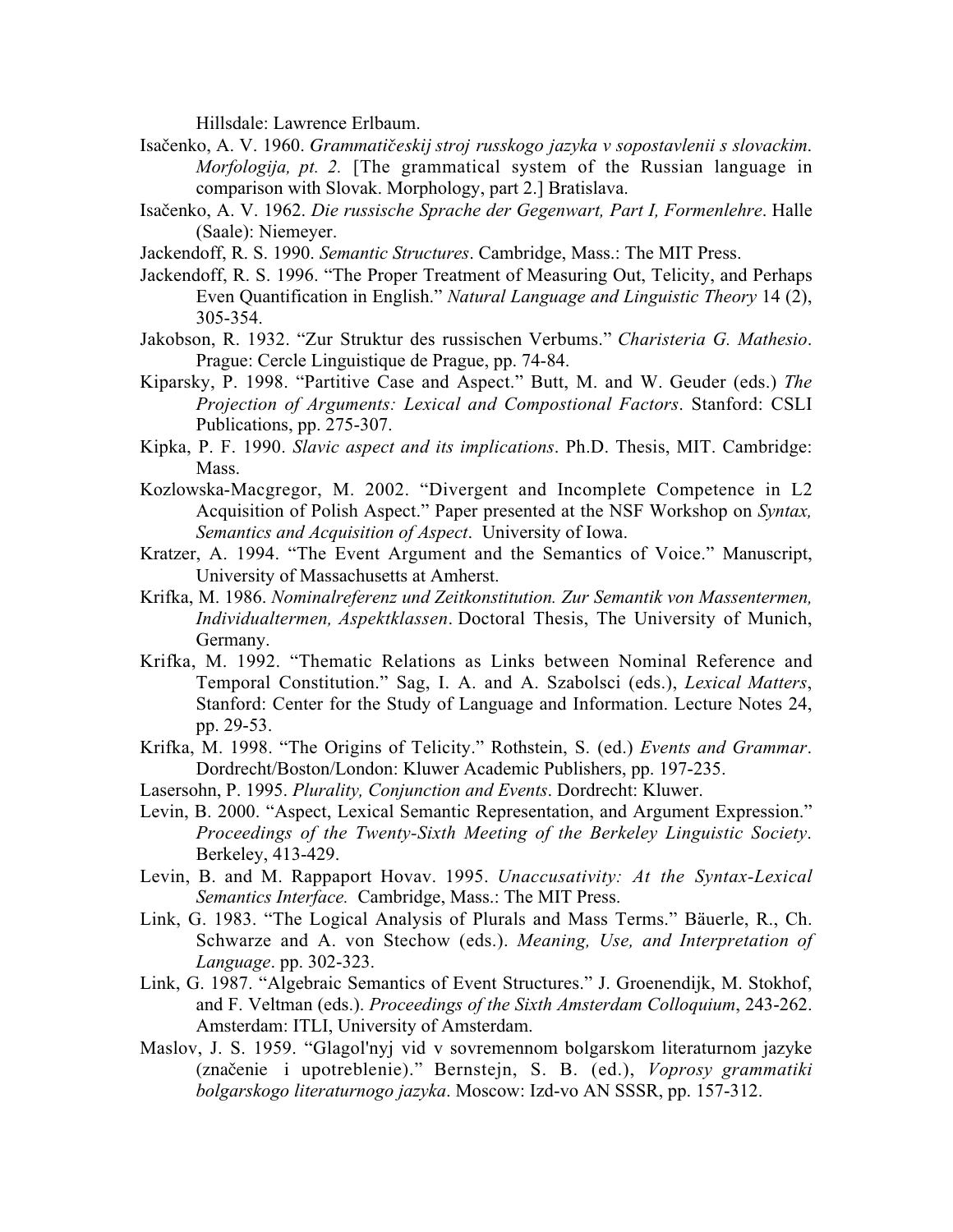- Matthewson, L. 2000. "On Distributivity and Pluralactionality." *Proceedings of SALT 10*. Ithaca: Cornell University, pp.98-114.
- Mittwoch, A. 1988. "Aspects of English Aspect: On the Interaction of Perfect, Progressive and Durational Phrases." Linguistics and Philosophy 11, 203-254.
- Moltmann, F. 1991. "Measure Adverbials." Linguistics and Philosophy 14, 629-660.
- Mourelatos, A. P. D. 1978/1981. "Events, Processes and States." Linguistics and Philosophy 2, 415-434. Reprinted in Tedeschi, P. L. and A. Zaenen. (eds.) 1981.
- Parsons, T. 1970/1979. "An Analysis of Mass and Amount Terms." Foundations of Language 6, 362-388. [Reprinted in F. Pelletier (ed.) 1979. Mass Terms: Some Philosophical Problems. Dordrecht: Reidel.]
- Parsons, T. 1980. "Modifiers and Quantifiers in Natural Language." Canadian Journal of Philosophy. Supplementary Volume VI, 29-60.
- Parsons, T. 1985. "Underlying Events in the Logical Analysis of English." LePore, E. and B. McLaughlin (eds.). Actions and Events: Perspectives on the Philosophy of Donald Davidson. Basil Blackwell: Oxford.
- Parsons, T. 1990. Events in the Semantics of English: A Study in Subatomic Semantics. Cambridge, Mass.: The MIT Press.
- Partee, B.H. 1999. "Nominal and Temporal Semantic Structure: Aspect and Quantification". Hajičová, E., Hoskovec, T., Leška, O. and P. Sgall (eds.) Prague Linguistic Circle Papers, Volume 3.
- Paslawska, A. and A. von Stechow. 2002. "Perfective Readings in Russian." Manuscript. University of Tübingen.
- Pereltsvaig, A. 2002. "Aspect Lost, Aspect Regained: Restructuring of aspectual marking in American Russian." Paper presented at the NSF Workshop on Syntax, Semantics and Acquisition of Aspect. University of Iowa.
- Petr, J. et al. 1986. Mluvnice Češtiny I: Fonetika, Fonologie, Morfonologie a morfemika, *Tvofiení* slov. Praha: Academia. [Grammar of Czech I: Phonetics, Phonology, Morphophonology and Morphology. Word Formation.]
- Piñón, Ch. 1994. "Accumulation and aspectuality in Polish." Proceedings of the North East Linguistic Society 24, vol. 2. M. Gonzalez (ed.). Amherst: University of Massachusetts, 491-506.
- Pulkina, I. M. 1964. A Short Russian Reference Grammar. Moscow: Progress Publishers.
- Quine, Willard V. O. 1960. *Word and Object*. Cambridge, Mass.: The MIT Press.
- Rappaport Hovav, M. and B. Levin. 1999. "Two Types of Compositionally Derived Events", unpublished ms., Bar Ilan University and Northwestern University, Ramat Gan, Israel and Evanston, IL.
- Rothstein, S. 1983. The Syntactic Forms of Predication. Ph.D. Thesis, MIT.
- Rothstein, S. 1999. "Fine-grained structure in the eventuality domain: The semantics of predicate adjective phrases and 'be'." Natural Language Semantics 7, pp 347- 420.
- Rothstein, S. 2000. "Secondary Predication and Aspectual Structure." Fabricius-Hansen, C., Lang, E. and C. Maienborn (eds.) Approaching the Grammar of Adjuncts. ZAS Papers in Linguistics 17, 241-264.
- Rothstein, S. 2003. Structuring of Events: A Study in the Semantics of Lexical Aspect. Oxford: Blackwell Publishing.
- RÛÏiãka, R. 1952. "Der russische Verbalaspekt." Russischunterricht 5:161-169.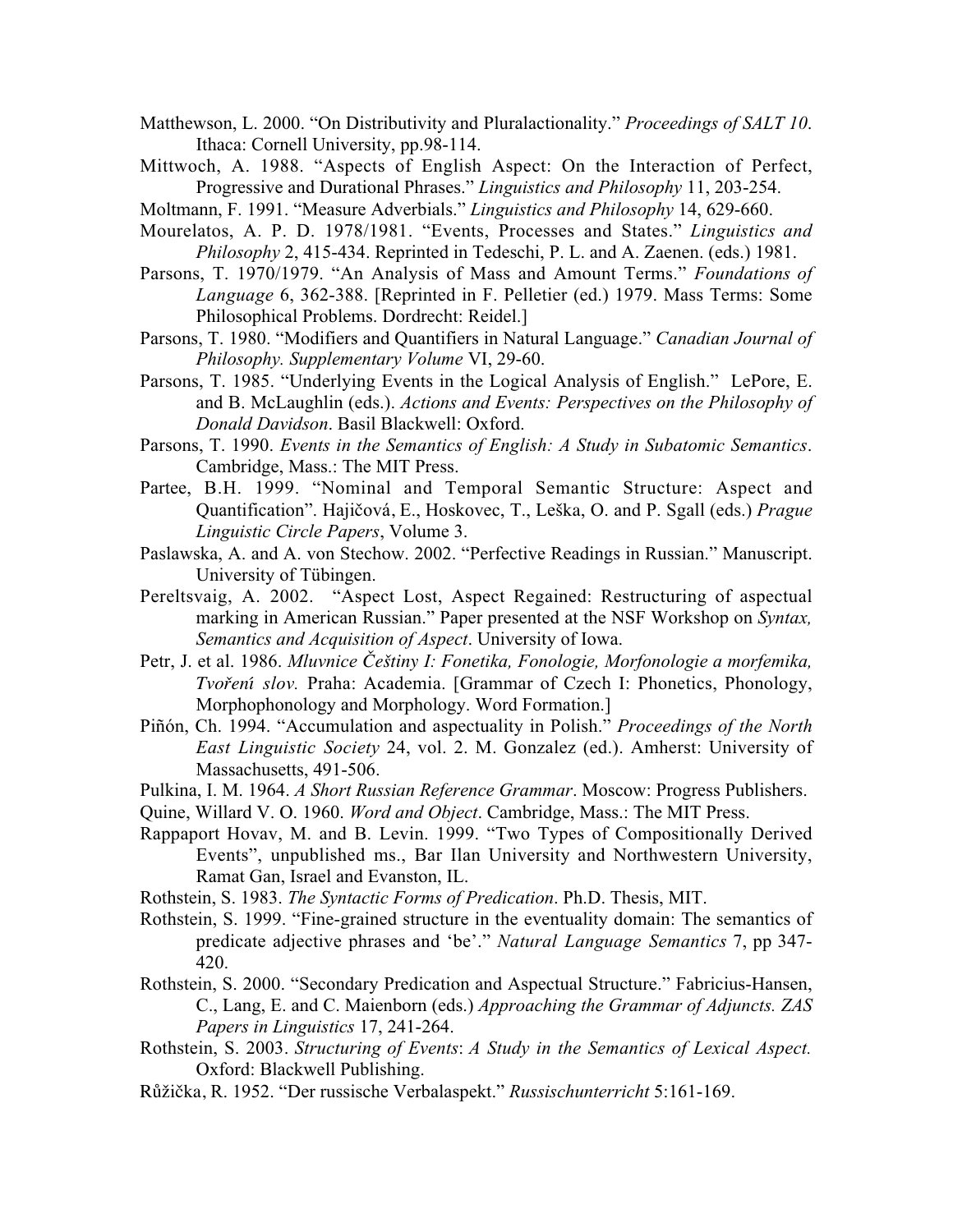- de Saussure, F. 1916/1978. Cours de linguistique générale. Edition critique préparée par Tullio de Mauro. Paris.
- Schwarzschild, R. 2002. "The Quantity-Quality Distinction in the Grammar of Measure Phrases." SALT XII.
- Simpson, J. 1983. "Aspects of Warlpiri Morphology and Syntax." Ph. D. Thesis, MIT. Cambridge: Mass.
- Slabakova, R. 1997. Zero Acquisition: Second Language Acquisition of the Parameter of Aspect. Ph.D. Thesis, McGill University, Montreal.
- Smith, C. 1991/1997. The Parameter of Aspect. Dordrecht, The Netherlands: Kluwer Academic Publishers.
- Spencer, A. 1991. Morphological Theory. An Introduction to Word Structure in Generative Grammar. Oxford, Cambridge (Mass.): Basil Blackwell.
- Sørensen, H. Ch. 1949. Aspect et temps en slave. Aarhus.
- de Swart, H. 1998. "Aspect Shift and Coercion." Natural Language and Linguistic Theory 16, 347-385.
- Talmy, L. 1985. "Lexicalization Patterns: Semantic Structure in Lexical Forms." Shopen, T. (ed.) Language Typology and Syntactic Description. Volume 3. Cambridge: Cambridge University Press.
- Taylor, B. 1977. "Tense and Continuity." Linguistics and Philosophy 1, 2, 199-220.
- Tenny, C. 1987. Grammaticalizing Aspect and Affectedness. Ph.D. Thesis, MIT. Cambridge: Mass.
- Tenny, C. 1994. Aspectual Roles and the Syntax-Semantics Interface. Dordrecht: Kluwer Academic Publishers.
- Van Valin, R. 1990. "Semantic Parameters of Split Intransitivity." Language 22, 221- 260.
- Vendler, Z. 1957. "Verbs and Times." Philosophical Review 56, 143-160.
- White, M. 1994. *A Computational Approach to Aspectual Composition*. Ph.D. Thesis. Philadelphia: University of Pennsylvania.
- Wierzbicka, A. 1967. "On the Semantics of Verbal Aspect inPolish." To Honor Roman Jakobson. Volume 3. Mouton. The Hague: Paris, pp. 2231-49.
- Zucchi, A. 1999. "Incomplete Events, Intensionality and Imperfective Aspect." Natural Language Semantics 7, 179-215.
- Zucchi, A and M. White. 1996. "Twigs, Sequences and the Temporal Constitution of Predicates." Proceedings from the conference on Semantics and Linguistics Theory VI. Ithaca: Cornell University, pp.329-346.
- Zucchi, A and M. White. 2001. "Twigs, sequences and the temporal constitution of predicates." Linguistics and Philosophy 24: 187-222.

### Appendix

Definition of a part structure  $P$  (Krifka, 1998, p.199):

 $P = \langle U_p, \oplus_p, \leq_p, \leq_p, \otimes_p \rangle$  is a part structure, iff

- a. 'U<sub>P</sub>' is a set of entities, individuals, eventualities and times: I<sub>P</sub> ∪ E<sub>P</sub> ∪ T<sub>P</sub> ⊂ U<sub>P</sub>
- b.  $\Theta_P$ ' is a binary sum operation, it is a function from  $U_P \times U_P$  to  $U_P$ .